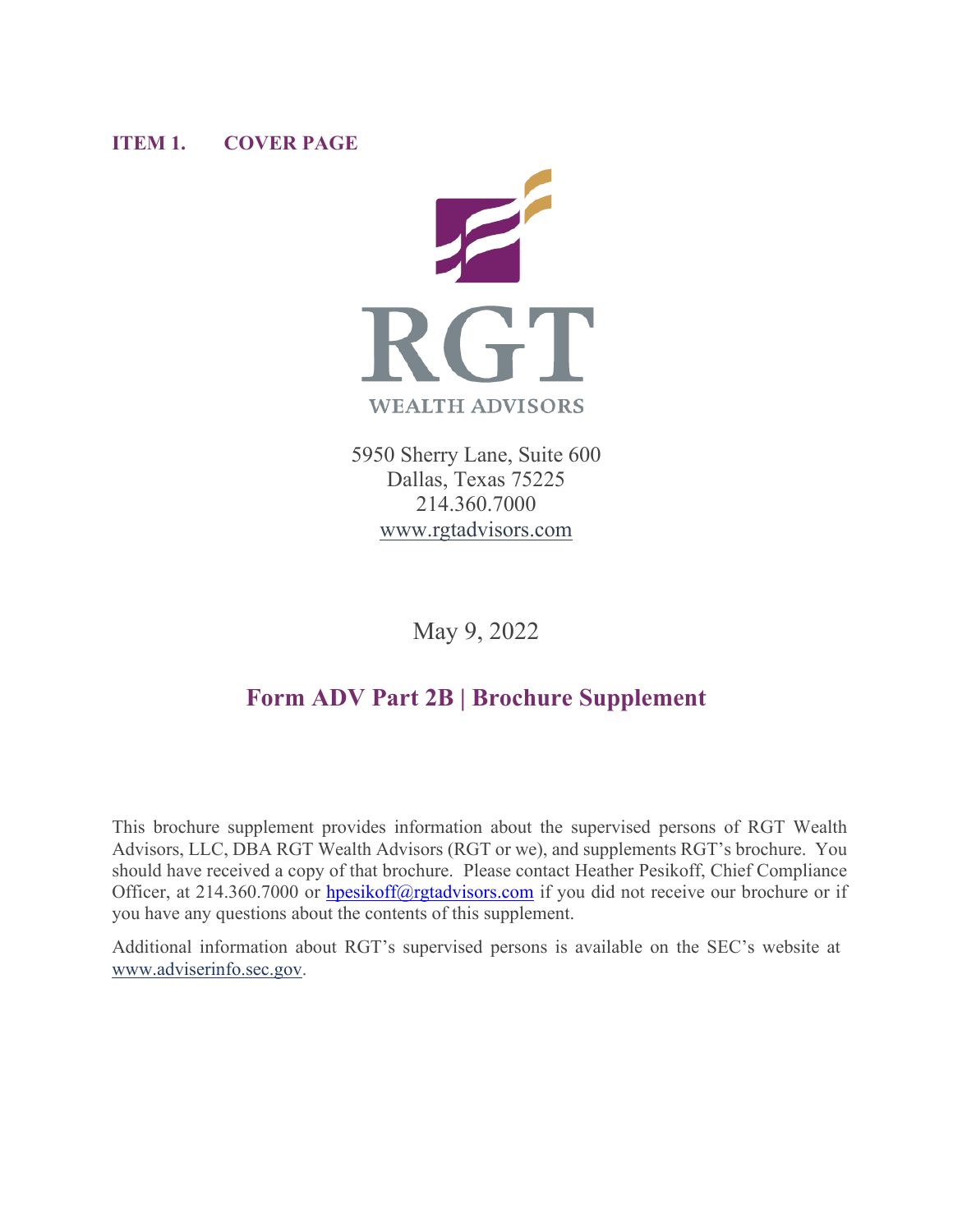## **TODD R. AMACHER**

Managing Director RGT Wealth Advisors 5950 Sherry Lane, Suite 600 Dallas, Texas 75225 214.360.7000 [tamacher@rgtadvisors.com](mailto:tamacher@rgtnet.com)



## **ITEM 2. EDUCATIONAL BACKGROUND AND BUSINESS EXPERIENCE**

Mr. Amacher was born in 1968. He joined RGT Wealth Advisors in 2004 as a director and a member of the financial planning team. He has been a managing director since 2009. Mr. Amacher holds a Bachelor of Science from Texas A&M University (1990), as well as an MBA (1995) and a Juris Doctor (1995), both from Baylor University. Currently, Mr. Amacher is employed by CIPW Service Co. with a service agreement.

Mr. Amacher is certified for financial planning services in the United States by Certified Financial Planner Board of Standards, Inc. ("CFP Board"). Therefore, he may refer to himself as a CERTIFIED FINANCIAL PLANNER™ professional or a CFP® professional, and he may use these and CFP Board's other certification marks (the "CFP Board Certification Marks"). The CFP® certification is voluntary. No federal or state law or regulation requires financial planners to hold the CFP® certification. You may find more information about the CFP® certification at [www.cfp.net.](https://protect-us.mimecast.com/s/1HBOCqxoRqf1V6k3tXIH3k?domain=nam04.safelinks.protection.outlook.com)

CFP® professionals have met CFP Board's high standards for education, examination, experience, and ethics. To become a CFP® professional, an individual must fulfill the following requirements:

- **Education** Earn a bachelor's degree or higher from an accredited college or university and complete CFP Board-approved coursework at a college or university through a CFP Board Registered Program. The coursework covers the financial planning subject areas CFP Board has determined are necessary for the competent and professional delivery of financial planning services, as well as a comprehensive financial plan development capstone course. A candidate may satisfy some of the coursework requirement through other qualifying credentials.
- **Examination** Pass the comprehensive CFP® Certification Examination. The examination is designed to assess an individual's ability to integrate and apply a broad base of financial planning knowledge in the context of real-life financial planning situations.
- **Experience**  Complete 6,000 hours of professional experience related to the personal financial planning process, or 4,000 hours of apprenticeship experience that meets additional requirements.
- **Ethics** Satisfy the Fitness Standards for Candidates for CFP® Certification and Former CFP® Professionals Seeking Reinstatement and agree to be bound by CFP Board's Code of Ethics and Standards of Conduct ("Code and Standards"), which sets forth the ethical and practice standards for CFP® professionals.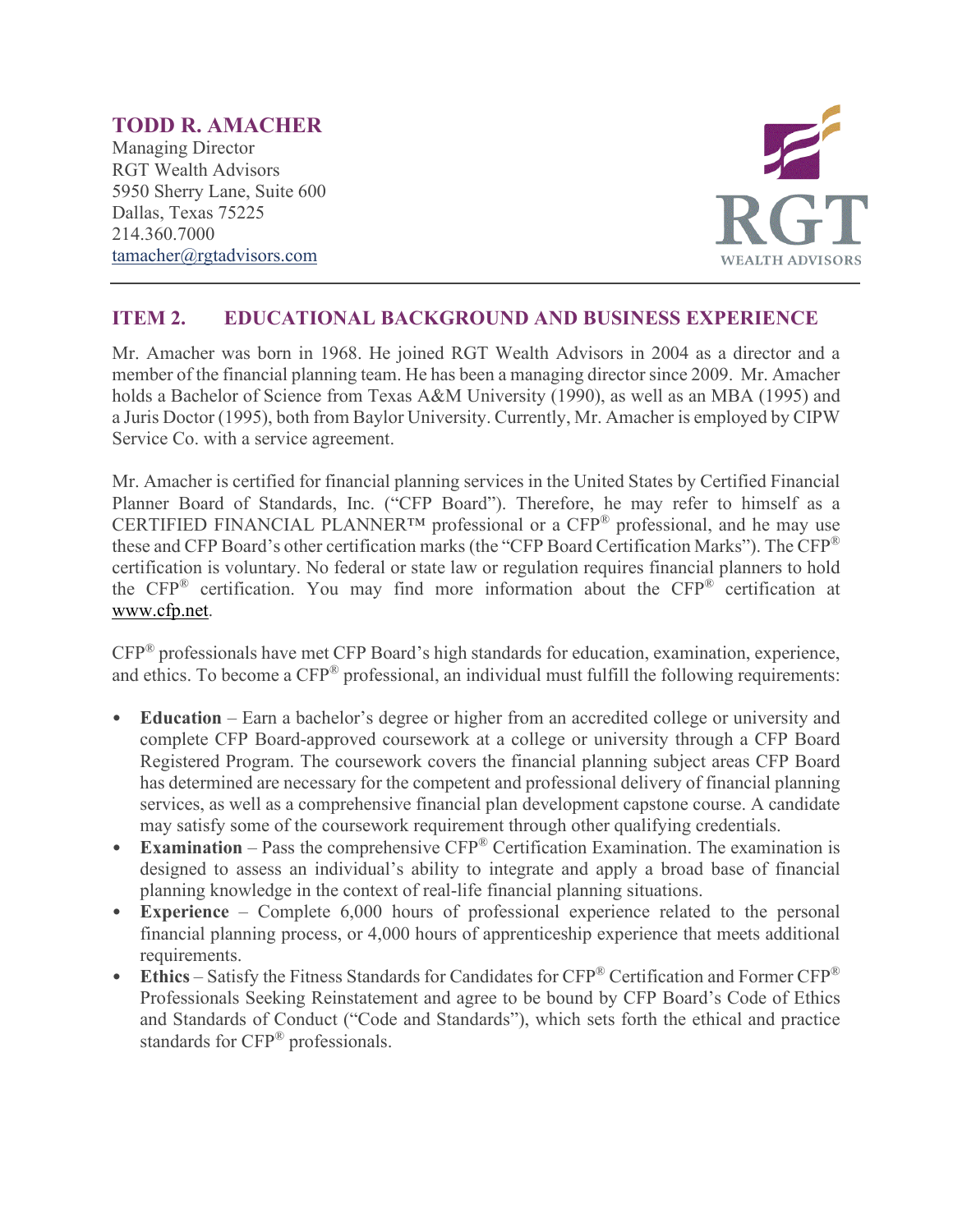Individuals who become certified must complete the following ongoing education and ethics requirements to remain certified and maintain the right to continue to use the CFP Board Certification Marks:

- **Ethics** Commit to complying with CFP Board's Code and Standards. This includes a commitment to CFP Board, as part of the certification, to act as a fiduciary, and therefore, act in the best interests of the client, at all times when providing financial advice and financial planning. CFP Board may sanction a CFP® professional who does not abide by this commitment, but CFP Board does not guarantee a CFP<sup>®</sup> professional's services. A client who seeks a similar commitment should obtain a written engagement that includes a fiduciary obligation to the client.
- **Continuing Education** Complete 30 hours of continuing education every two years to maintain competence, demonstrate specified levels of knowledge, skills, and abilities, and keep up with developments in financial planning. Two of the hours must address the Code and Standards.

# **ITEM 3. DISCIPLINARY INFORMATION**

RGT's Form ADV Part 2A provides a detailed accounting of the events surrounding RGT's February 2016 internal investigation into the inappropriate actions of two former partners, Narayan and Bae, and their recommendation of the Subject Investments. *Defined terms have the meaning assigned to them in the Form ADV Part 2A. Please refer to that disclosure for further information.*

RGT voluntarily disclosed to all clients about Narayan's actions and the Subject Investments. The firm has reached mutual settlements and releases with clients representing more than 99% of the money invested in the Subject Investments and continues to assist affected clients to maximize value and mitigate any losses associated with the Subject Investments.

Former RGT clients, Eric and Shanda Munson, filed two lawsuits in California Superior Court against RGT and its partners, including Mr. Amacher, related to Narayan's actions in connection with the Subject Investments (LASC No. BC625770 and LASC No. BC664848). The first lawsuit, filed July 1, 2016, was stayed by Court Order and the Munsons' claims were referred to mandatory arbitration. In connection with the first-filed lawsuit, on August 1, 2017, the Munsons filed a notice of voluntary dismissal without prejudice of their claims against the RGT defendants. RGT and its partners have reached a full and final settlement with the Munsons, and the Court approved the settlement and granted the parties' Joint Motion to Dismiss on October 4, 2017.

## **ITEM 4. OTHER BUSINESS ACTIVITIES**

Mr. Amacher is not actively engaged in any investment-related business or occupation, outside of RGT Wealth Advisors and its affiliates.

## **ITEM 5. ADDITIONAL COMPENSATION**

Though we do not pay outside individuals or entities for referring clients, employees are compensated for bringing new business to RGT.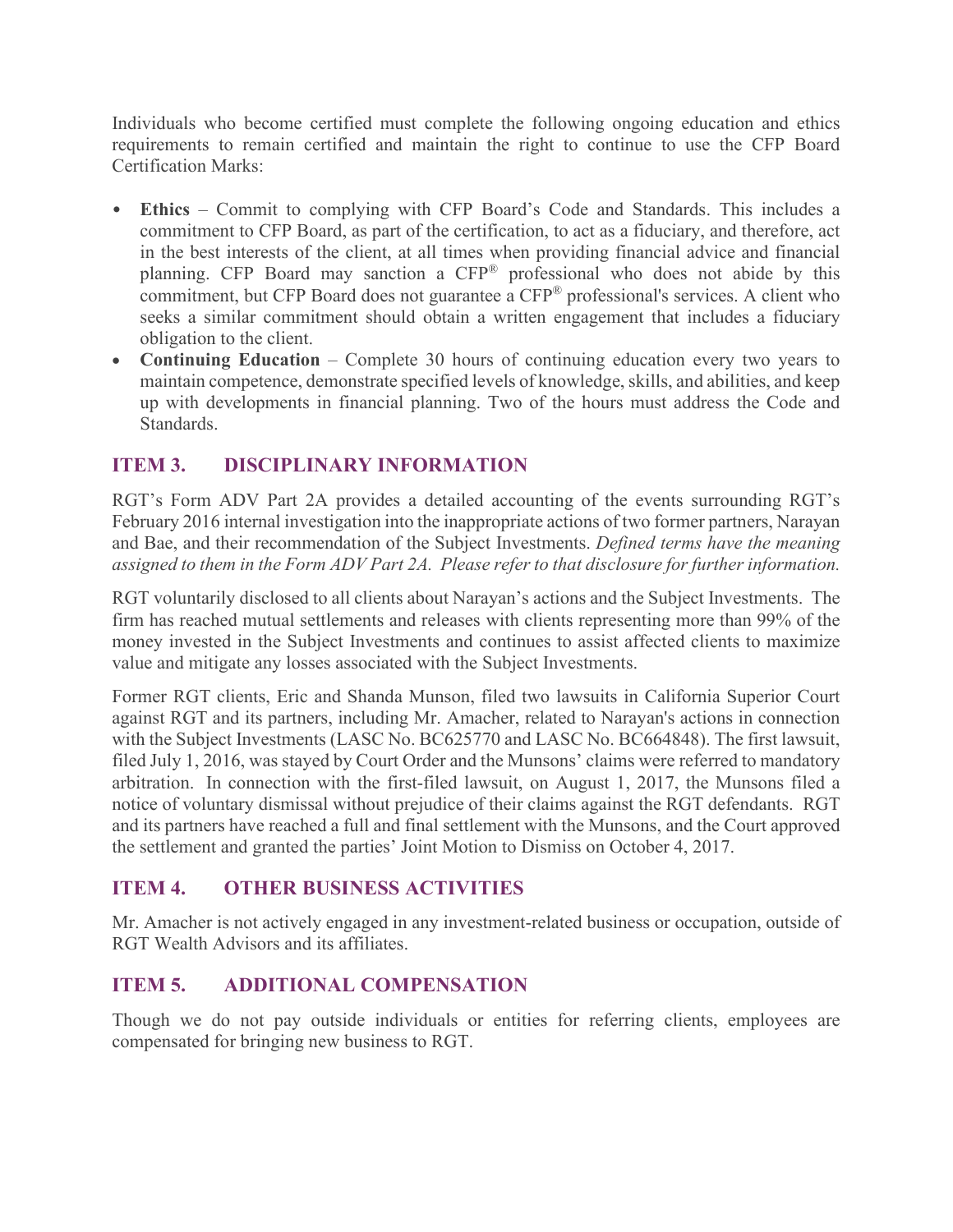## **ITEM 6. SUPERVISION**

RGT's Investment Committee has created a platform of recommended investments and separate account managers that are used as the basis for client portfolio construction. Thus, any investment that may be recommended to clients by a member of RGT's investment team is ultimately subject to the approval of RGT's Investment Committee.

Jeremy Hudson, the Managing Director overseeing financial planning, is responsible for supervising the advisory activities of all financial planning personnel, including Mr. Amacher. In addition, Mr. Amacher must comply with RGT's compliance policies and procedures. The compliance policies and procedures are designed to detect and prevent violations of the Investment Advisers Act of 1940, the Securities Act of 1933, and other laws as applicable to RGT. All personnel are required to comply with applicable securities laws. Appropriate disciplinary action will be taken for failure to comply with the requirements of RGT's compliance policies and procedures, as well as applicable federal, state, and local securities laws and regulations. Heather Pesikoff serves as RGT's Chief Compliance Officer and is responsible for supervising each of RGT's personnel (including, without limitation, Mr. Amacher), in accordance with RGT's policies and procedures. Ms. Pesikoff may be reached at 214.360.7000.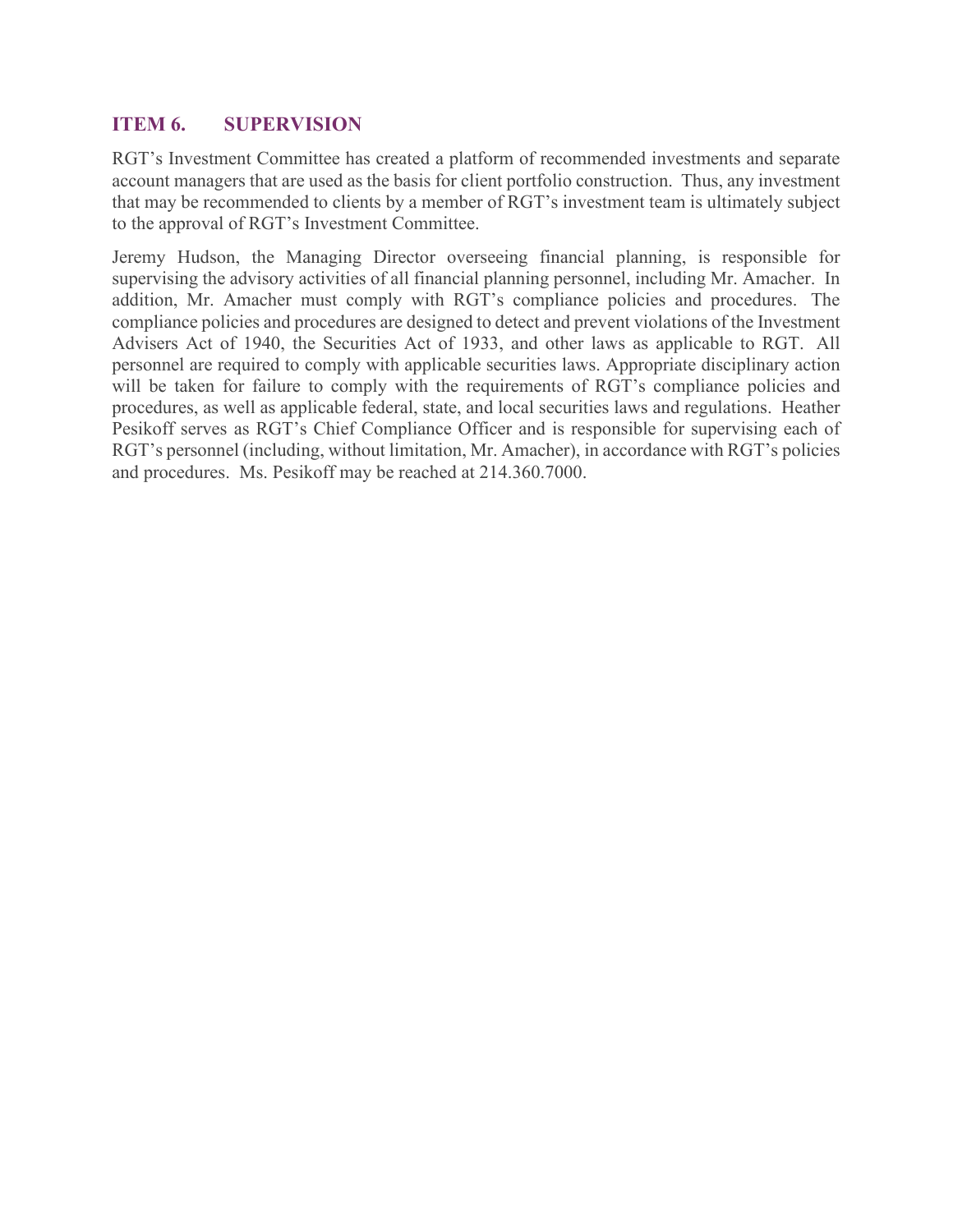#### **BRENT ANDERSON**

Senior Director RGT Wealth Advisors 5950 Sherry Lane, Suite 600 Dallas, Texas 75225 214.360.7000 [banderson@rgtadvisors.com](mailto:bcole@rgtnet.com)



## **ITEM 2. EDUCATIONAL BACKGROUND AND BUSINESS EXPERIENCE**

Mr. Anderson was born in 1985. He joined RGT Wealth Advisors in 2008 and is a senior director and a member of the investment team. Mr. Anderson holds a Bachelor of Business Administration from the University of Texas (2008).

Mr. Anderson is a CFA<sup>®</sup> Charterholder. CFA<sup>®</sup> designates an international professional certificate that is offered by the CFA Institute. The Chartered Financial Analyst<sup>®</sup> (CFA<sup>®</sup>) charter is a globally respected, graduate-level investment credential established in 1962 and awarded by CFA Institute — the largest global association of investment professionals.

There are currently more than 178,000 CFA<sup>®</sup> Charterholders working in over 170 countries and regions. To earn the CFA® charter, candidates must: (1) pass three sequential, six-hour examinations; (2) have at least four years of qualified professional investment experience; (3) join CFA Institute as members; and (4) commit to abide by, and annually reaffirm, their adherence to the CFA Institute Code of Ethics and Standards of Professional Conduct.

#### **High Ethical Standards**

The CFA Institute Code of Ethics and Standards of Professional Conduct, enforced through an active professional conduct program, require CFA® Charterholders to:

- Place their clients' interests ahead of their own
- Maintain independence and objectivity
- Act with integrity
- Maintain and improve their professional competence
- Disclose conflicts of interest and legal matters

#### **Global Recognition**

Passing the three CFA exams is a difficult feat that requires extensive study (successful candidates report spending an average of 300 hours of study per level). Earning the CFA® charter demonstrates mastery of many of the advanced skills needed for investment analysis and decision making in today's quickly evolving global financial industry. As a result, employers and clients are increasingly seeking  $CFA^{\otimes}$  Charterholders —often making the charter a prerequisite for employment. Additionally, regulatory bodies in 38 countries/territories recognize the CFA® charter as a proxy for meeting certain licensing requirements, and more than 466 colleges and universities around the world have incorporated a majority of the CFA Program curriculum into their own finance courses.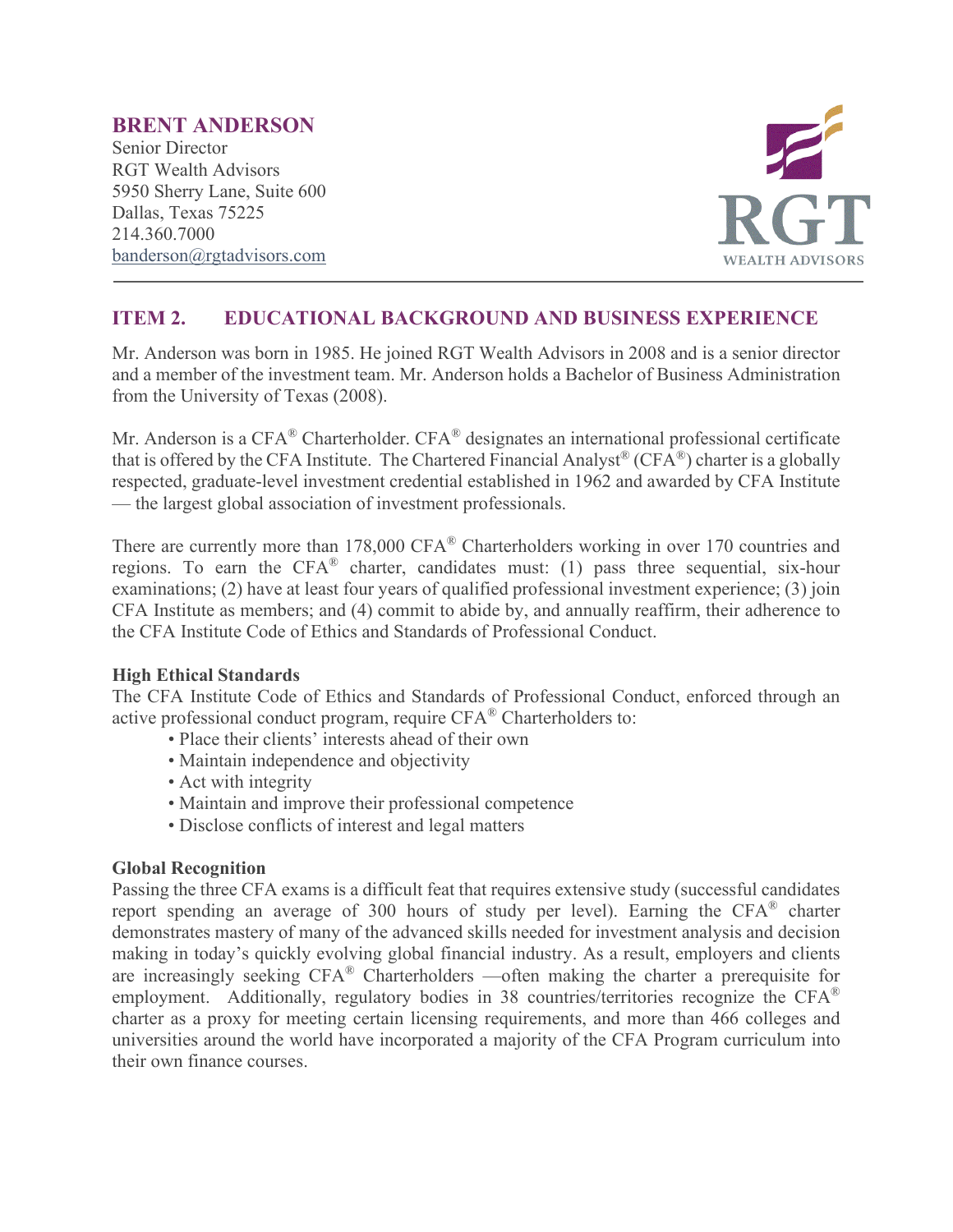#### **Comprehensive and Current Knowledge**

The CFA Program curriculum provides a comprehensive framework of knowledge for investment decision making and is firmly grounded in the knowledge and skills used every day in the investment profession. The three levels of the CFA Program test a proficiency with a wide range of fundamental and advanced investment topics, including ethical and professional standards, fixed-income and equity analysis, alternative and derivative investments, economics, financial reporting standards, portfolio management, and wealth planning.

The CFA Program curriculum is updated every year by experts from around the world to ensure that candidates learn the most relevant and practical new tools, ideas, and investment and wealth management skills to reflect the dynamic and complex nature of the profession.

## **ITEM 3. DISCIPLINARY INFORMATION**

Not applicable.

## **ITEM 4. OTHER BUSINESS ACTIVITIES**

Mr. Anderson is not actively engaged in any investment-related business or occupation, outside of RGT Wealth Advisors and its affiliates.

## **ITEM 5. ADDITIONAL COMPENSATION**

Though we do not pay outside individuals or entities for referring clients, employees are compensated for bringing new business to RGT.

#### **ITEM 6. SUPERVISION**

RGT's Investment Committee has created a platform of recommended investments and separate account managers that are used as the basis for client portfolio construction. Thus, any investment that may be recommended to clients by a member of RGT's investment team is ultimately subject to the approval of RGT's Investment Committee.

Matt Krauss, a Managing Director and the Chief Investment Officer, is responsible for supervising the advisory activities of all investment personnel, including Mr. Anderson. In addition, Mr. Anderson must comply with RGT's compliance policies and procedures. The compliance policies and procedures are designed to detect and prevent violations of the Investment Advisers Act of 1940, the Securities Act of 1933, and other laws as applicable to RGT. All personnel are required to comply with applicable securities laws. Appropriate disciplinary action will be taken for failure to comply with the requirements of RGT's compliance policies and procedures, as well as applicable federal, state, and local securities laws and regulations. Heather Pesikoff serves as RGT's Chief Compliance Officer and is responsible for supervising each of RGT's personnel (including, without limitation, Mr. Anderson), in accordance with RGT's policies and procedures. Ms. Pesikoff may be reached at 214.360.7000.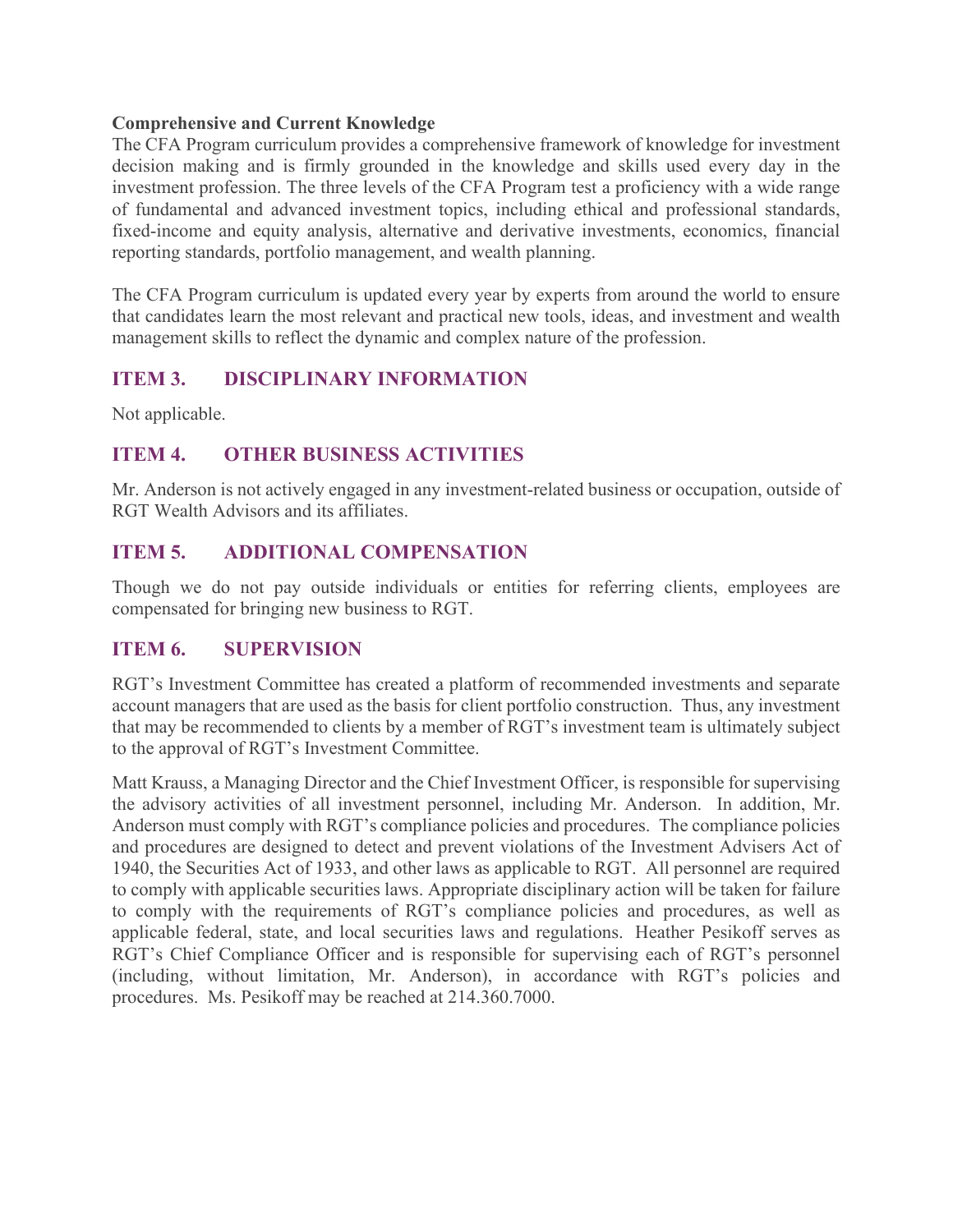## **JESSICA BOGHETICH**

Senior Director RGT Wealth Advisors 5950 Sherry Lane, Suite 600 Dallas, Texas 75225 214.360.7000 [jboghetich@rgtadvisors.com](mailto:bcole@rgtnet.com)



## **ITEM 2. EDUCATIONAL BACKGROUND AND BUSINESS EXPERIENCE**

Ms. Boghetich was born in 1986. She joined RGT Wealth Advisors in 2013 and is a senior director and a member of the financial planning team. She was previously employed, in various capacities, by Tolleson Wealth Management (2007–2013). Ms. Boghetich holds a Bachelor Business Administration in Finance (2008) and a Bachelor of Science in Political Science (2008), both from Southern Methodist University.

Ms. Boghetich is certified for financial planning services in the United States by Certified Financial Planner Board of Standards, Inc. ("CFP Board"). Therefore, she may refer to herself as a CERTIFIED FINANCIAL PLANNER™ professional or a CFP® professional, and she may use these and CFP Board's other certification marks (the "CFP Board Certification Marks"). The CFP® certification is voluntary. No federal or state law or regulation requires financial planners to hold the CFP® certification. You may find more information about the CFP® certification at [www.cfp.net.](https://protect-us.mimecast.com/s/1HBOCqxoRqf1V6k3tXIH3k?domain=nam04.safelinks.protection.outlook.com)

CFP® professionals have met CFP Board's high standards for education, examination, experience, and ethics. To become a CFP® professional, an individual must fulfill the following requirements:

- **Education** Earn a bachelor's degree or higher from an accredited college or university and complete CFP Board-approved coursework at a college or university through a CFP Board Registered Program. The coursework covers the financial planning subject areas CFP Board has determined are necessary for the competent and professional delivery of financial planning services, as well as a comprehensive financial plan development capstone course. A candidate may satisfy some of the coursework requirement through other qualifying credentials.
- **Examination** Pass the comprehensive CFP® Certification Examination. The examination is designed to assess an individual's ability to integrate and apply a broad base of financial planning knowledge in the context of real-life financial planning situations.
- **Experience**  Complete 6,000 hours of professional experience related to the personal financial planning process, or 4,000 hours of apprenticeship experience that meets additional requirements.
- **Ethics** Satisfy the Fitness Standards for Candidates for CFP® Certification and Former CFP® Professionals Seeking Reinstatement and agree to be bound by CFP Board's Code of Ethics and Standards of Conduct ("Code and Standards"), which sets forth the ethical and practice standards for CFP® professionals.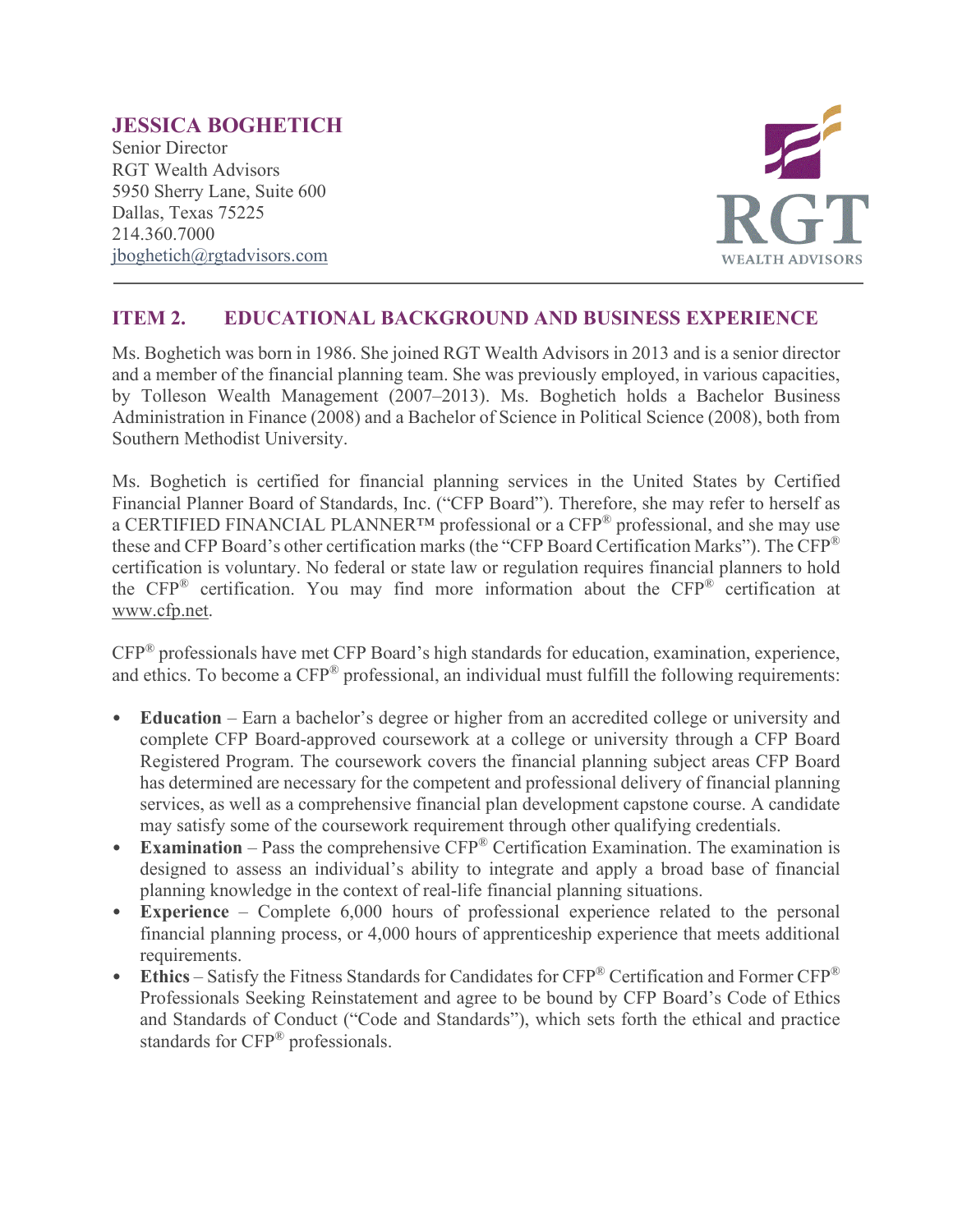Individuals who become certified must complete the following ongoing education and ethics requirements to remain certified and maintain the right to continue to use the CFP Board Certification Marks:

- **Ethics** Commit to complying with CFP Board's Code and Standards. This includes a commitment to CFP Board, as part of the certification, to act as a fiduciary, and therefore, act in the best interests of the client, at all times when providing financial advice and financial planning. CFP Board may sanction a CFP® professional who does not abide by this commitment, but CFP Board does not guarantee a CFP<sup>®</sup> professional's services. A client who seeks a similar commitment should obtain a written engagement that includes a fiduciary obligation to the client.
- **Continuing Education** Complete 30 hours of continuing education every two years to maintain competence, demonstrate specified levels of knowledge, skills, and abilities, and keep up with developments in financial planning. Two of the hours must address the Code and Standards.

# **ITEM 3. DISCIPLINARY INFORMATION**

Not applicable.

## **ITEM 4. OTHER BUSINESS ACTIVITIES**

Ms. Boghetich is not actively engaged in any investment-related business or occupation, outside of RGT Wealth Advisors and its affiliates.

## **ITEM 5. ADDITIONAL COMPENSATION**

Though we do not pay outside individuals or entities for referring clients, employees are compensated for bringing new business to RGT.

## **ITEM 6. SUPERVISION**

RGT's Investment Committee has created a platform of recommended investments and separate account managers that are used as the basis for client portfolio construction. Thus, any investment that may be recommended to clients by a member of RGT's investment team is ultimately subject to the approval of RGT's Investment Committee.

Jeremy Hudson, the Managing Director overseeing financial planning, is responsible for supervising the advisory activities of all financial planning personnel, including Ms. Boghetich. In addition, Ms. Boghetich must comply with RGT's compliance policies and procedures. The compliance policies and procedures are designed to detect and prevent violations of the Investment Advisers Act of 1940, the Securities Act of 1933, and other laws as applicable to RGT. All personnel are required to comply with applicable securities laws. Appropriate disciplinary action will be taken for failure to comply with the requirements of RGT's compliance policies and procedures, as well as applicable federal, state, and local securities laws and regulations. Heather Pesikoff serves as RGT's Chief Compliance Officer and is responsible for supervising each of RGT's personnel (including, without limitation, Ms. Boghetich), in accordance with RGT's policies and procedures. Ms. Pesikoff may be reached at 214.360.7000.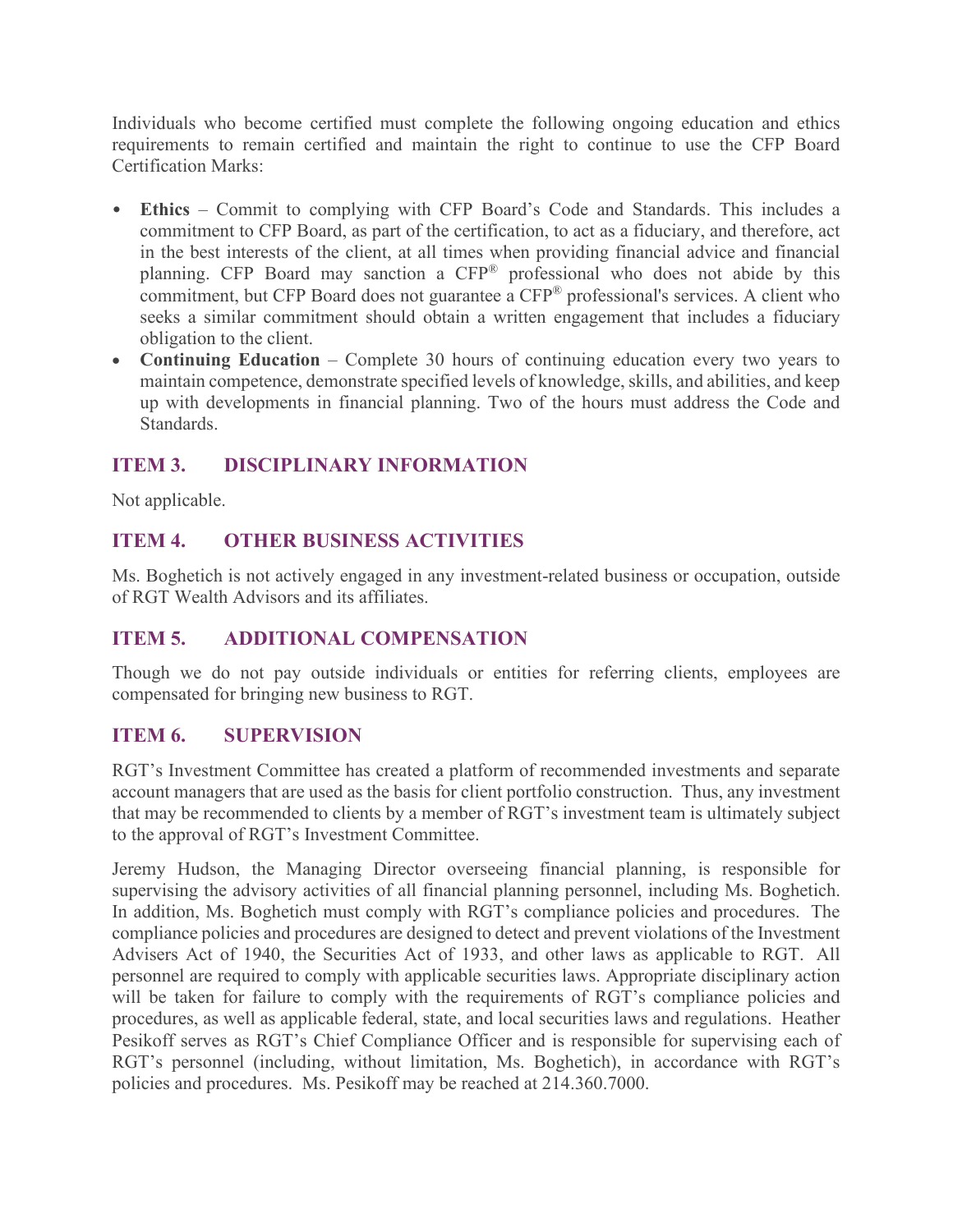## **GREGORY T. BONE**

Managing Director RGT Wealth Advisors 5950 Sherry Lane, Suite 600 Dallas, Texas 75225 214.360.7000 [gbone@rgtadvisors.com](mailto:rbrizendine@rgtnet.com)



## **ITEM 2. EDUCATIONAL BACKGROUND AND BUSINESS EXPERIENCE**

Mr. Bone was born in 1965. He joined RGT Wealth Advisors in 2002 as a director and a member of the investment team. Mr. Bone has been a managing director since 2011. He holds a Bachelor of Arts in Economics from Hendrix College (1987) and a Master of Arts in Economics from Southern Methodist University (1989). Currently, Mr. Bone is employed by CIPW Service Co. with a service agreement.

Mr. Bone is a CFA<sup>®</sup> Charterholder. CFA<sup>®</sup> designates an international professional certificate that is offered by the CFA Institute. The Chartered Financial Analyst<sup>®</sup> (CFA<sup>®</sup>) charter is a globally respected, graduate-level investment credential established in 1962 and awarded by CFA Institute — the largest global association of investment professionals.

There are currently more than 178,000 CFA® Charterholders working in over 170 countries and regions. To earn the CFA® charter, candidates must: (1) pass three sequential, six-hour examinations; (2) have at least four years of qualified professional investment experience; (3) join CFA Institute as members; and (4) commit to abide by, and annually reaffirm, their adherence to the CFA Institute Code of Ethics and Standards of Professional Conduct.

#### **High Ethical Standards**

The CFA Institute Code of Ethics and Standards of Professional Conduct, enforced through an active professional conduct program, require CFA® Charterholders to:

- Place their clients' interests ahead of their own
- Maintain independence and objectivity
- Act with integrity
- Maintain and improve their professional competence
- Disclose conflicts of interest and legal matters

#### **Global Recognition**

Passing the three CFA exams is a difficult feat that requires extensive study (successful candidates report spending an average of 300 hours of study per level). Earning the CFA® charter demonstrates mastery of many of the advanced skills needed for investment analysis and decision making in today's quickly evolving global financial industry. As a result, employers and clients are increasingly seeking CFA® Charterholders —often making the charter a prerequisite for employment. Additionally, regulatory bodies in 38 countries/territories recognize the CFA® charter as a proxy for meeting certain licensing requirements, and more than 466 colleges and universities around the world have incorporated a majority of the CFA Program curriculum into their own finance courses.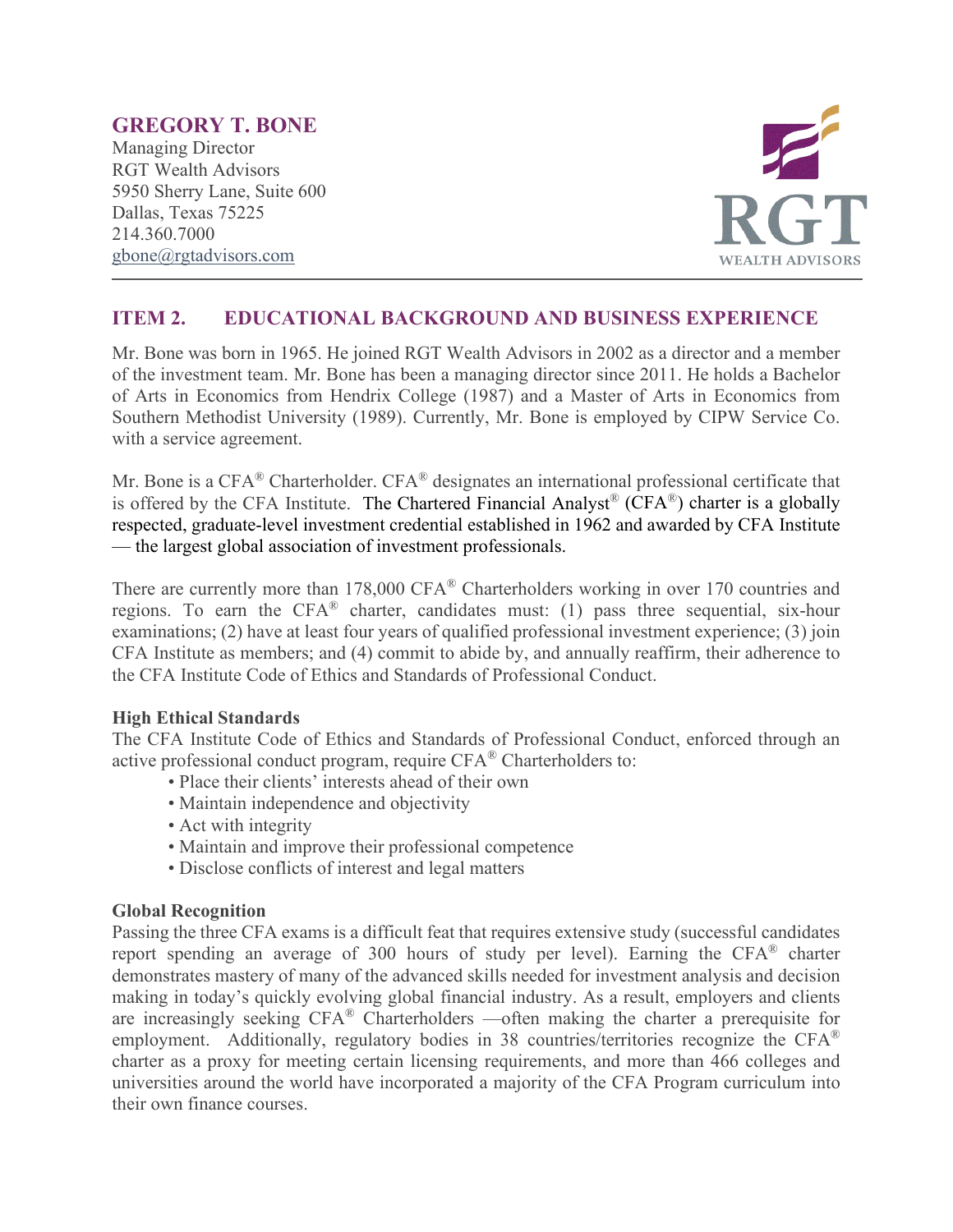#### **Comprehensive and Current Knowledge**

The CFA Program curriculum provides a comprehensive framework of knowledge for investment decision making and is firmly grounded in the knowledge and skills used every day in the investment profession. The three levels of the CFA Program test a proficiency with a wide range of fundamental and advanced investment topics, including ethical and professional standards, fixed-income and equity analysis, alternative and derivative investments, economics, financial reporting standards, portfolio management, and wealth planning.

The CFA Program curriculum is updated every year by experts from around the world to ensure that candidates learn the most relevant and practical new tools, ideas, and investment and wealth management skills to reflect the dynamic and complex nature of the profession.

## **ITEM 3. DISCIPLINARY INFORMATION**

RGT's Form ADV Part 2A provides a detailed accounting of the events surrounding RGT's February 2016 internal investigation into the inappropriate actions of two former partners, Narayan and Bae, and their recommendation of the Subject Investments. *Defined terms have the meaning assigned to them in the Form ADV Part 2A. Please refer to that disclosure for further information.*

RGT voluntarily disclosed to all clients about Narayan's actions and the Subject Investments. The firm has reached mutual settlements and releases with clients representing more than 99% of the money invested in the Subject Investments and continues to assist affected clients to maximize value and mitigate any losses associated with the Subject Investments.

Former RGT clients, Eric and Shanda Munson, filed two lawsuits in California Superior Court against RGT and its partners, including Mr. Bone, related to Narayan's actions in connection with the Subject Investments (LASC No. BC625770 and LASC No. BC664848). The first lawsuit, filed July 1, 2016, was stayed by Court Order and the Munsons' claims were referred to mandatory arbitration. In connection with the first-filed lawsuit, on August 1, 2017, the Munsons filed a notice of voluntary dismissal without prejudice of their claims against the RGT defendants. The second lawsuit, filed June 13, 2017, is based on the same set of facts. RGT and its partners have reached a full and final settlement with the Munsons, and the Court approved the settlement and granted the parties' Joint Motion to Dismiss on October 4, 2017.

## **ITEM 4. OTHER BUSINESS ACTIVITIES**

Mr. Bone is not actively engaged in any investment-related business or occupation, outside of RGT Wealth Advisors and its affiliates.

## **ITEM 5. ADDITIONAL COMPENSATION**

Though we do not pay outside individuals or entities for referring clients, employees are compensated for bringing new business to RGT.

## **ITEM 6. SUPERVISION**

RGT's Investment Committee has created a platform of recommended investments and separate account managers that are used as the basis for client portfolio construction. Thus, any investment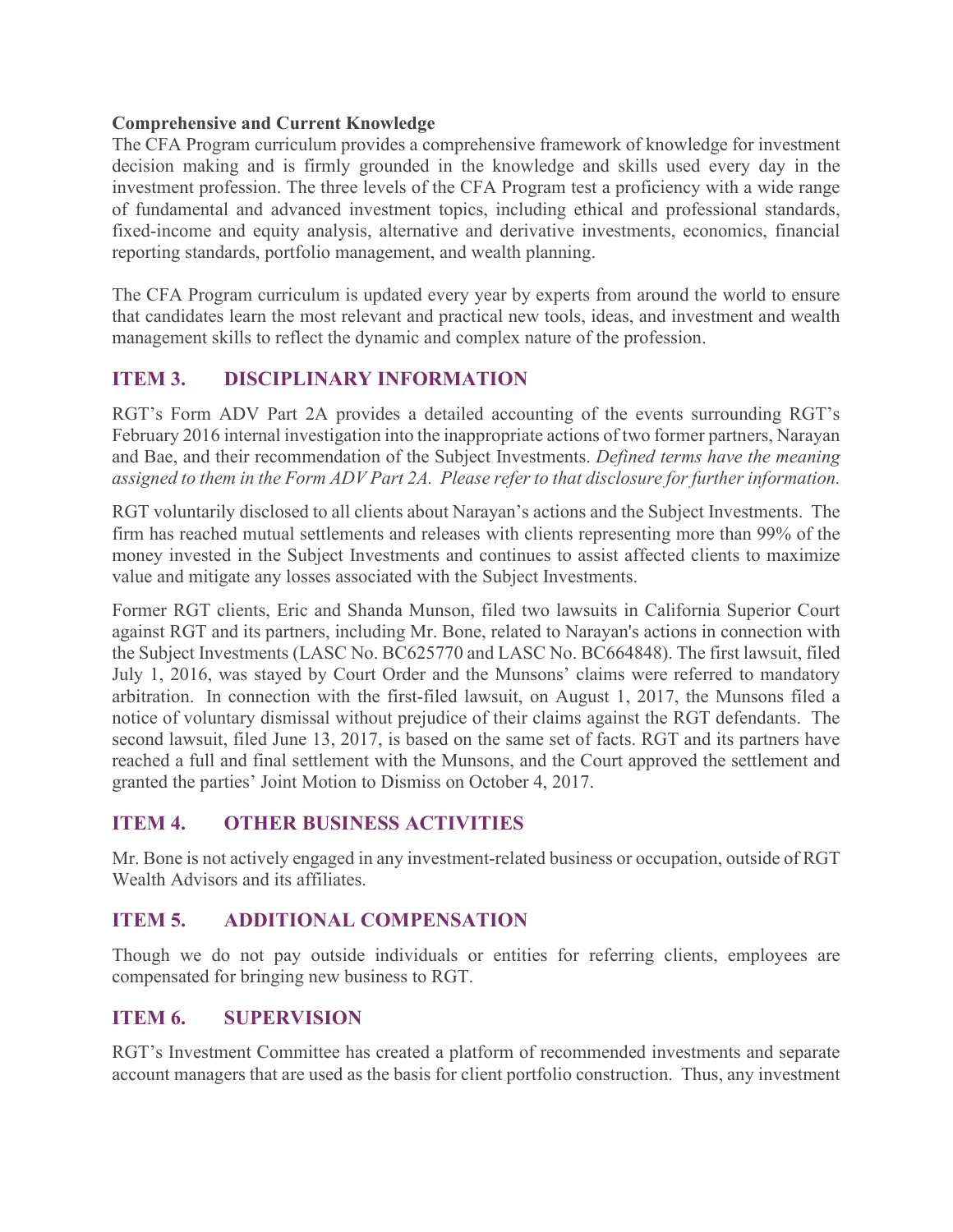that may be recommended to clients by a member of RGT's investment team is ultimately subject to the approval of RGT's Investment Committee.

Matt Krauss, a Managing Director and the Chief Investment Officer, is responsible for supervising the advisory activities of all investment personnel, including Mr. Bone. In addition, Mr. Bone must comply with RGT's compliance policies and procedures. The compliance policies and procedures are designed to detect and prevent violations of the Investment Advisers Act of 1940, the Securities Act of 1933, and other laws as applicable to RGT. All personnel are required to comply with applicable securities laws. Appropriate disciplinary action will be taken for failure to comply with the requirements of RGT's compliance policies and procedures, as well as applicable federal, state, and local securities laws and regulations. Heather Pesikoff serves as RGT's Chief Compliance Officer and is responsible for supervising each of RGT's personnel (including, without limitation, Mr. Bone), in accordance with RGT's policies and procedures. Ms. Pesikoff may be reached at 214.360.7000.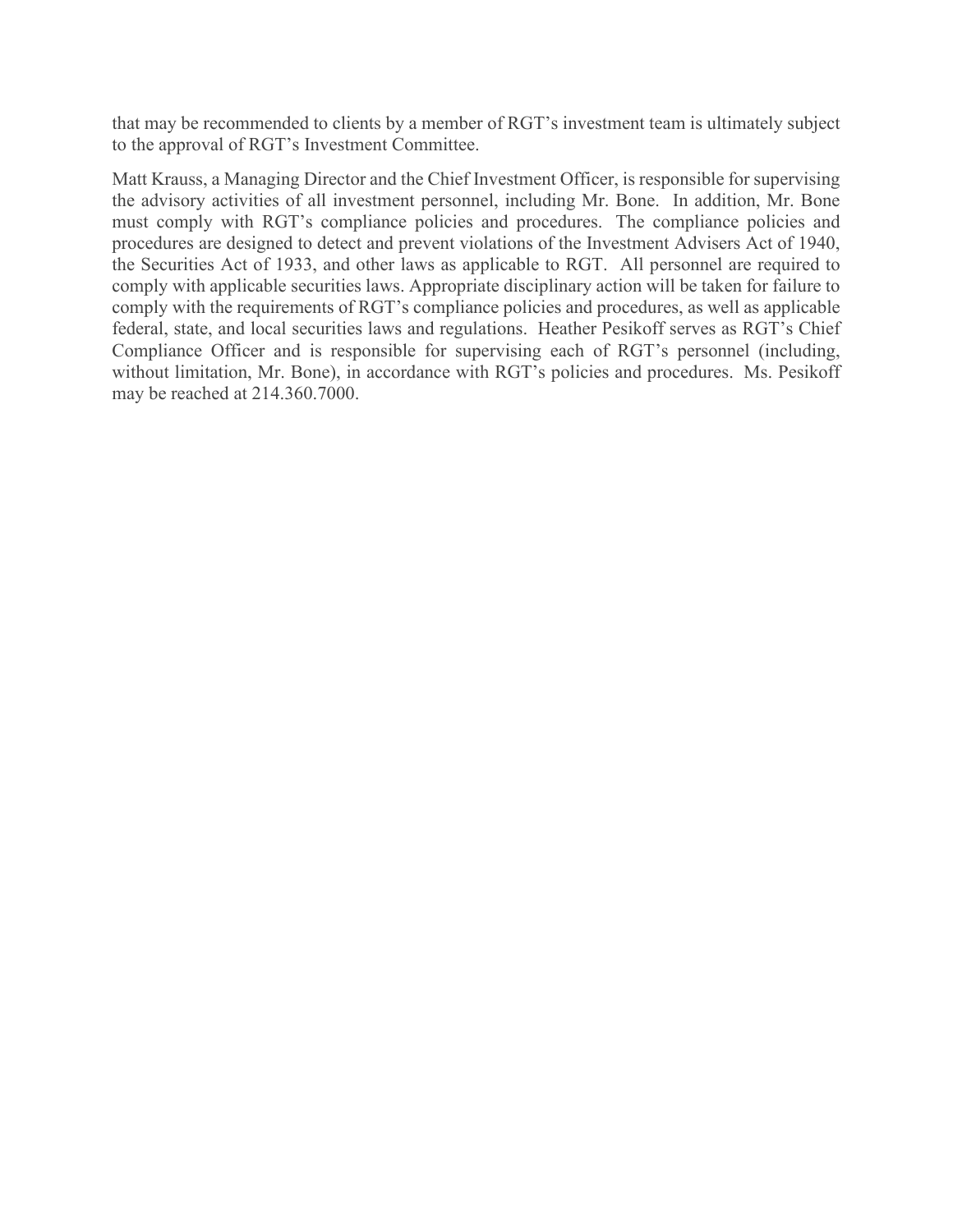#### **BRIAN CLOUD**

Managing Director RGT Wealth Advisors 5950 Sherry Lane, Suite 600 Dallas, Texas 75225 214.360.7000 [bcloud@rgtadvisors.com](mailto:bcloud@rgtadvisors.com)



## **ITEM 2. EDUCATIONAL BACKGROUND AND BUSINESS EXPERIENCE**

Mr. Cloud was born in 1985. He joined RGT Wealth Advisors in 2012 and is a managing director and a member of the financial planning team. Mr. Cloud holds a Bachelor of Business Administration in Management and General Business from Texas Tech University (2009) and a Master of Science in Personal Financial Planning (2012) from Texas Tech University. Currently, Mr. Cloud is employed by CIPW Service Co. with a service agreement.

Mr. Cloud is certified for financial planning services in the United States by Certified Financial Planner Board of Standards, Inc. ("CFP Board"). Therefore, he may refer to himself as a CERTIFIED FINANCIAL PLANNER™ professional or a CFP® professional, and he may use these and CFP Board's other certification marks (the "CFP Board Certification Marks"). The CFP® certification is voluntary. No federal or state law or regulation requires financial planners to hold the CFP® certification. You may find more information about the CFP® certification at [www.cfp.net.](https://protect-us.mimecast.com/s/1HBOCqxoRqf1V6k3tXIH3k?domain=nam04.safelinks.protection.outlook.com)

CFP® professionals have met CFP Board's high standards for education, examination, experience, and ethics. To become a CFP® professional, an individual must fulfill the following requirements:

- **Education** Earn a bachelor's degree or higher from an accredited college or university and complete CFP Board-approved coursework at a college or university through a CFP Board Registered Program. The coursework covers the financial planning subject areas CFP Board has determined are necessary for the competent and professional delivery of financial planning services, as well as a comprehensive financial plan development capstone course. A candidate may satisfy some of the coursework requirement through other qualifying credentials.
- **Examination** Pass the comprehensive CFP® Certification Examination. The examination is designed to assess an individual's ability to integrate and apply a broad base of financial planning knowledge in the context of real-life financial planning situations.
- **Experience**  Complete 6,000 hours of professional experience related to the personal financial planning process, or 4,000 hours of apprenticeship experience that meets additional requirements.
- **Ethics** Satisfy the Fitness Standards for Candidates for CFP® Certification and Former CFP® Professionals Seeking Reinstatement and agree to be bound by CFP Board's Code of Ethics and Standards of Conduct ("Code and Standards"), which sets forth the ethical and practice standards for CFP® professionals.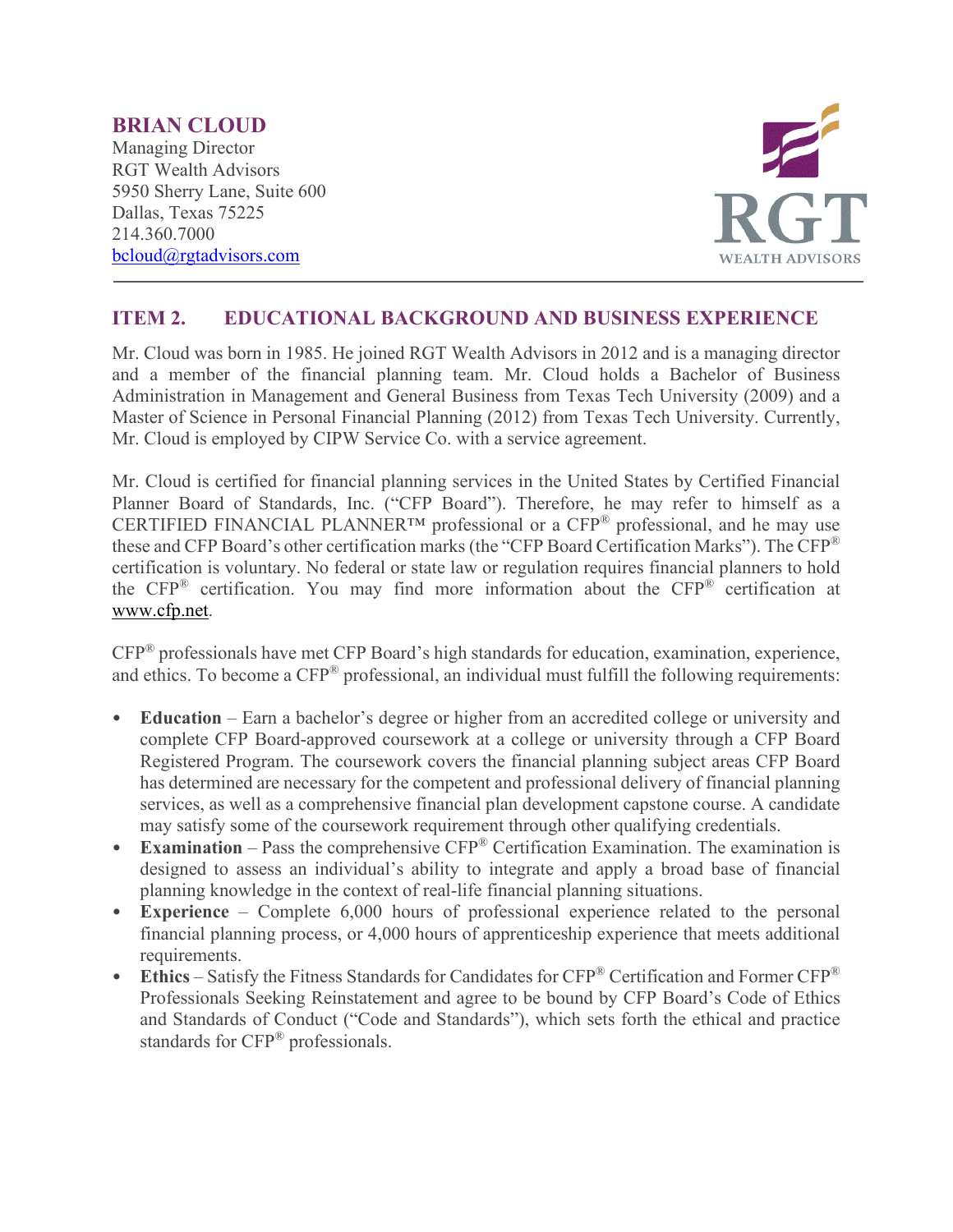Individuals who become certified must complete the following ongoing education and ethics requirements to remain certified and maintain the right to continue to use the CFP Board Certification Marks:

- **Ethics** Commit to complying with CFP Board's Code and Standards. This includes a commitment to CFP Board, as part of the certification, to act as a fiduciary, and therefore, act in the best interests of the client, at all times when providing financial advice and financial planning. CFP Board may sanction a CFP® professional who does not abide by this commitment, but CFP Board does not guarantee a CFP<sup>®</sup> professional's services. A client who seeks a similar commitment should obtain a written engagement that includes a fiduciary obligation to the client.
- **Continuing Education** Complete 30 hours of continuing education every two years to maintain competence, demonstrate specified levels of knowledge, skills, and abilities, and keep up with developments in financial planning. Two of the hours must address the Code and Standards.

# **ITEM 3. DISCIPLINARY INFORMATION**

Not applicable.

## **ITEM 4. OTHER BUSINESS ACTIVITIES**

Mr. Cloud is not actively engaged in any investment-related business or occupation, outside of RGT Wealth Advisors and its affiliates.

## **ITEM 5. ADDITIONAL COMPENSATION**

Though we do not pay outside individuals or entities for referring clients, employees are compensated for bringing new business to RGT.

## **ITEM 6. SUPERVISION**

RGT's Investment Committee has created a platform of recommended investments and separate account managers that are used as the basis for client portfolio construction. Thus, any investment that may be recommended to clients by a member of RGT's investment team is ultimately subject to the approval of RGT's Investment Committee.

Jeremy Hudson, the Managing Director overseeing financial planning, is responsible for supervising the advisory activities of all financial planning personnel, including Mr. Cloud. In addition, Mr. Cloud must comply with RGT's compliance policies and procedures. The compliance policies and procedures are designed to detect and prevent violations of the Investment Advisers Act of 1940, the Securities Act of 1933, and other laws as applicable to RGT. All personnel are required to comply with applicable securities laws. Appropriate disciplinary action will be taken for failure to comply with the requirements of RGT's compliance policies and procedures, as well as applicable federal, state, and local securities laws and regulations. Heather Pesikoff serves as RGT's Chief Compliance Officer and is responsible for supervising each of RGT's personnel (including, without limitation, Mr. Cloud), in accordance with RGT's policies and procedures. Ms. Pesikoff may be reached at 214.360.7000.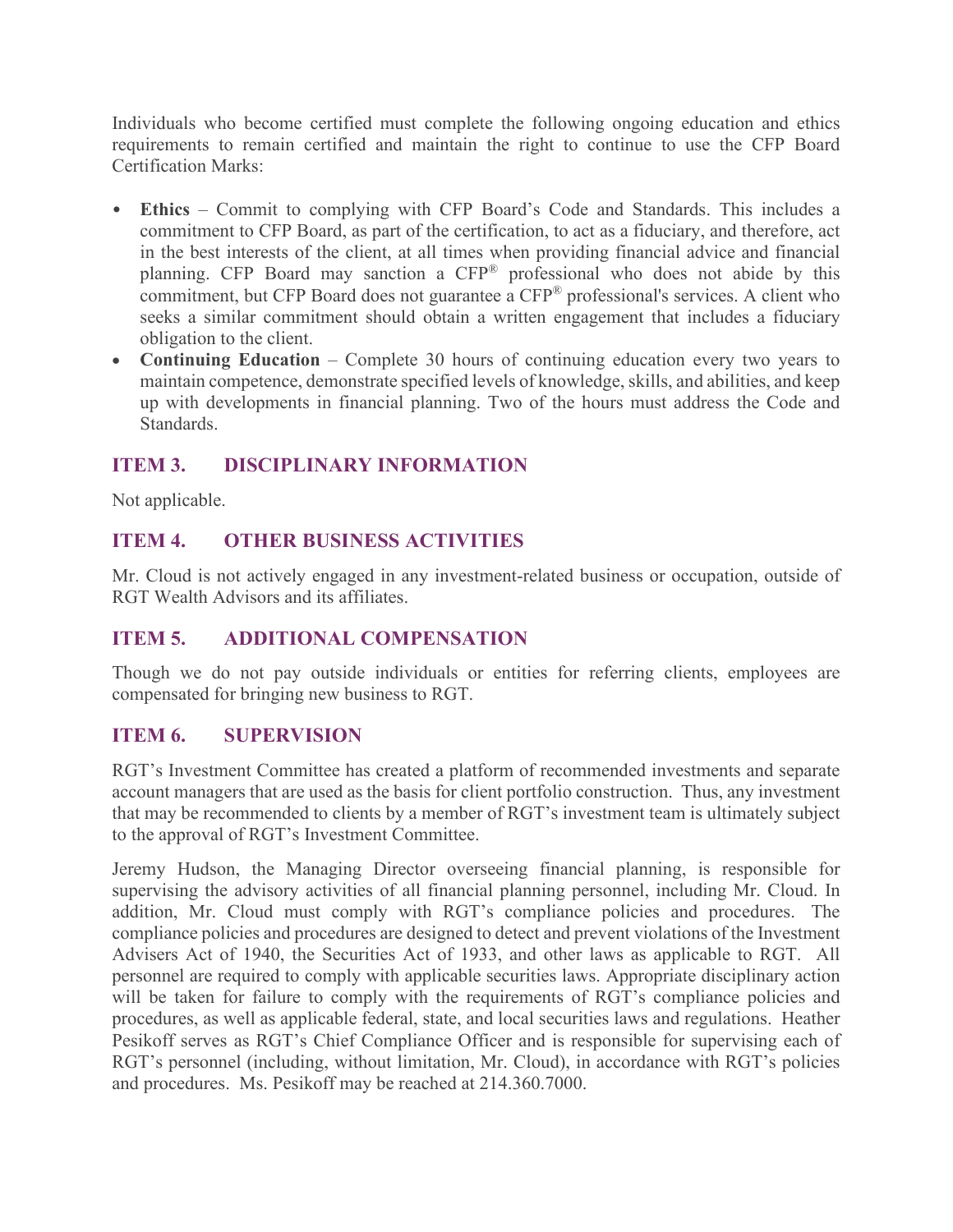# **MATTHEW G. COVELLI**

Senior Financial Planner RGT Wealth Advisors 5950 Sherry Lane, Suite 600 Dallas, Texas 75225 214.360.7000 mcovelli@rgtadvisors.com



## **ITEM 2. EDUCATIONAL BACKGROUND AND BUSINESS EXPERIENCE**

Mr. Covelli was born in 1989. He joined RGT Wealth Advisors in 2016 and is currently a Senior Financial Planner. Mr. Covelli graduated from Texas Tech University with a Bachelor of Science degree in personal financial planning (2013) and a Master of Science degree in personal financial planning (2013).

Mr. Covelli is certified for financial planning services in the United States by Certified Financial Planner Board of Standards, Inc. ("CFP Board"). Therefore, he may refer to himself as a CERTIFIED FINANCIAL PLANNER™ professional or a CFP® professional, and he may use these and CFP Board's other certification marks (the "CFP Board Certification Marks"). The CFP® certification is voluntary. No federal or state law or regulation requires financial planners to hold the CFP® certification. You may find more information about the CFP® certification at [www.cfp.net.](https://protect-us.mimecast.com/s/1HBOCqxoRqf1V6k3tXIH3k?domain=nam04.safelinks.protection.outlook.com)

CFP® professionals have met CFP Board's high standards for education, examination, experience, and ethics. To become a CFP® professional, an individual must fulfill the following requirements:

- **Education** Earn a bachelor's degree or higher from an accredited college or university and complete CFP Board-approved coursework at a college or university through a CFP Board Registered Program. The coursework covers the financial planning subject areas CFP Board has determined are necessary for the competent and professional delivery of financial planning services, as well as a comprehensive financial plan development capstone course. A candidate may satisfy some of the coursework requirement through other qualifying credentials.
- **Examination** Pass the comprehensive CFP® Certification Examination. The examination is designed to assess an individual's ability to integrate and apply a broad base of financial planning knowledge in the context of real-life financial planning situations.
- **Experience**  Complete 6,000 hours of professional experience related to the personal financial planning process, or 4,000 hours of apprenticeship experience that meets additional requirements.
- Ethics Satisfy the Fitness Standards for Candidates for CFP<sup>®</sup> Certification and Former CFP<sup>®</sup> Professionals Seeking Reinstatement and agree to be bound by CFP Board's Code of Ethics and Standards of Conduct ("Code and Standards"), which sets forth the ethical and practice standards for CFP<sup>®</sup> professionals.

Individuals who become certified must complete the following ongoing education and ethics requirements to remain certified and maintain the right to continue to use the CFP Board Certification Marks: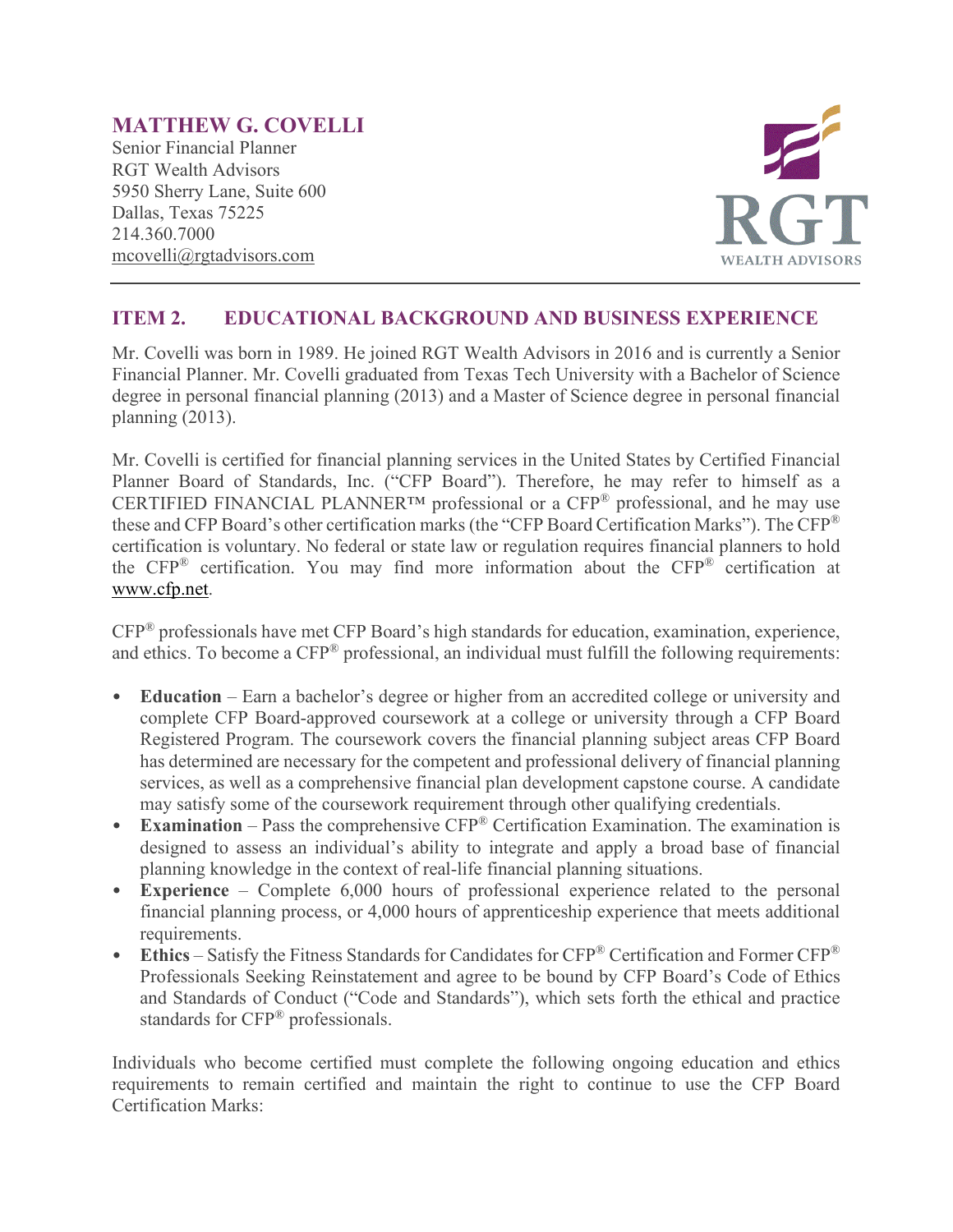- **Ethics** Commit to complying with CFP Board's Code and Standards. This includes a commitment to CFP Board, as part of the certification, to act as a fiduciary, and therefore, act in the best interests of the client, at all times when providing financial advice and financial planning. CFP Board may sanction a CFP® professional who does not abide by this commitment, but CFP Board does not guarantee a CFP® professional's services. A client who seeks a similar commitment should obtain a written engagement that includes a fiduciary obligation to the client.
- **Continuing Education** Complete 30 hours of continuing education every two years to maintain competence, demonstrate specified levels of knowledge, skills, and abilities, and keep up with developments in financial planning. Two of the hours must address the Code and Standards.

Mr. Covelli has been a CFA® Charterholder since 2018. CFA® designates an international professional certificate that is offered by the CFA Institute. The Chartered Financial Analyst® (CFA®) charter is a globally respected, graduate-level investment credential established in 1962 and awarded by CFA Institute — the largest global association of investment professionals.

There are currently more than 178,000 CFA® Charterholders working in over 170 countries and regions. To earn the  $CFA^{\otimes}$  charter, candidates must: (1) pass three sequential, six-hour examinations; (2) have at least four years of qualified professional investment experience; (3) join CFA Institute as members; and (4) commit to abide by, and annually reaffirm, their adherence to the CFA Institute Code of Ethics and Standards of Professional Conduct.

#### **High Ethical Standards**

The CFA Institute Code of Ethics and Standards of Professional Conduct, enforced through an active professional conduct program, require CFA® Charterholders to:

- Place their clients' interests ahead of their own
- Maintain independence and objectivity
- Act with integrity
- Maintain and improve their professional competence
- Disclose conflicts of interest and legal matters

#### **Global Recognition**

Passing the three CFA exams is a difficult feat that requires extensive study (successful candidates report spending an average of 300 hours of study per level). Earning the CFA® charter demonstrates mastery of many of the advanced skills needed for investment analysis and decision making in today's quickly evolving global financial industry. As a result, employers and clients are increasingly seeking CFA® Charterholders —often making the charter a prerequisite for employment. Additionally, regulatory bodies in 38 countries/territories recognize the CFA<sup>®</sup> charter as a proxy for meeting certain licensing requirements, and more than 466 colleges and universities around the world have incorporated a majority of the CFA Program curriculum into their own finance courses.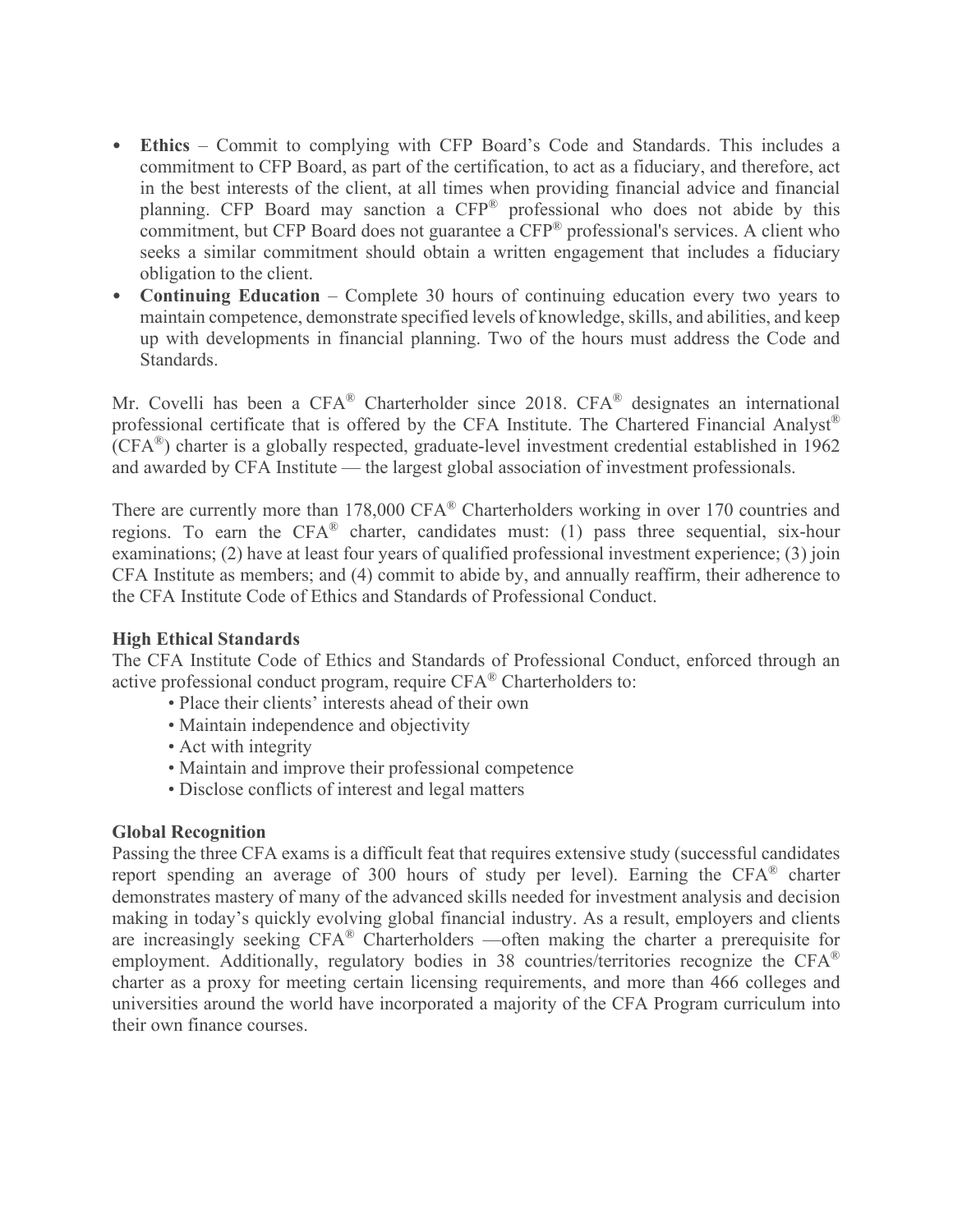#### **Comprehensive and Current Knowledge**

The CFA Program curriculum provides a comprehensive framework of knowledge for investment decision making and is firmly grounded in the knowledge and skills used every day in the investment profession. The three levels of the CFA Program test a proficiency with a wide range of fundamental and advanced investment topics, including ethical and professional standards, fixed-income and equity analysis, alternative and derivative investments, economics, financial reporting standards, portfolio management, and wealth planning.

The CFA Program curriculum is updated every year by experts from around the world to ensure that candidates learn the most relevant and practical new tools, ideas, and investment and wealth management skills to reflect the dynamic and complex nature of the profession.

## **ITEM 3. DISCIPLINARY INFORMATION**

Not applicable.

## **ITEM 4. OTHER BUSINESS ACTIVITIES**

Mr. Covelli is not actively engaged in any investment-related business or occupation, outside of RGT Wealth Advisors and its affiliates.

## **ITEM 5. ADDITIONAL COMPENSATION**

Though we do not pay outside individuals or entities for referring clients, employees are compensated for bringing new business to RGT.

#### **ITEM 6. SUPERVISION**

RGT's Investment Committee has created a platform of recommended investments and separate account managers that are used as the basis for client portfolio construction. Thus, any investment that may be recommended to clients by a member of RGT's investment team is ultimately subject to the approval of RGT's Investment Committee.

Jeremy Hudson, the Managing Director overseeing financial planning, is responsible for supervising the advisory activities of all financial planning personnel, including Mr. Covelli. In addition, Mr. Covelli must comply with RGT's compliance policies and procedures. The compliance policies and procedures are designed to detect and prevent violations of the Investment Advisers Act of 1940, the Securities Act of 1933, and other laws as applicable to RGT. All personnel are required to comply with applicable securities laws. Appropriate disciplinary action will be taken for failure to comply with the requirements of RGT's compliance policies and procedures, as well as applicable federal, state, and local securities laws and regulations. Heather Pesikoff serves as RGT's Chief Compliance Officer and is responsible for supervising each of RGT's personnel (including, without limitation, Mr. Covelli), in accordance with RGT's policies and procedures. Ms. Pesikoff may be reached at 214.360.7000.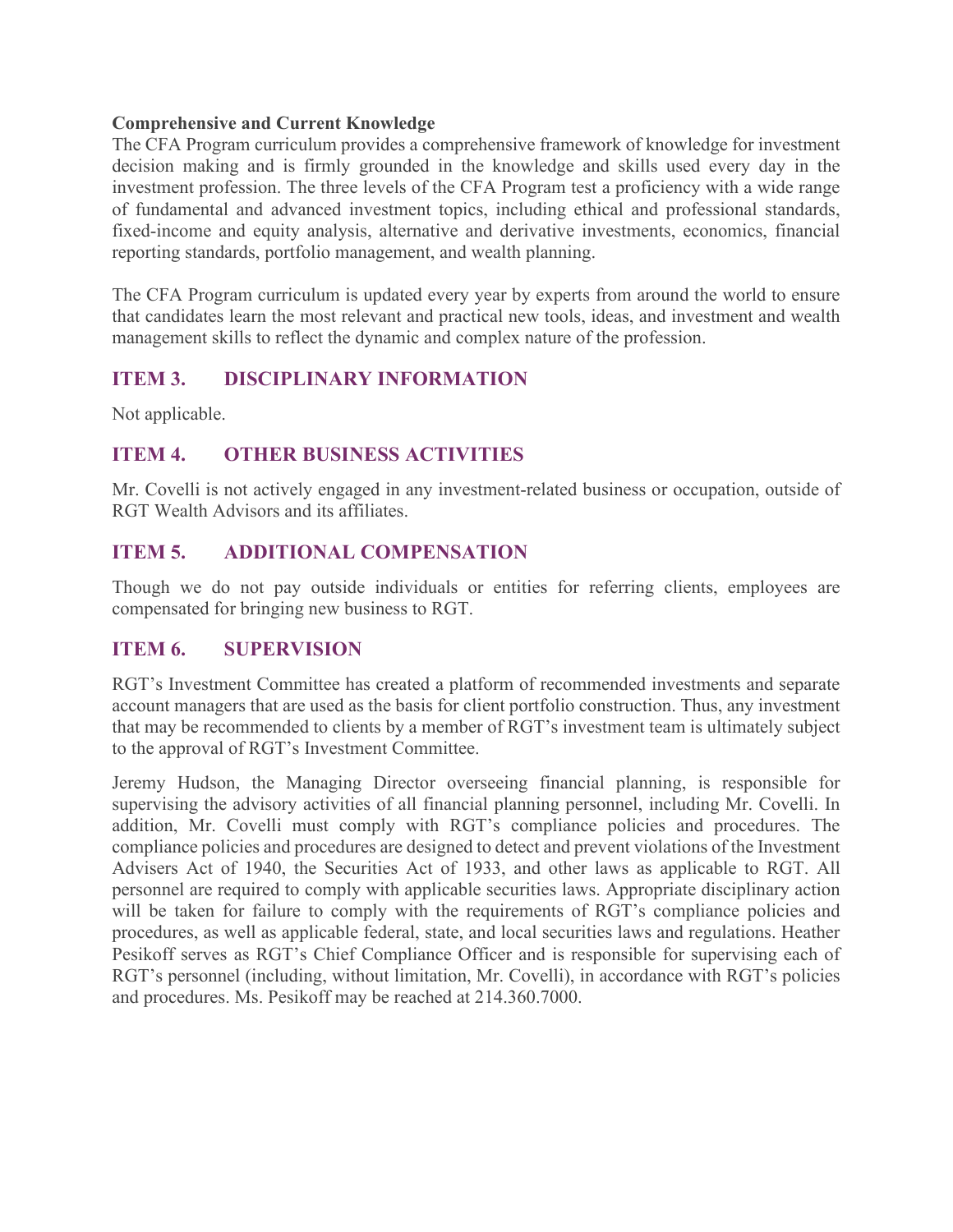# **ADAM GOLDENBERG**

Managing Director RGT Wealth Advisors 5950 Sherry Lane, Suite 600 Dallas, Texas 75225 214.360.7000 [agoldenberg@rgtadvisors.com](mailto:bcole@rgtnet.com)



## **ITEM 2. EDUCATIONAL BACKGROUND AND BUSINESS EXPERIENCE**

Mr. Goldenberg was born in 1975. He joined RGT Wealth Advisors in 2015 as a senior director and a member of the financial planning team. He became a managing director in January 2019. Prior to joining RGT, Mr. Goldenberg was an investment advisor representative with True North Advisors (2007–2015). Previously, Mr. Goldenberg was a registered representative with American Securities Group (2007) and a financial advisor with Merrill Lynch (2005–2007). Mr. Goldenberg holds a Bachelor of Business Administration in Accounting from Texas A&M University (1997) and an MBA from Rice University (2001). Currently, Mr. Goldenberg is employed by CIPW Service Co. with a service agreement.

## **ITEM 3. DISCIPLINARY INFORMATION**

Not applicable.

## **ITEM 4. OTHER BUSINESS ACTIVITIES**

Mr. Goldenberg is not actively engaged in any investment-related business or occupation, outside of RGT Wealth Advisors and its affiliates.

## **ITEM 5. ADDITIONAL COMPENSATION**

Though we do not pay outside individuals or entities for referring clients, employees are compensated for bringing new business to RGT.

## **ITEM 6. SUPERVISION**

RGT's Investment Committee has created a platform of recommended investments and separate account managers that are used as the basis for client portfolio construction. Thus, any investment that may be recommended to clients by a member of RGT's investment team is ultimately subject to the approval of RGT's Investment Committee.

Jeremy Hudson, the Managing Director overseeing financial planning, is responsible for supervising the advisory activities of all financial planning personnel, including Mr. Goldenberg. In addition, Mr. Goldenberg must comply with RGT's compliance policies and procedures. The compliance policies and procedures are designed to detect and prevent violations of the Investment Advisers Act of 1940, the Securities Act of 1933, and other laws as applicable to RGT. All personnel are required to comply with applicable securities laws. Appropriate disciplinary action will be taken for failure to comply with the requirements of RGT's compliance policies and procedures, as well as applicable federal, state, and local securities laws and regulations. Heather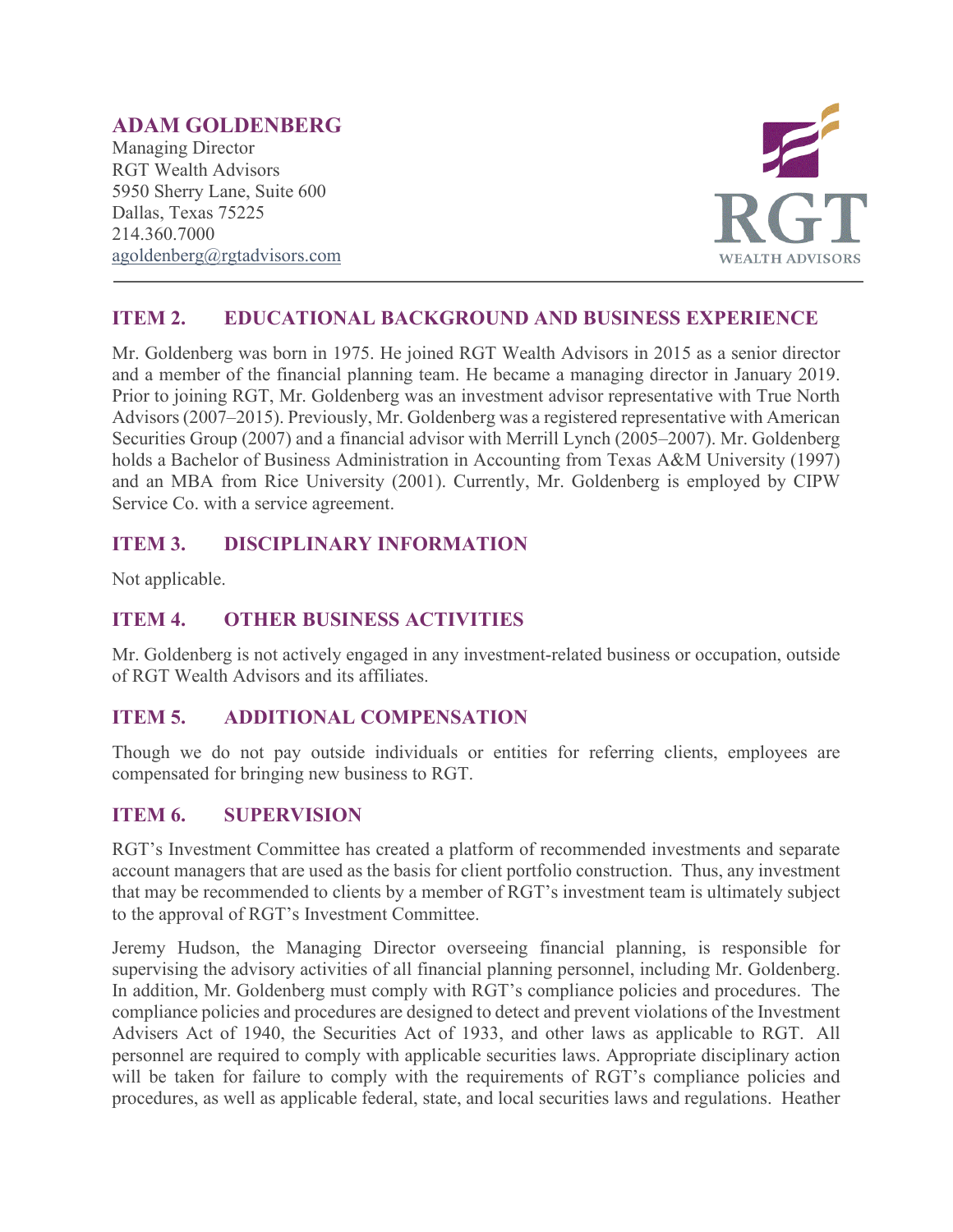Pesikoff serves as RGT's Chief Compliance Officer and is responsible for supervising each of RGT's personnel (including, without limitation, Mr. Goldenberg), in accordance with RGT's policies and procedures. Ms. Pesikoff may be reached at 214.360.7000.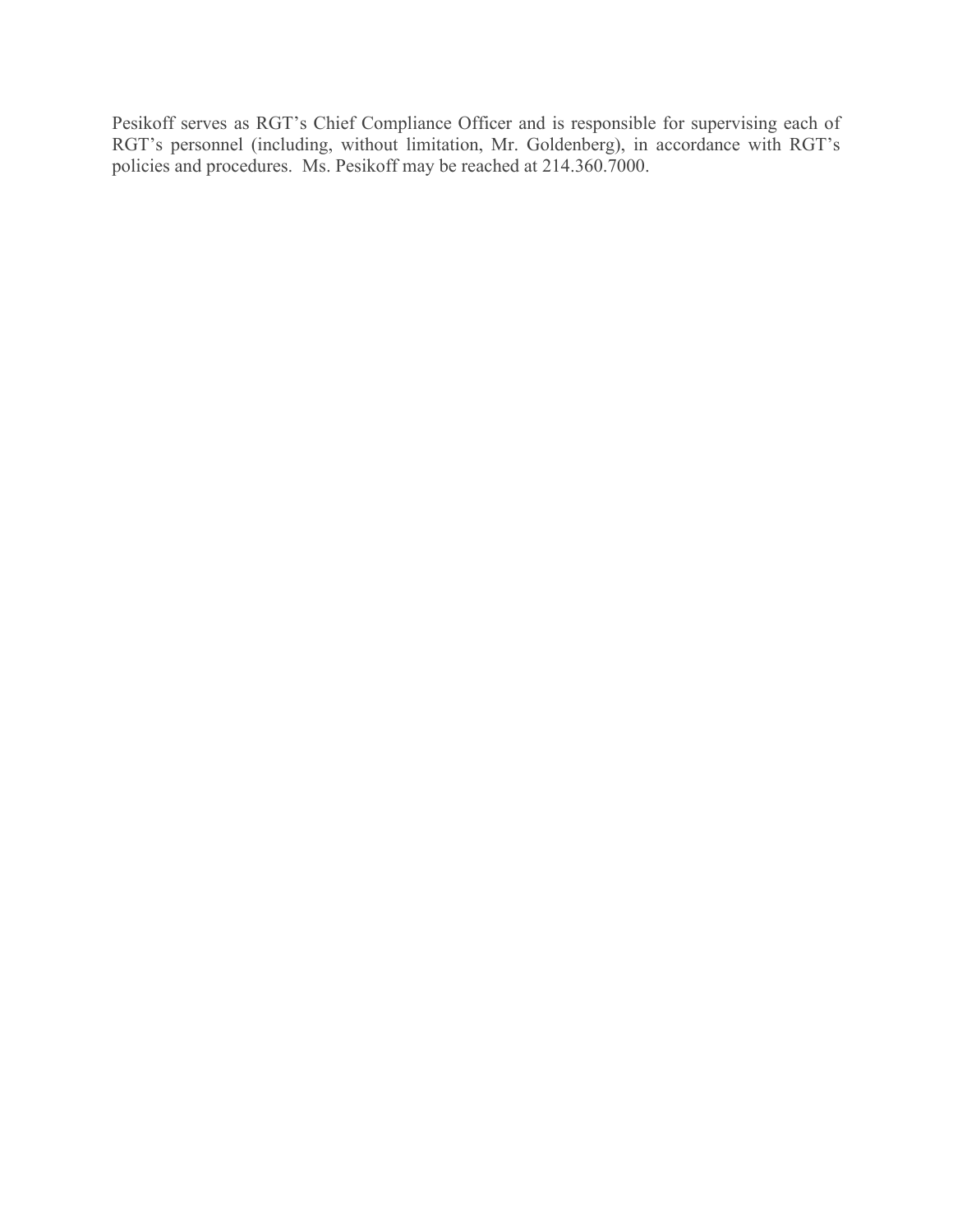# **MARK C. GRIEGE**

Managing Director RGT Wealth Advisors 5950 Sherry Lane, Suite 600 Dallas, Texas 75225 214.360.7000 [mgriege@rgtadvisors.com](mailto:rbrizendine@rgtnet.com)



## **ITEM 2. EDUCATIONAL BACKGROUND AND BUSINESS EXPERIENCE**

Mr. Griege was born in 1959. He co-founded RGT Wealth Advisors in 1986 and has served as a managing director since that time. Mr. Griege serves as RGT's Chief Executive Officer and holds a Bachelor of Business Administration from Southern Methodist University (1981) and a Juris Doctor from the University of Texas School of Law (1985). Currently, Mr. Griege is employed by CIPW Service Co. with a service agreement.

## **ITEM 3. DISCIPLINARY INFORMATION**

RGT's Form ADV Part 2A provides a detailed accounting of the events surrounding RGT's February 2016 internal investigation into the inappropriate actions of two former partners, Narayan and Bae, and their recommendation of the Subject Investments. *Defined terms have the meaning assigned to them in the Form ADV Part 2A. Please refer to that disclosure for further information.*

RGT voluntarily disclosed to all clients about Narayan's actions and the Subject Investments. The firm has reached mutual settlements and releases with clients representing more than 99% of the money invested in the Subject Investments and continues to assist affected clients to maximize value and mitigate any losses associated with the Subject Investments.

On June 30, 2016, former RGT clients, David Rosenblatt and Shari Gersten, initiated an arbitration proceeding against RGT and certain of its partners and officers, including Mr. Griege, with the Financial Industry Regulatory Agency related to Narayan's and Bae's actions in connection with the Subject Investments (FINRA# 16-01915). On March 29, 2017, RGT reached a full settlement with the Rosenblatts for the dismissal with prejudice of all claims asserted in this arbitration.

Former RGT clients, Eric and Shanda Munson, filed two lawsuits in California Superior Court against RGT and its partners, including Mr. Griege, related to Narayan's actions in connection with the Subject Investments (LASC No. BC625770 and LASC No. BC664848). The first lawsuit, filed July 1, 2016, was stayed by Court Order and the Munsons' claims were referred to mandatory arbitration. In connection with the first-filed lawsuit, on August 1, 2017, the Munsons filed a notice of voluntary dismissal without prejudice of their claims against the RGT defendants. The second lawsuit, filed June 13, 2017, is based on the same set of facts. RGT and its partners have reached a full and final settlement with the Munsons, and the Court approved the settlement and granted the parties' Joint Motion to Dismiss on October 4, 2017.

## **ITEM 4. OTHER BUSINESS ACTIVITIES**

Mr. Griege is not actively engaged in any investment-related business or occupation, outside of RGT Wealth Advisors and its affiliates, other than those listed below: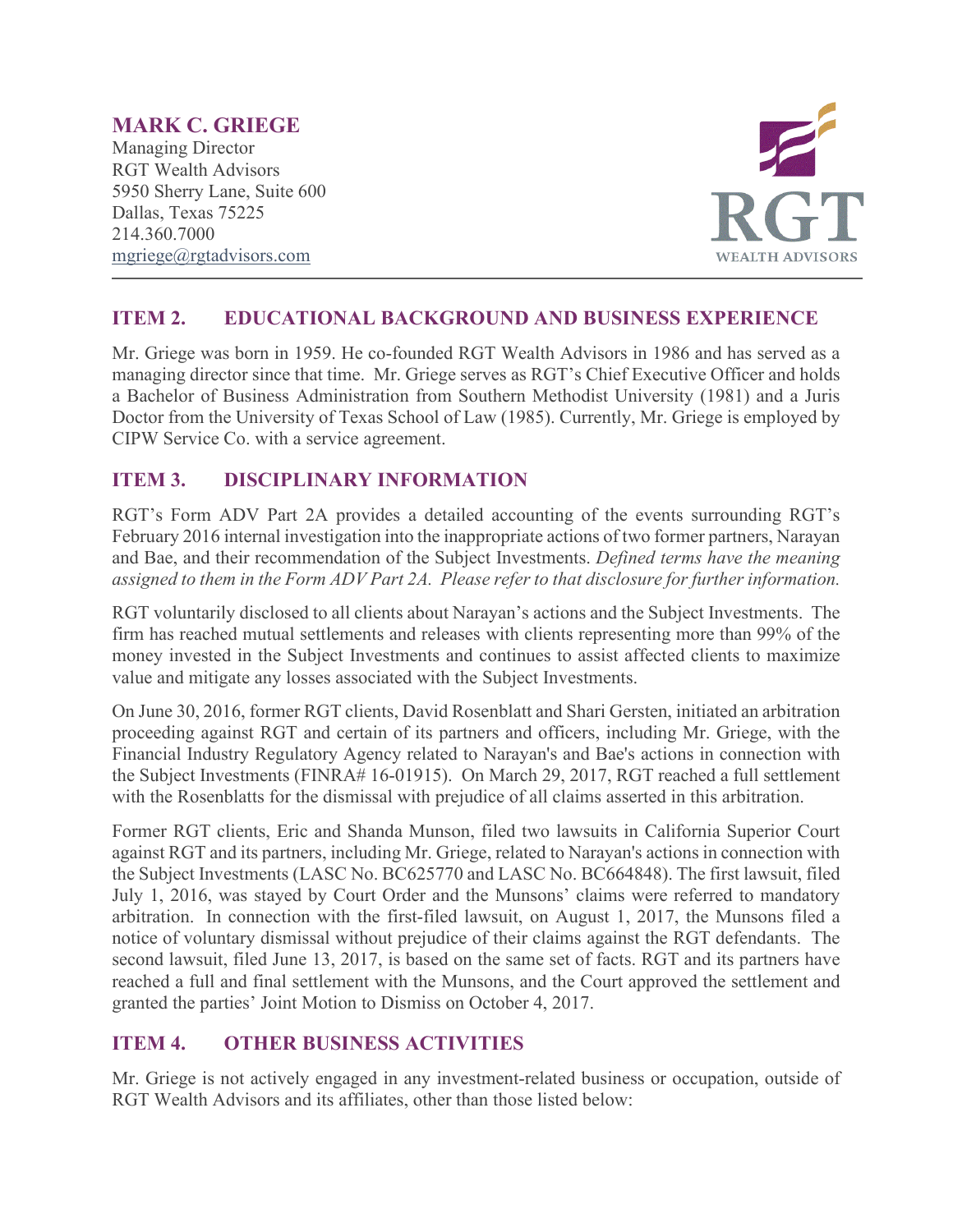## VERITEX BANK *Lead Independent Director of the Board of Directors*

Veritex Community Bank is one of several banks that RGT recommends to clients seeking banking services. This creates a potential conflict of interest with RGT clients who bank with Veritex because Mr. Griege has an indirect financial interest in the success of Veritex. RGT discloses this affiliation and the potential conflict of interest, to its clients.

Mr. Griege receives compensation for his service as a board member of Veritex Bank.

## **ITEM 5. ADDITIONAL COMPENSATION**

Though we do not pay outside individuals or entities for referring clients, employees are compensated for bringing new business to RGT.

#### **ITEM 6. SUPERVISION**

RGT's Investment Committee has created a platform of recommended investments and separate account managers that are used as the basis for client portfolio construction. Thus, any investment that may be recommended to clients by a member of RGT's investment team is ultimately subject to the approval of RGT's Investment Committee.

RGT's Board of Managers is responsible for supervising the advisory activities of Mr. Griege. In addition, Mr. Griege must comply with RGT's compliance policies and procedures. The compliance policies and procedures are designed to detect and prevent violations of the Investment Advisers Act of 1940, the Securities Act of 1933, and other laws as applicable to RGT. All personnel are required to comply with applicable securities laws. Appropriate disciplinary action will be taken for failure to comply with the requirements of RGT's compliance policies and procedures, as well as applicable federal, state, and local securities laws and regulations. Heather Pesikoff serves as RGT's Chief Compliance Officer and is responsible for supervising each of RGT's personnel (including, without limitation, Mr. Griege), in accordance with RGT's policies and procedures. Ms. Pesikoff may be reached at 214.360.7000.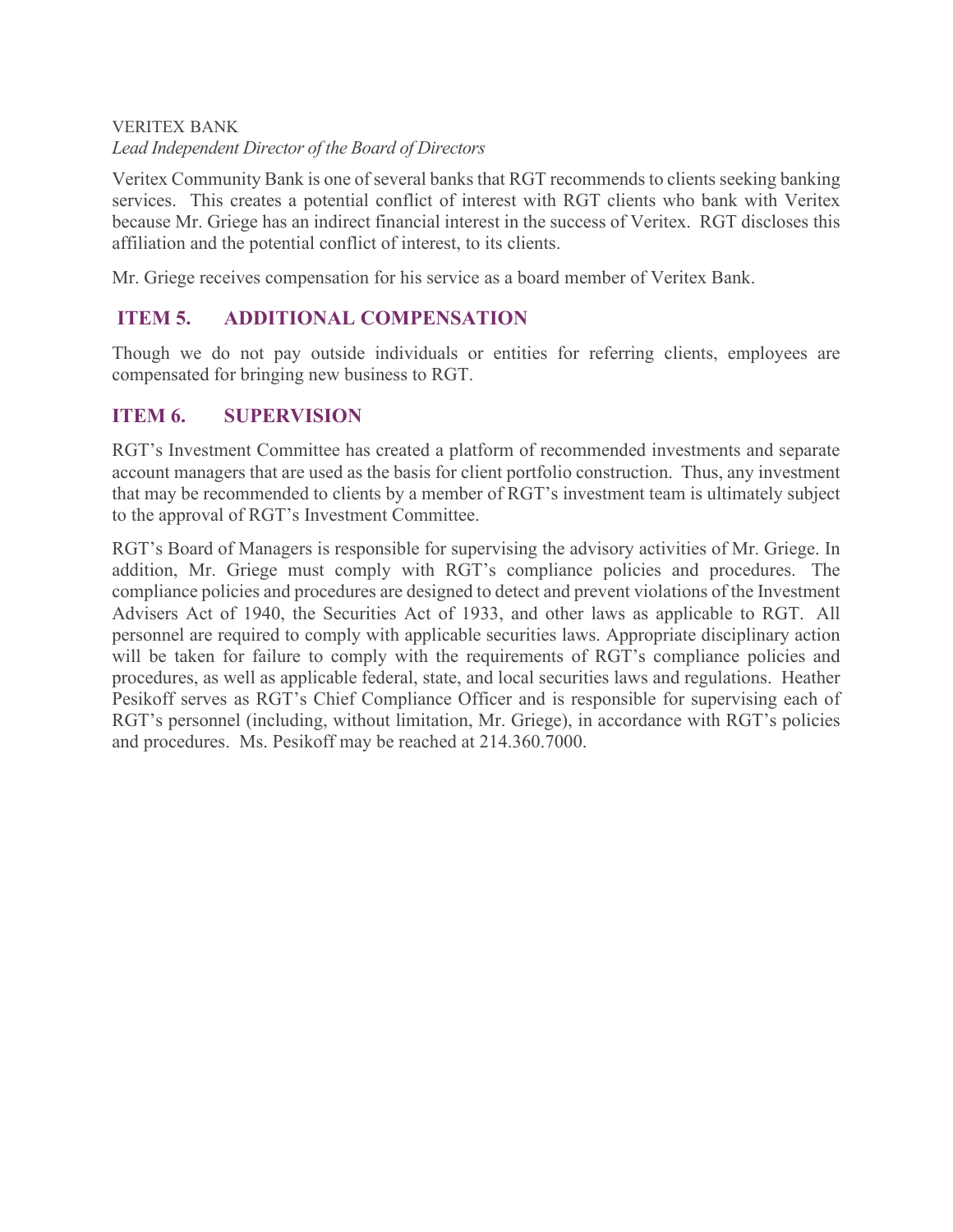# **CASSANDRA GUERRERO**

Senior Director RGT Wealth Advisors 5950 Sherry Lane, Suite 600 Dallas, Texas 75225 214.360.7000 [cguerrero@rgtadvisors.com](mailto:cguerrero@rgtadvisors.com)



## **ITEM 2. EDUCATIONAL BACKGROUND AND BUSINESS EXPERIENCE**

Ms. Guerrero was born in 1988. She joined RGT Wealth Advisors in 2018 and is a senior director and a member of the financial planning team. She was previously employed, in various capacities, by True North Advisors (2012–2018). Ms. Guerrero holds a Bachelor Business Administration in Finance and Real Estate (2010) and a Master of Science in Personal Financial Planning (2012), both from Texas Tech University.

Ms. Guerrero is certified for financial planning services in the United States by Certified Financial Planner Board of Standards, Inc. ("CFP Board"). Therefore, she may refer to herself as a CERTIFIED FINANCIAL PLANNER™ professional or a CFP® professional, and she may use these and CFP Board's other certification marks (the "CFP Board Certification Marks"). The CFP® certification is voluntary. No federal or state law or regulation requires financial planners to hold the CFP® certification. You may find more information about the CFP® certification at [www.cfp.net.](https://protect-us.mimecast.com/s/1HBOCqxoRqf1V6k3tXIH3k?domain=nam04.safelinks.protection.outlook.com)

CFP® professionals have met CFP Board's high standards for education, examination, experience, and ethics. To become a CFP® professional, an individual must fulfill the following requirements:

- **Education** Earn a bachelor's degree or higher from an accredited college or university and complete CFP Board-approved coursework at a college or university through a CFP Board Registered Program. The coursework covers the financial planning subject areas CFP Board has determined are necessary for the competent and professional delivery of financial planning services, as well as a comprehensive financial plan development capstone course. A candidate may satisfy some of the coursework requirement through other qualifying credentials.
- **Examination** Pass the comprehensive CFP® Certification Examination. The examination is designed to assess an individual's ability to integrate and apply a broad base of financial planning knowledge in the context of real-life financial planning situations.
- **Experience**  Complete 6,000 hours of professional experience related to the personal financial planning process, or 4,000 hours of apprenticeship experience that meets additional requirements.
- **Ethics** Satisfy the Fitness Standards for Candidates for CFP® Certification and Former CFP® Professionals Seeking Reinstatement and agree to be bound by CFP Board's Code of Ethics and Standards of Conduct ("Code and Standards"), which sets forth the ethical and practice standards for CFP® professionals.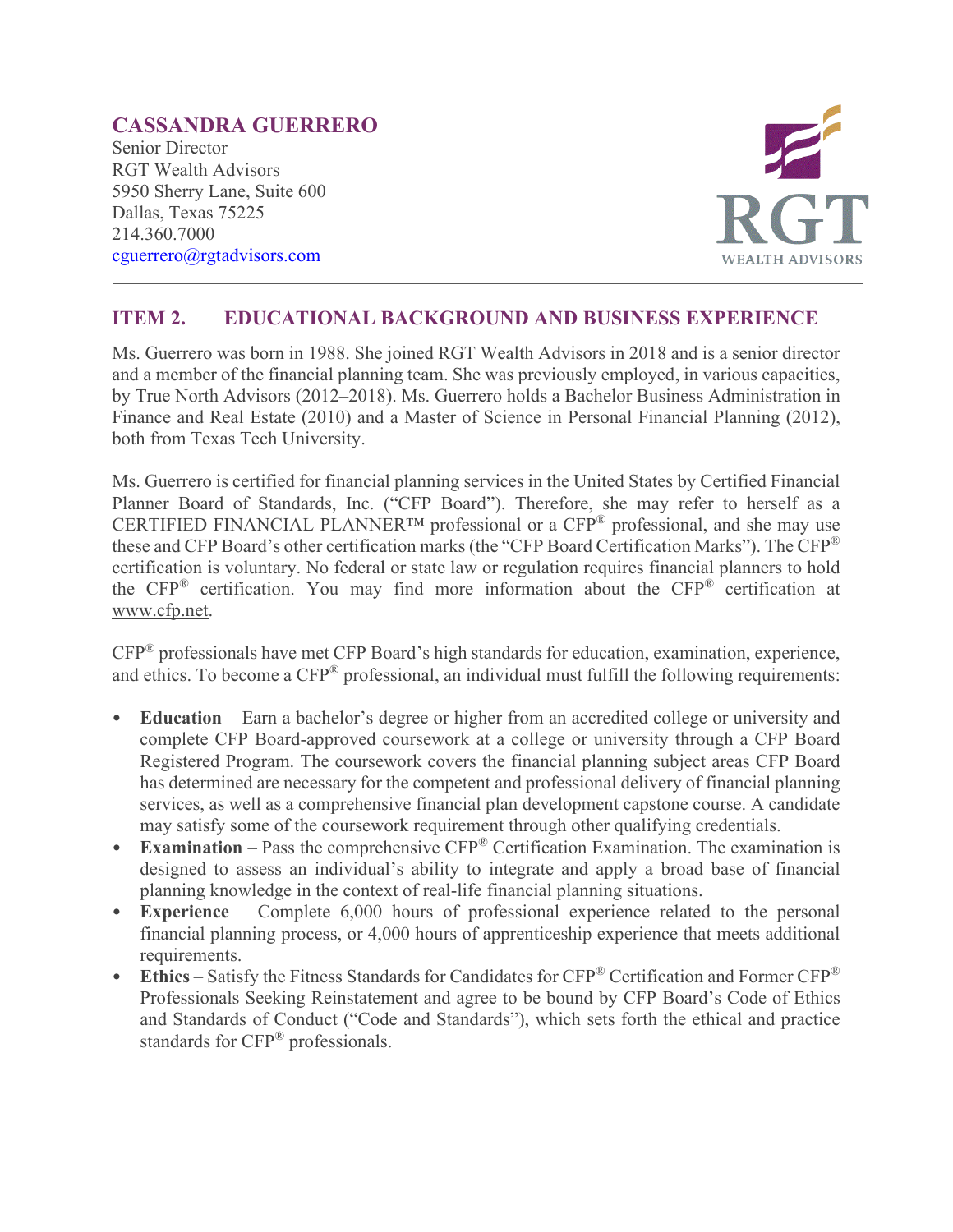Individuals who become certified must complete the following ongoing education and ethics requirements to remain certified and maintain the right to continue to use the CFP Board Certification Marks:

- **Ethics** Commit to complying with CFP Board's Code and Standards. This includes a commitment to CFP Board, as part of the certification, to act as a fiduciary, and therefore, act in the best interests of the client, at all times when providing financial advice and financial planning. CFP Board may sanction a CFP® professional who does not abide by this commitment, but CFP Board does not guarantee a CFP<sup>®</sup> professional's services. A client who seeks a similar commitment should obtain a written engagement that includes a fiduciary obligation to the client.
- **Continuing Education** Complete 30 hours of continuing education every two years to maintain competence, demonstrate specified levels of knowledge, skills, and abilities, and keep up with developments in financial planning. Two of the hours must address the Code and Standards.

# **ITEM 3. DISCIPLINARY INFORMATION**

Not applicable.

# **ITEM 4. OTHER BUSINESS ACTIVITIES**

Ms. Guerrero is not actively engaged in any investment-related business or occupation, outside of RGT Wealth Advisors and its affiliates.

## **ITEM 5. ADDITIONAL COMPENSATION**

Though we do not pay outside individuals or entities for referring clients, employees are compensated for bringing new business to RGT.

## **ITEM 6. SUPERVISION**

RGT's Investment Committee has created a platform of recommended investments and separate account managers that are used as the basis for client portfolio construction. Thus, any investment that may be recommended to clients by a member of RGT's investment team is ultimately subject to the approval of RGT's Investment Committee.

Jeremy Hudson, the Managing Director overseeing financial planning, is responsible for supervising the advisory activities of all financial planning personnel, including Ms. Guerrero. In addition, Ms. Guerrero must comply with RGT's compliance policies and procedures. The compliance policies and procedures are designed to detect and prevent violations of the Investment Advisers Act of 1940, the Securities Act of 1933, and other laws as applicable to RGT. All personnel are required to comply with applicable securities laws. Appropriate disciplinary action will be taken for failure to comply with the requirements of RGT's compliance policies and procedures, as well as applicable federal, state, and local securities laws and regulations. Heather Pesikoff serves as RGT's Chief Compliance Officer and is responsible for supervising each of RGT's personnel (including, without limitation, Ms. Guerrero), in accordance with RGT's policies and procedures. Ms. Pesikoff may be reached at 214.360.7000.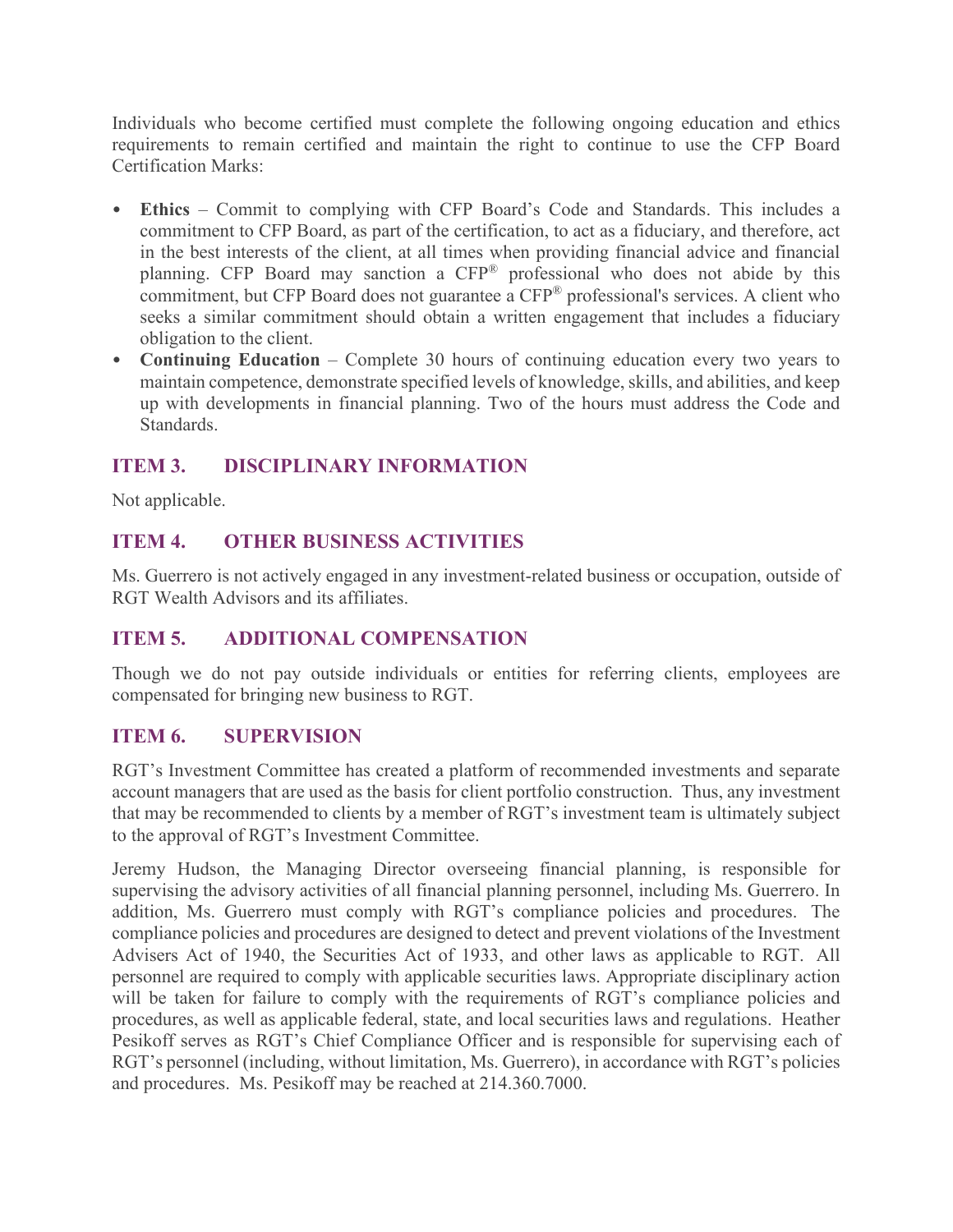#### **KRISTA HINTON**  Senior Director RGT Wealth Advisors 5950 Sherry Lane, Suite 600 Dallas, Texas 75225 214.360.7000 [khinton@rgtadvisors.com](mailto:khinton@rgtadvisors.com)



# **ITEM 2. EDUCATIONAL BACKGROUND AND BUSINESS EXPERIENCE**

Ms. Hinton was born in 1982. She joined RGT Wealth Advisors in 2008 and is a senior director and a member of the financial planning team. She was previously a senior accountant with Accuro Healthcare Solutions (2008) and a senior associate with PricewaterhouseCoopers (2005–2008). Ms. Hinton holds a Bachelor of Science in Accounting (2004) and a Master of Science in Accounting (2004), both from Bradley University.

Ms. Hinton is certified for financial planning services in the United States by Certified Financial Planner Board of Standards, Inc. ("CFP Board"). Therefore, she may refer to herself as a CERTIFIED FINANCIAL PLANNER™ professional or a CFP® professional, and she may use these and CFP Board's other certification marks (the "CFP Board Certification Marks"). The CFP® certification is voluntary. No federal or state law or regulation requires financial planners to hold the CFP® certification. You may find more information about the CFP® certification at [www.cfp.net.](https://protect-us.mimecast.com/s/1HBOCqxoRqf1V6k3tXIH3k?domain=nam04.safelinks.protection.outlook.com)

CFP® professionals have met CFP Board's high standards for education, examination, experience, and ethics. To become a CFP<sup>®</sup> professional, an individual must fulfill the following requirements:

- **Education** Earn a bachelor's degree or higher from an accredited college or university and complete CFP Board-approved coursework at a college or university through a CFP Board Registered Program. The coursework covers the financial planning subject areas CFP Board has determined are necessary for the competent and professional delivery of financial planning services, as well as a comprehensive financial plan development capstone course. A candidate may satisfy some of the coursework requirement through other qualifying credentials.
- **Examination** Pass the comprehensive CFP® Certification Examination. The examination is designed to assess an individual's ability to integrate and apply a broad base of financial planning knowledge in the context of real-life financial planning situations.
- **Experience**  Complete 6,000 hours of professional experience related to the personal financial planning process, or 4,000 hours of apprenticeship experience that meets additional requirements.
- **Ethics** Satisfy the Fitness Standards for Candidates for CFP® Certification and Former CFP® Professionals Seeking Reinstatement and agree to be bound by CFP Board's Code of Ethics and Standards of Conduct ("Code and Standards"), which sets forth the ethical and practice standards for CFP® professionals.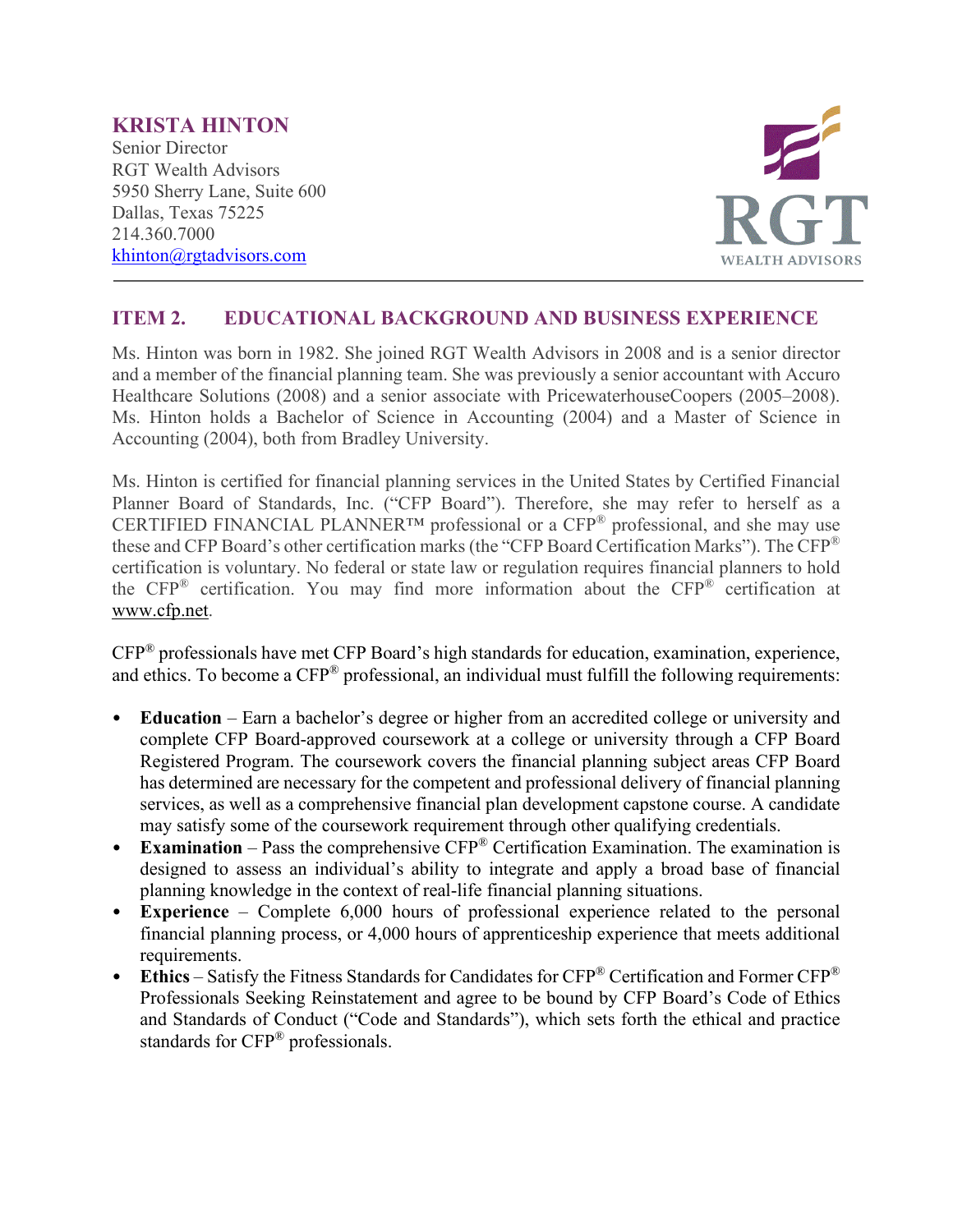Individuals who become certified must complete the following ongoing education and ethics requirements to remain certified and maintain the right to continue to use the CFP Board Certification Marks:

- **Ethics** Commit to complying with CFP Board's Code and Standards. This includes a commitment to CFP Board, as part of the certification, to act as a fiduciary, and therefore, act in the best interests of the client, at all times when providing financial advice and financial planning. CFP Board may sanction a CFP® professional who does not abide by this commitment, but CFP Board does not guarantee a CFP<sup>®</sup> professional's services. A client who seeks a similar commitment should obtain a written engagement that includes a fiduciary obligation to the client.
- **Continuing Education** Complete 30 hours of continuing education every two years to maintain competence, demonstrate specified levels of knowledge, skills, and abilities, and keep up with developments in financial planning. Two of the hours must address the Code and Standards.

## **ITEM 3. DISCIPLINARY INFORMATION**

Not applicable.

## **ITEM 4. OTHER BUSINESS ACTIVITIES**

Ms. Hinton is not actively engaged in any investment-related business or occupation, outside of RGT Wealth Advisors and its affiliates.

## **ITEM 5. ADDITIONAL COMPENSATION**

Though we do not pay outside individuals or entities for referring clients, employees are compensated for bringing new business to RGT.

## **ITEM 6. SUPERVISION**

RGT's Investment Committee has created a platform of recommended investments and separate account managers that are used as the basis for client portfolio construction. Thus, any investment that may be recommended to clients by a member of RGT's investment team is ultimately subject to the approval of RGT's Investment Committee.

Jeremy Hudson, the Managing Director overseeing financial planning, is responsible for supervising the advisory activities of all financial planning personnel, including Ms. Hinton. In addition, Ms. Hinton must comply with RGT's compliance policies and procedures. The compliance policies and procedures are designed to detect and prevent violations of the Investment Advisers Act of 1940, the Securities Act of 1933, and other laws as applicable to RGT. All personnel are required to comply with applicable securities laws. Appropriate disciplinary action will be taken for failure to comply with the requirements of RGT's compliance policies and procedures, as well as applicable federal, state, and local securities laws and regulations. Heather Pesikoff serves as RGT's Chief Compliance Officer and is responsible for supervising each of RGT's personnel (including, without limitation, Ms. Hinton), in accordance with RGT's policies and procedures. Ms. Pesikoff may be reached at 214.360.7000.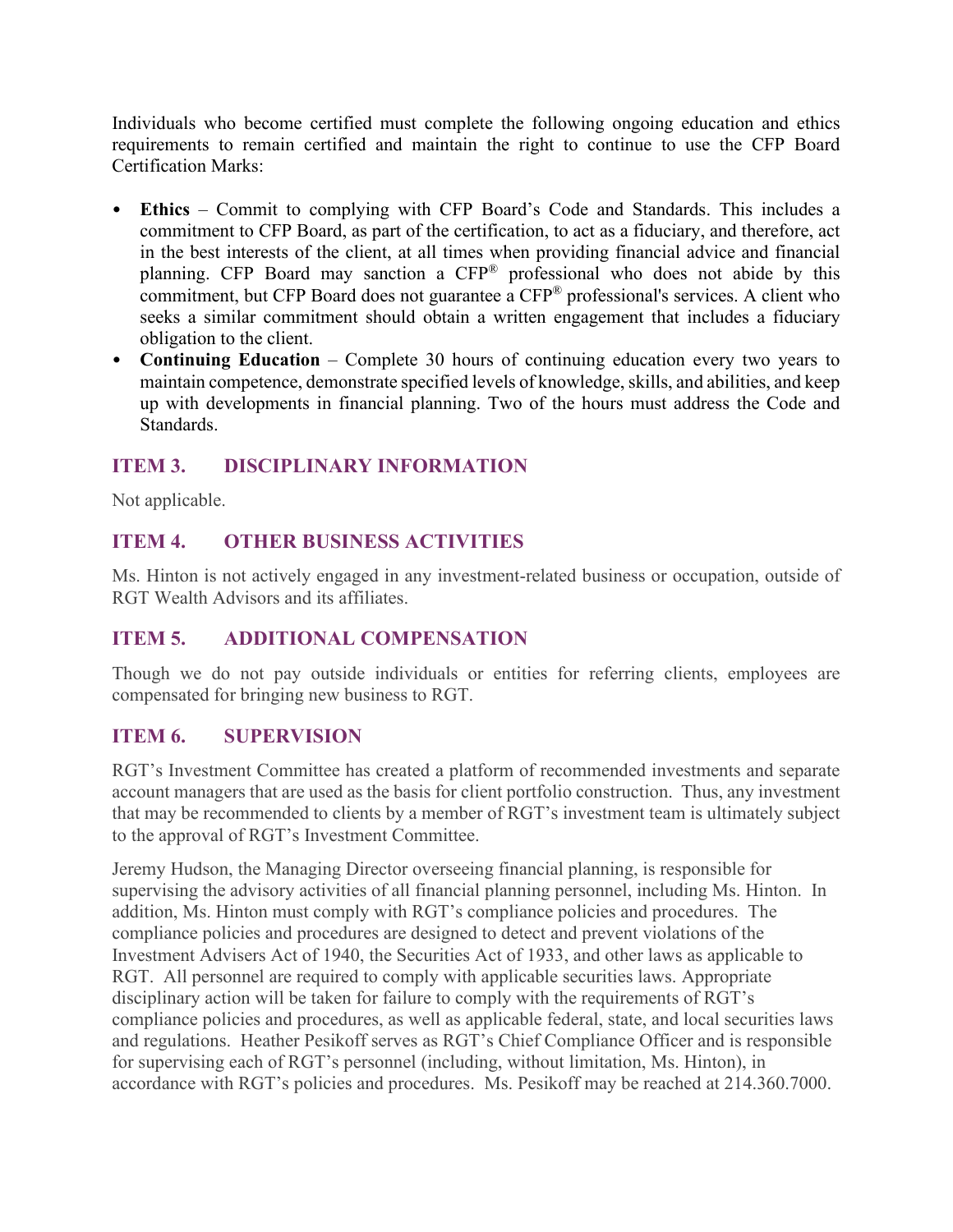## **JEREMY HUDSON**

Managing Director RGT Wealth Advisors 5950 Sherry Lane, Suite 600 Dallas, Texas 75225 214.360.7000 [jhudson@rgtadvisors.com](mailto:bcole@rgtnet.com)



## **ITEM 2. EDUCATIONAL BACKGROUND AND BUSINESS EXPERIENCE**

Mr. Hudson was born in 1977. He joined RGT Wealth Advisors in 2013 as a director and a member of the financial planning team. He has been a managing director since 2016. Prior to joining RGT, Mr. Hudson was a director of financial planning with Howard Financial Services, Ltd. (2006– 2012). Previously, he was a senior financial planner with Wealth Builders, Inc. (2000–2005). Mr. Hudson holds a Bachelor of Science in Family Financial Planning from Texas Tech University (2000). Currently, Mr. Hudson is employed by CIPW Service Co. with a service agreement.

Mr. Hudson is certified for financial planning services in the United States by Certified Financial Planner Board of Standards, Inc. ("CFP Board"). Therefore, he may refer to himself as a CERTIFIED FINANCIAL PLANNER<sup>TM</sup> professional or a CFP<sup>®</sup> professional, and he may use these and CFP Board's other certification marks (the "CFP Board Certification Marks"). The CFP® certification is voluntary. No federal or state law or regulation requires financial planners to hold the CFP® certification. You may find more information about the CFP® certification at [www.cfp.net.](https://protect-us.mimecast.com/s/1HBOCqxoRqf1V6k3tXIH3k?domain=nam04.safelinks.protection.outlook.com)

CFP® professionals have met CFP Board's high standards for education, examination, experience, and ethics. To become a CFP® professional, an individual must fulfill the following requirements:

- **Education** Earn a bachelor's degree or higher from an accredited college or university and complete CFP Board-approved coursework at a college or university through a CFP Board Registered Program. The coursework covers the financial planning subject areas CFP Board has determined are necessary for the competent and professional delivery of financial planning services, as well as a comprehensive financial plan development capstone course. A candidate may satisfy some of the coursework requirement through other qualifying credentials.
- **Examination** Pass the comprehensive CFP® Certification Examination. The examination is designed to assess an individual's ability to integrate and apply a broad base of financial planning knowledge in the context of real-life financial planning situations.
- **Experience**  Complete 6,000 hours of professional experience related to the personal financial planning process, or 4,000 hours of apprenticeship experience that meets additional requirements.
- **Ethics** Satisfy the Fitness Standards for Candidates for CFP® Certification and Former CFP® Professionals Seeking Reinstatement and agree to be bound by CFP Board's Code of Ethics and Standards of Conduct ("Code and Standards"), which sets forth the ethical and practice standards for CFP® professionals.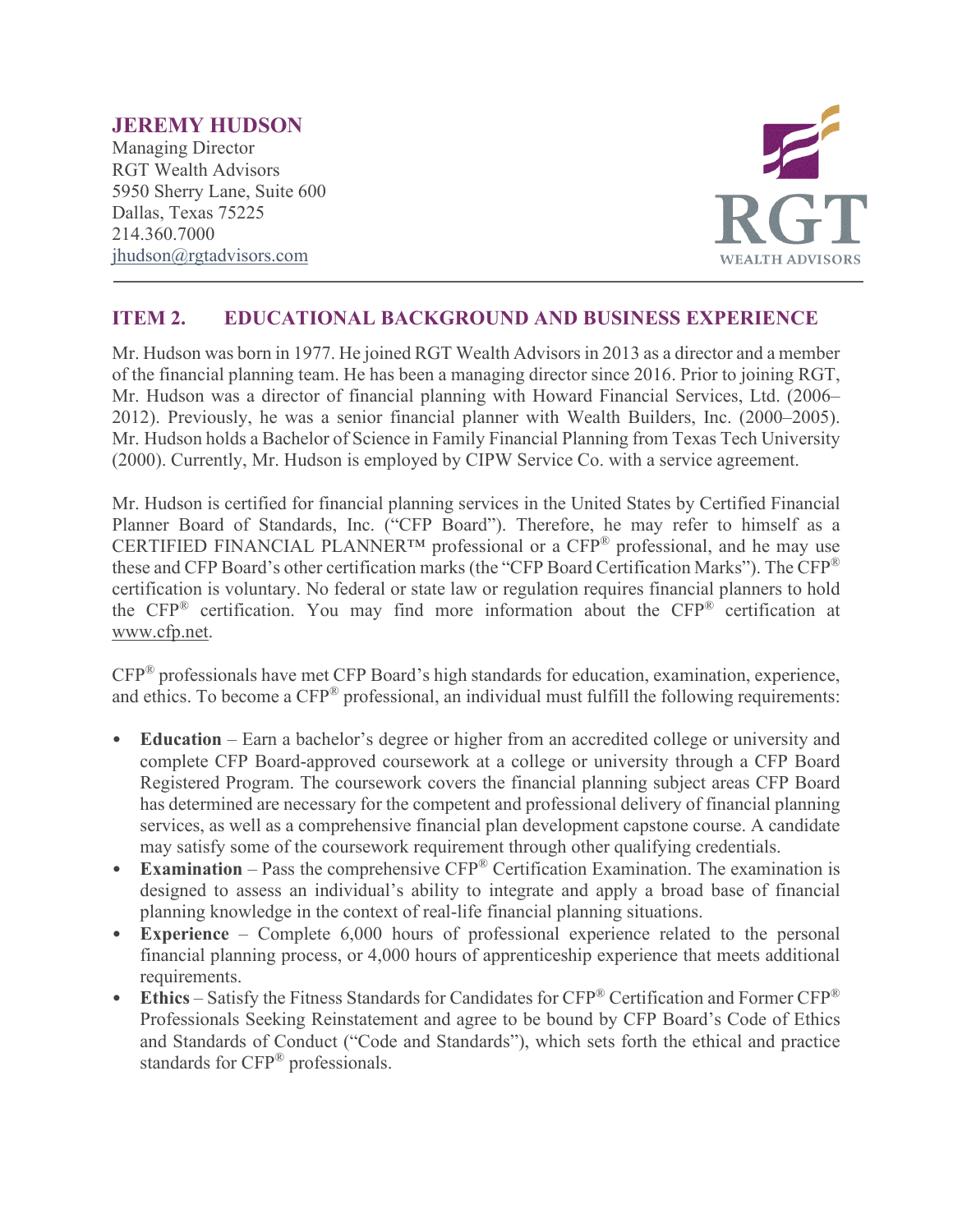Individuals who become certified must complete the following ongoing education and ethics requirements to remain certified and maintain the right to continue to use the CFP Board Certification Marks:

- **Ethics** Commit to complying with CFP Board's Code and Standards. This includes a commitment to CFP Board, as part of the certification, to act as a fiduciary, and therefore, act in the best interests of the client, at all times when providing financial advice and financial planning. CFP Board may sanction a CFP® professional who does not abide by this commitment, but CFP Board does not guarantee a CFP<sup>®</sup> professional's services. A client who seeks a similar commitment should obtain a written engagement that includes a fiduciary obligation to the client.
- **Continuing Education** Complete 30 hours of continuing education every two years to maintain competence, demonstrate specified levels of knowledge, skills, and abilities, and keep up with developments in financial planning. Two of the hours must address the Code and Standards.

# **ITEM 3. DISCIPLINARY INFORMATION**

RGT's Form ADV Part 2A provides a detailed accounting of the events surrounding RGT's February 2016 internal investigation into the inappropriate actions of two former partners, Narayan and Bae, and their recommendation of the Subject Investments. *Defined terms have the meaning assigned to them in the Form ADV Part 2A. Please refer to that disclosure for further information.*

RGT voluntarily disclosed to all clients about Narayan's actions and the Subject Investments. The firm has reached mutual settlements and releases with clients representing more than 99% of the money invested in the Subject Investments and continues to assist affected clients to maximize value and mitigate any losses associated with the Subject Investments.

Former RGT clients, Eric and Shanda Munson, filed two lawsuits in California Superior Court against RGT and its partners, including Mr. Hudson, related to Narayan's actions in connection with the Subject Investments (LASC No. BC625770 and LASC No. BC664848). The first lawsuit, filed July 1, 2016, was stayed by Court Order and the Munsons' claims were referred to mandatory arbitration. In connection with the first-filed lawsuit, on August 1, 2017, the Munsons filed a notice of voluntary dismissal without prejudice of their claims against the RGT defendants. The second lawsuit, filed June 13, 2017, is based on the same set of facts. RGT and its partners have reached a full and final settlement with the Munsons, and the Court approved the settlement and granted the parties' Joint Motion to Dismiss on October 4, 2017.

## **ITEM 4. OTHER BUSINESS ACTIVITIES**

Mr. Hudson is not actively engaged in any investment-related business or occupation, outside of RGT Wealth Advisors and its affiliates.

## **ITEM 5. ADDITIONAL COMPENSATION**

Though we do not pay outside individuals or entities for referring clients, employees are compensated for bringing new business to RGT.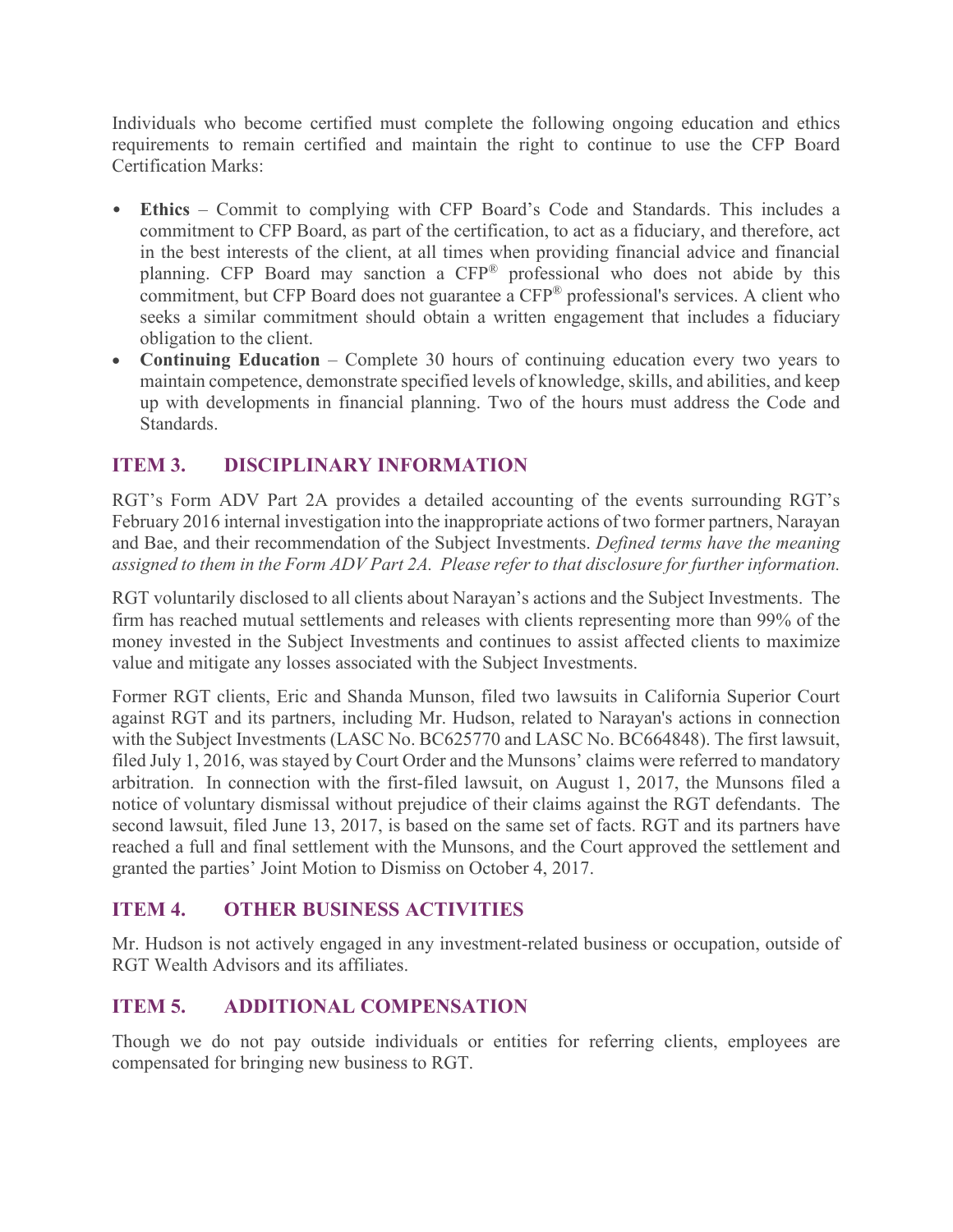## **ITEM 6. SUPERVISION**

RGT's Investment Committee has created a platform of recommended investments and separate account managers that are used as the basis for client portfolio construction. Thus, any investment that may be recommended to clients by a member of RGT's investment team is ultimately subject to the approval of RGT's Investment Committee.

Mr. Hudson must comply with RGT's compliance policies and procedures. The compliance policies and procedures are designed to detect and prevent violations of the Investment Advisers Act of 1940, the Securities Act of 1933, and other laws as applicable to RGT. All personnel are required to comply with applicable securities laws. Appropriate disciplinary action will be taken for failure to comply with the requirements of RGT's compliance policies and procedures, as well as applicable federal, state, and local securities laws and regulations. Heather Pesikoff serves as RGT's Chief Compliance Officer and is responsible for supervising each of RGT's personnel (including, without limitation, Mr. Hudson), in accordance with RGT's policies and procedures. Ms. Pesikoff may be reached at 214.360.7000.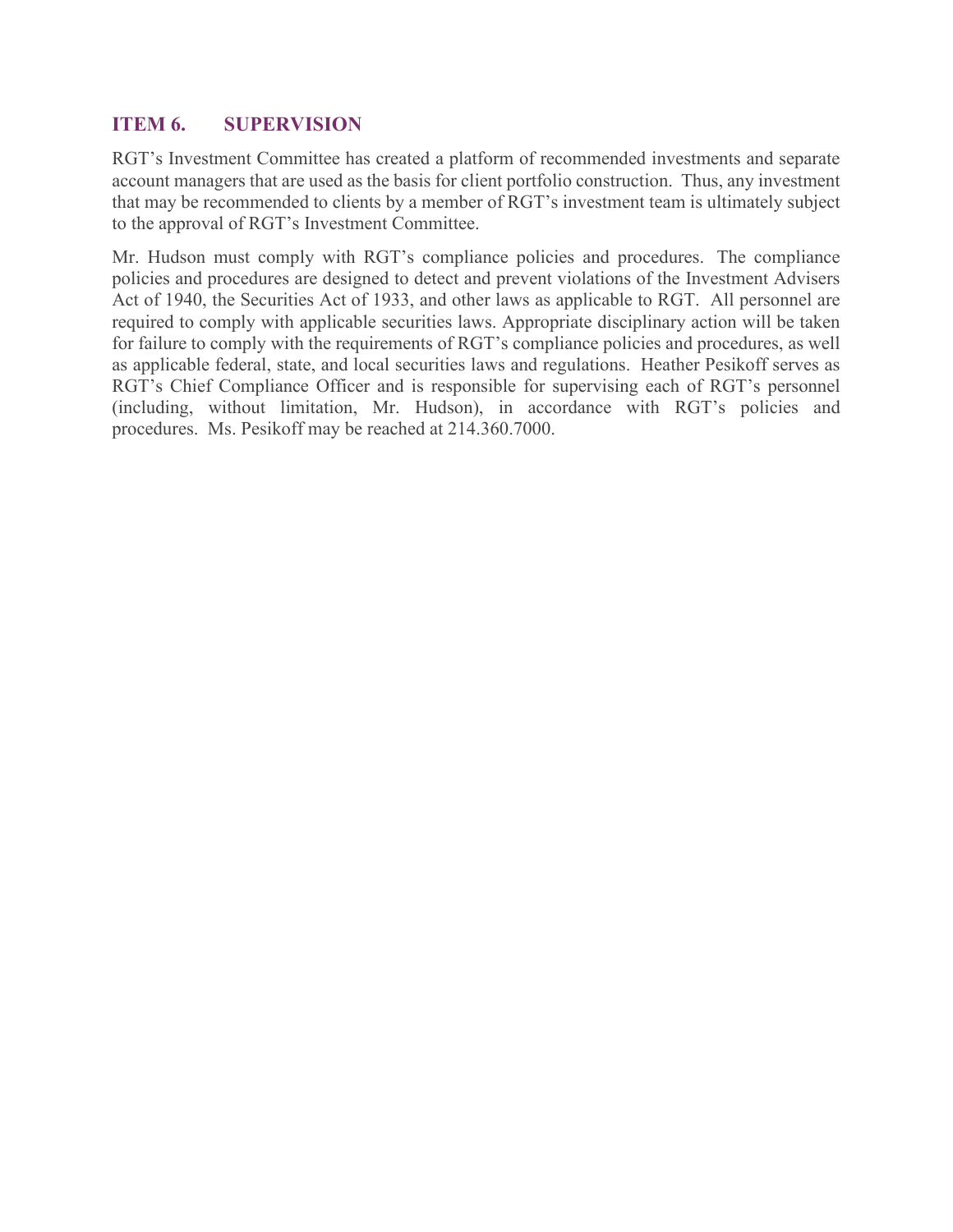## **JOANNA JADLOW**

Managing Director RGT Wealth Advisors 5950 Sherry Lane, Suite 600 Dallas, Texas 75225 214.360.7000 [jjadlow@rgtadvisors.com](mailto:jjadlow@rgtnet.com)



## **ITEM 2. EDUCATIONAL BACKGROUND AND BUSINESS EXPERIENCE**

Ms. Jadlow was born in 1977. She joined RGT Wealth Advisors in 2005. She is a member of the financial planning team and has been a managing director since 2015. Previously, Ms. Jadlow served RGT as a director (2011–2014) and a financial planner (2005–2010). Ms. Jadlow holds a Bachelor of Business Administration in Business Honors and Accounting (2001) and a Master in Professional Accounting (2001), both from the University of Texas at Austin. Currently, Ms. Jadlow is employed by CIPW Service Co. with a service agreement.

Ms. Jadlow is certified for financial planning services in the United States by Certified Financial Planner Board of Standards, Inc. ("CFP Board"). Therefore, she may refer to herself as a CERTIFIED FINANCIAL PLANNER<sup>TM</sup> professional or a CFP<sup>®</sup> professional, and she may use these and CFP Board's other certification marks (the "CFP Board Certification Marks"). The CFP® certification is voluntary. No federal or state law or regulation requires financial planners to hold the CFP® certification. You may find more information about the CFP® certification at [www.cfp.net.](https://protect-us.mimecast.com/s/1HBOCqxoRqf1V6k3tXIH3k?domain=nam04.safelinks.protection.outlook.com)

CFP® professionals have met CFP Board's high standards for education, examination, experience, and ethics. To become a CFP® professional, an individual must fulfill the following requirements:

- **Education** Earn a bachelor's degree or higher from an accredited college or university and complete CFP Board-approved coursework at a college or university through a CFP Board Registered Program. The coursework covers the financial planning subject areas CFP Board has determined are necessary for the competent and professional delivery of financial planning services, as well as a comprehensive financial plan development capstone course. A candidate may satisfy some of the coursework requirement through other qualifying credentials.
- **Examination** Pass the comprehensive CFP<sup>®</sup> Certification Examination. The examination is designed to assess an individual's ability to integrate and apply a broad base of financial planning knowledge in the context of real-life financial planning situations.
- **Experience**  Complete 6,000 hours of professional experience related to the personal financial planning process, or 4,000 hours of apprenticeship experience that meets additional requirements.
- **Ethics** Satisfy the Fitness Standards for Candidates for CFP® Certification and Former CFP® Professionals Seeking Reinstatement and agree to be bound by CFP Board's Code of Ethics and Standards of Conduct ("Code and Standards"), which sets forth the ethical and practice standards for CFP® professionals.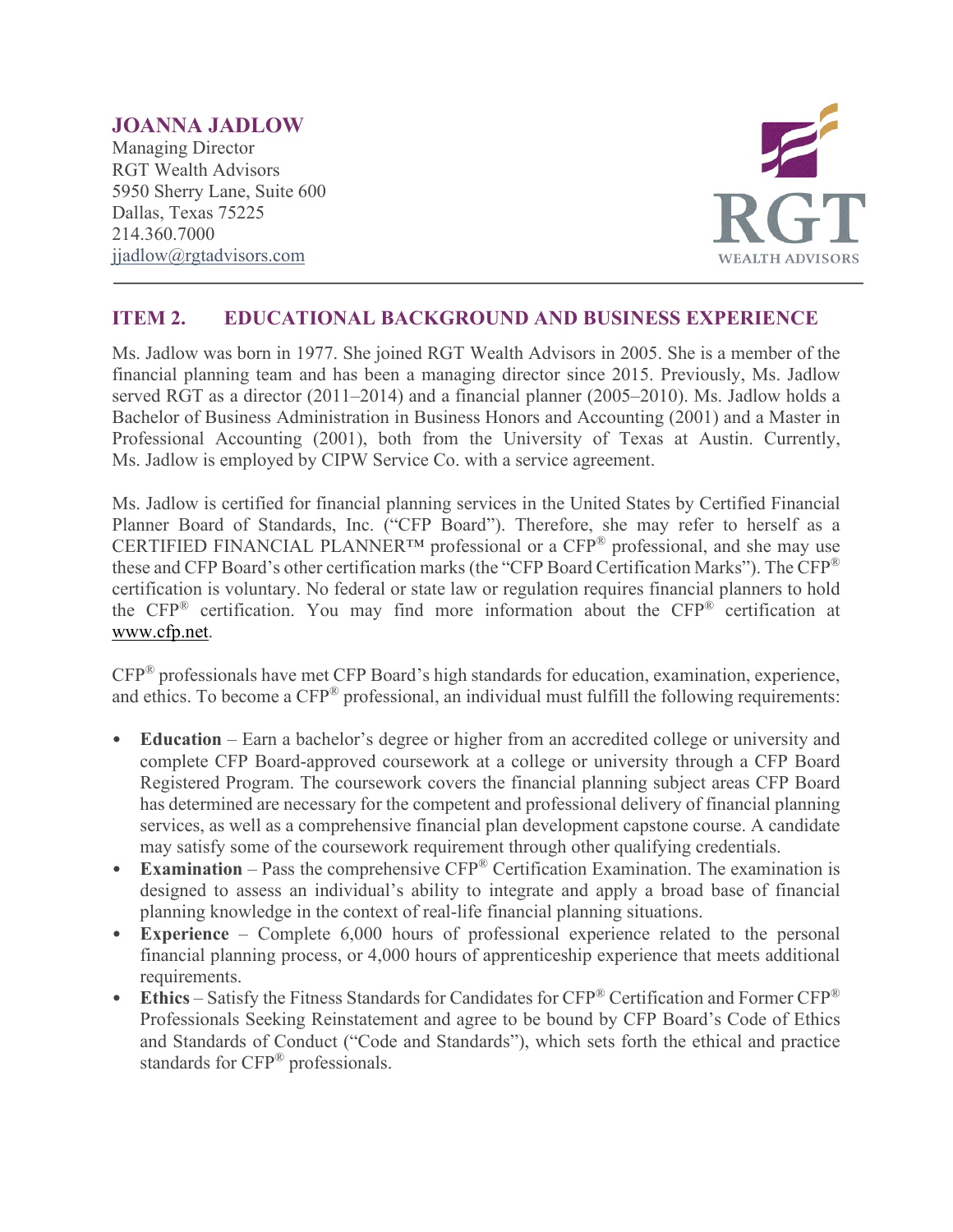Individuals who become certified must complete the following ongoing education and ethics requirements to remain certified and maintain the right to continue to use the CFP Board Certification Marks:

- **Ethics** Commit to complying with CFP Board's Code and Standards. This includes a commitment to CFP Board, as part of the certification, to act as a fiduciary, and therefore, act in the best interests of the client, at all times when providing financial advice and financial planning. CFP Board may sanction a CFP® professional who does not abide by this commitment, but CFP Board does not guarantee a CFP<sup>®</sup> professional's services. A client who seeks a similar commitment should obtain a written engagement that includes a fiduciary obligation to the client.
- **Continuing Education** Complete 30 hours of continuing education every two years to maintain competence, demonstrate specified levels of knowledge, skills, and abilities, and keep up with developments in financial planning. Two of the hours must address the Code and Standards.

# **ITEM 3. DISCIPLINARY INFORMATION**

RGT's Form ADV Part 2A provides a detailed accounting of the events surrounding RGT's February 2016 internal investigation into the inappropriate actions of two former partners, Narayan and Bae, and their recommendation of the Subject Investments. *Defined terms have the meaning assigned to them in the Form ADV Part 2A. Please refer to that disclosure for further information.*

RGT voluntarily disclosed to all clients about Narayan's actions and the Subject Investments. The firm has reached mutual settlements and releases with clients representing more than 99% of the money invested in the Subject Investments and continues to assist affected clients to maximize value and mitigate any losses associated with the Subject Investments.

Former RGT clients, Eric and Shanda Munson, filed two lawsuits in California Superior Court against RGT and its partners, including Ms. Jadlow, related to Narayan's actions in connection with the Subject Investments (LASC No. BC625770 and LASC No. BC664848). The first lawsuit, filed July 1, 2016, was stayed by Court Order and the Munsons' claims were referred to mandatory arbitration. In connection with the first-filed lawsuit, on August 1, 2017, the Munsons filed a notice of voluntary dismissal without prejudice of their claims against the RGT defendants. The second lawsuit, filed June 13, 2017, is based on the same set of facts. RGT and its partners have reached a full and final settlement with the Munsons, and the Court approved the settlement and granted the parties' Joint Motion to Dismiss on October 4, 2017.

## **ITEM 4. OTHER BUSINESS ACTIVITIES**

Ms. Jadlow is not actively engaged in any investment-related business or occupation, outside of RGT Wealth Advisors and its affiliates.

## **ITEM 5. ADDITIONAL COMPENSATION**

Though we do not pay outside individuals or entities for referring clients, employees are compensated for bringing new business to RGT.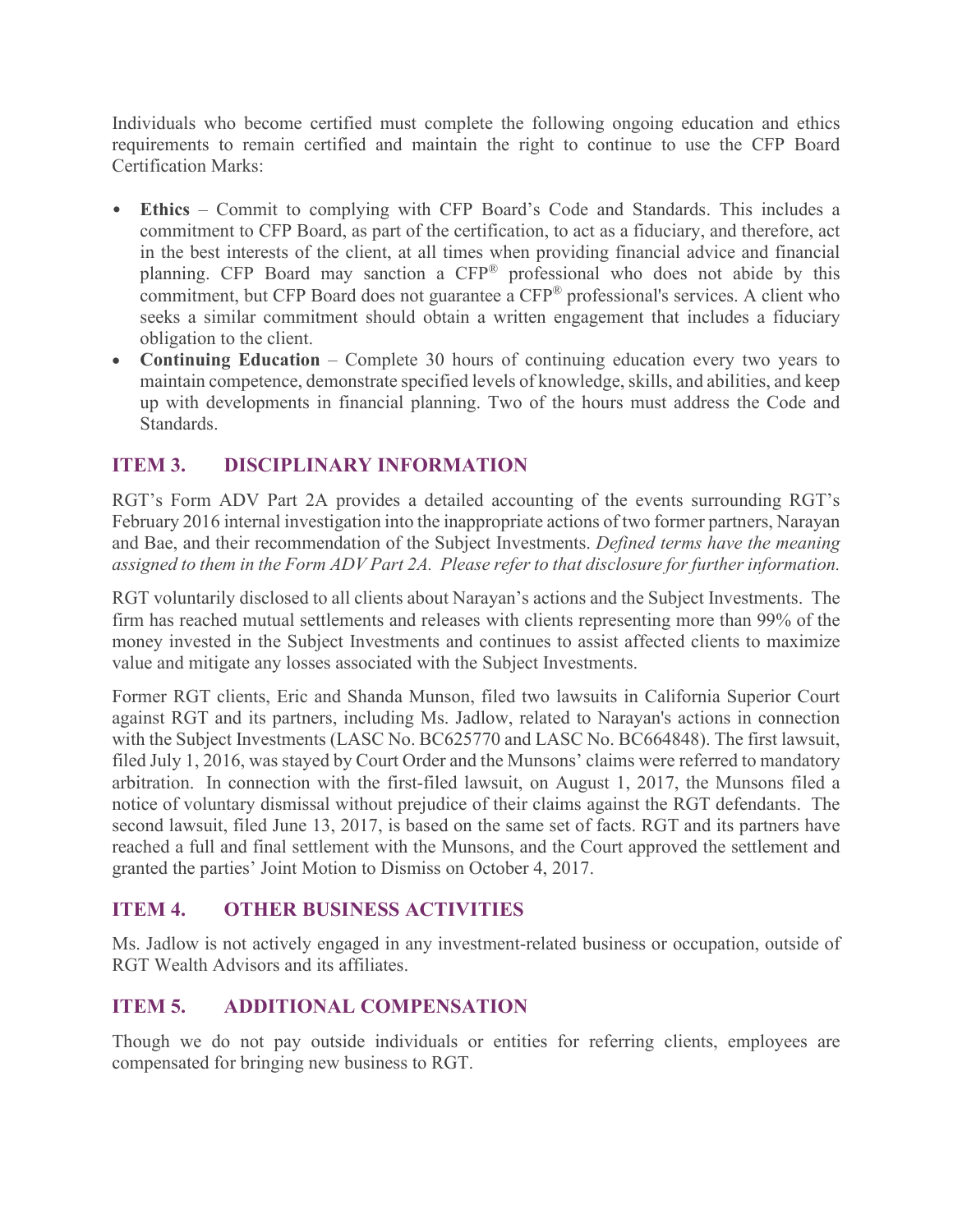## **ITEM 6. SUPERVISION**

RGT's Investment Committee has created a platform of recommended investments and separate account managers that are used as the basis for client portfolio construction. Thus, any investment that may be recommended to clients by a member of RGT's investment team is ultimately subject to the approval of RGT's Investment Committee.

Jeremy Hudson, the Managing Director overseeing financial planning, is responsible for supervising the advisory activities of all financial planning personnel, including Ms. Jadlow. In addition, Ms. Jadlow must comply with RGT's compliance policies and procedures. The compliance policies and procedures are designed to detect and prevent violations of the Investment Advisers Act of 1940, the Securities Act of 1933, and other laws as applicable to RGT. All personnel are required to comply with applicable securities laws. Appropriate disciplinary action will be taken for failure to comply with the requirements of RGT's compliance policies and procedures, as well as applicable federal, state, and local securities laws and regulations. Heather Pesikoff serves as RGT's Chief Compliance Officer and is responsible for supervising each of RGT's personnel (including, without limitation, Ms. Jadlow), in accordance with RGT's policies and procedures. Ms. Pesikoff may be reached at 214.360.7000.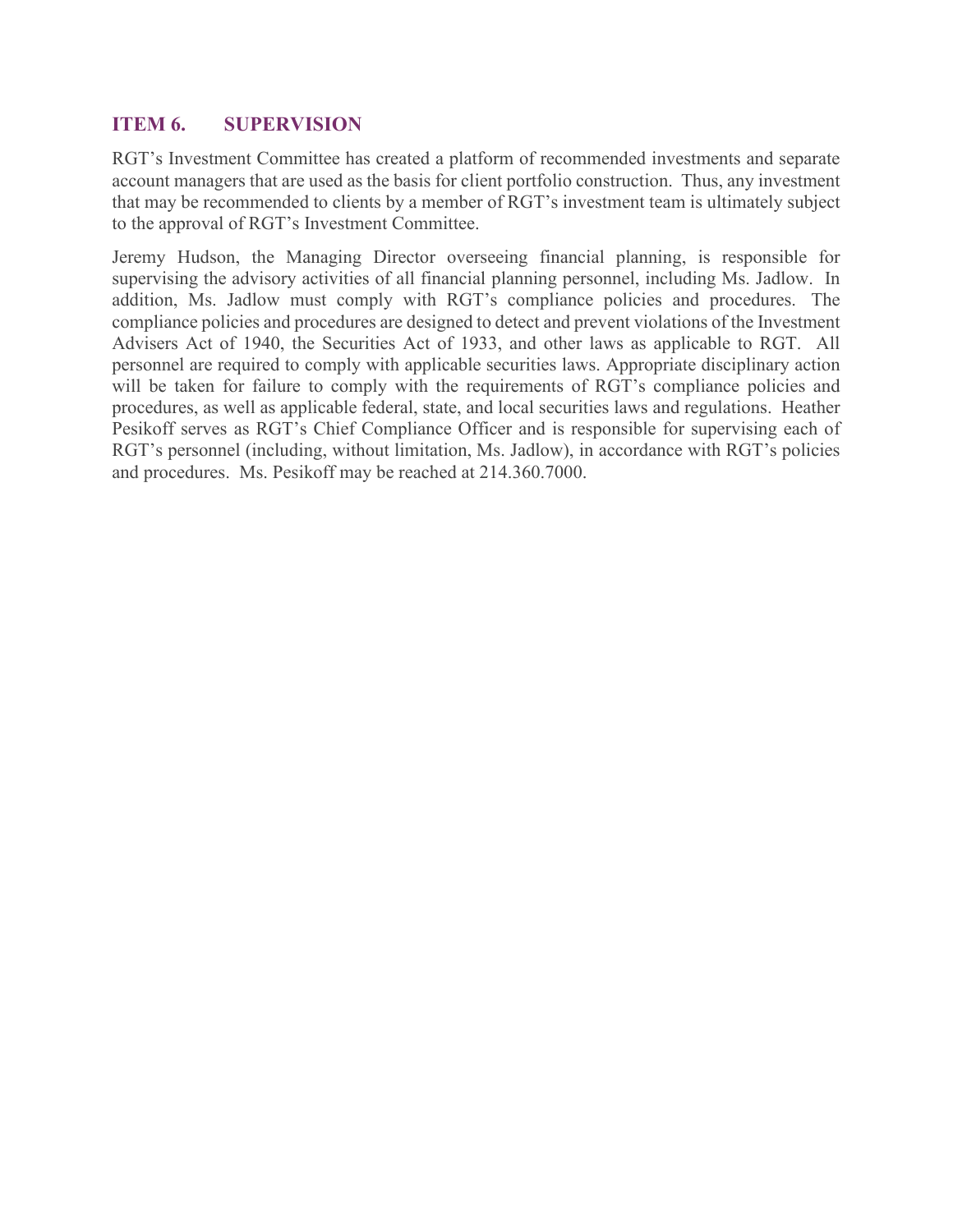## **MATTHEW J. KRAUSS**

Managing Director RGT Wealth Advisors 5950 Sherry Lane, Suite 600 Dallas, Texas 75225 214.360.7000 [mkrauss@rgtadvisors.com](mailto:tamacher@rgtnet.com)



## **ITEM 2. EDUCATIONAL BACKGROUND AND BUSINESS EXPERIENCE**

Mr. Krauss was born in 1980. He joined RGT Wealth Advisors in 2010 and is a managing director and serves as RGT's Chief Investment Officer. Prior to joining RGT, Mr. Krauss was an analyst/trader at Falcon Fund (2003–2010). He holds a Bachelor of Science in Economics from Duke University (2002). Currently, Mr. Krauss is employed by CIPW Service Co. with a service agreement.

Mr. Krauss is a CFA<sup>®</sup> Charterholder. CFA<sup>®</sup> designates an international professional certificate that is offered by the CFA Institute. The Chartered Financial Analyst<sup>®</sup> (CFA<sup>®</sup>) charter is a globally respected, graduate-level investment credential established in 1962 and awarded by CFA Institute — the largest global association of investment professionals.

There are currently more than 178,000 CFA® Charterholders working in over 170 countries and regions. To earn the CFA® charter, candidates must: (1) pass three sequential, six-hour examinations; (2) have at least four years of qualified professional investment experience; (3) join CFA Institute as members; and (4) commit to abide by, and annually reaffirm, their adherence to the CFA Institute Code of Ethics and Standards of Professional Conduct.

#### **High Ethical Standards**

The CFA Institute Code of Ethics and Standards of Professional Conduct, enforced through an active professional conduct program, require CFA® Charterholders to:

- Place their clients' interests ahead of their own
- Maintain independence and objectivity
- Act with integrity
- Maintain and improve their professional competence
- Disclose conflicts of interest and legal matters

#### **Global Recognition**

Passing the three CFA exams is a difficult feat that requires extensive study (successful candidates report spending an average of 300 hours of study per level). Earning the CFA® charter demonstrates mastery of many of the advanced skills needed for investment analysis and decision making in today's quickly evolving global financial industry. As a result, employers and clients are increasingly seeking CFA® Charterholders —often making the charter a prerequisite for employment. Additionally, regulatory bodies in 38 countries/territories recognize the CFA® charter as a proxy for meeting certain licensing requirements, and more than 466 colleges and universities around the world have incorporated a majority of the CFA Program curriculum into their own finance courses.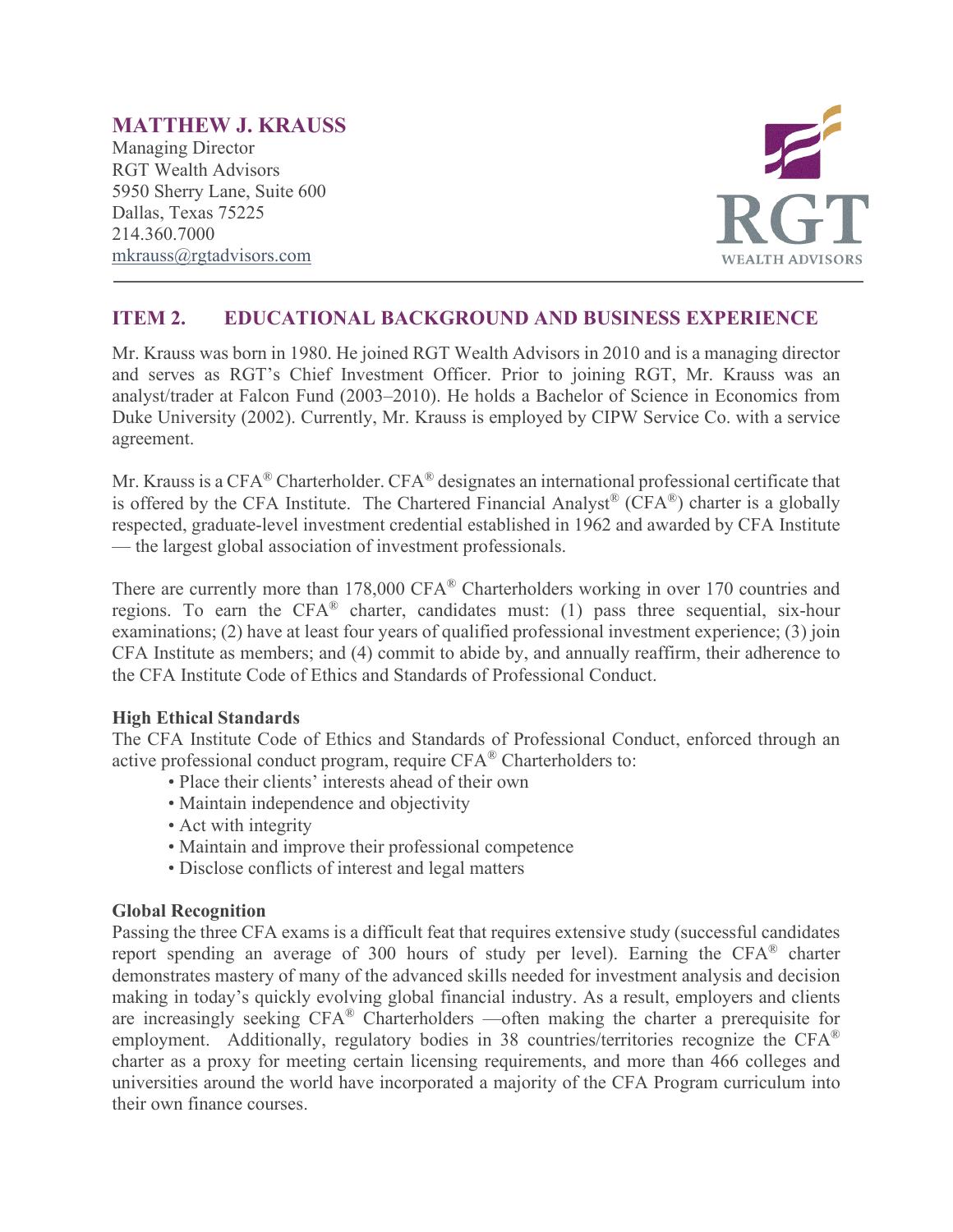#### **Comprehensive and Current Knowledge**

The CFA Program curriculum provides a comprehensive framework of knowledge for investment decision making and is firmly grounded in the knowledge and skills used every day in the investment profession. The three levels of the CFA Program test a proficiency with a wide range of fundamental and advanced investment topics, including ethical and professional standards, fixed-income and equity analysis, alternative and derivative investments, economics, financial reporting standards, portfolio management, and wealth planning.

The CFA Program curriculum is updated every year by experts from around the world to ensure that candidates learn the most relevant and practical new tools, ideas, and investment and wealth management skills to reflect the dynamic and complex nature of the profession.

## **ITEM 3. DISCIPLINARY INFORMATION**

RGT's Form ADV Part 2A provides a detailed accounting of the events surrounding RGT's February 2016 internal investigation into the inappropriate actions of two former partners, Narayan and Bae, and their recommendation of the Subject Investments. *Defined terms have the meaning assigned to them in the Form ADV Part 2A. Please refer to that disclosure for further information.*

RGT voluntarily disclosed to all clients about Narayan's actions and the Subject Investments. The firm has reached mutual settlements and releases with clients representing more than 99% of the money invested in the Subject Investments and continues to assist affected clients to maximize value and mitigate any losses associated with the Subject Investments.

Former RGT clients, Eric and Shanda Munson, filed two lawsuits in California Superior Court against RGT and its partners, including Mr. Krauss, related to Narayan's actions in connection with the Subject Investments (LASC No. BC625770 and LASC No. BC664848). The first lawsuit, filed July 1, 2016, was stayed by Court Order and the Munsons' claims were referred to mandatory arbitration. In connection with the first-filed lawsuit, on August 1, 2017, the Munsons filed a notice of voluntary dismissal without prejudice of their claims against the RGT defendants. RGT and its partners have reached a full and final settlement with the Munsons, and the Court approved the settlement and granted the parties' Joint Motion to Dismiss on October 4, 2017.

## **ITEM 4. OTHER BUSINESS ACTIVITIES**

Mr. Krauss is not actively engaged in any investment-related business or occupation, outside of RGT Wealth Advisors and its affiliates.

## **ITEM 5. ADDITIONAL COMPENSATION**

Though we do not pay outside individuals or entities for referring clients, employees are compensated for bringing new business to RGT.

## **ITEM 6. SUPERVISION**

RGT's Investment Committee has created a platform of recommended investments and separate account managers that are used as the basis for client portfolio construction. Thus, any investment that may be recommended to clients by a member of RGT's investment team is ultimately subject to the approval of RGT's Investment Committee.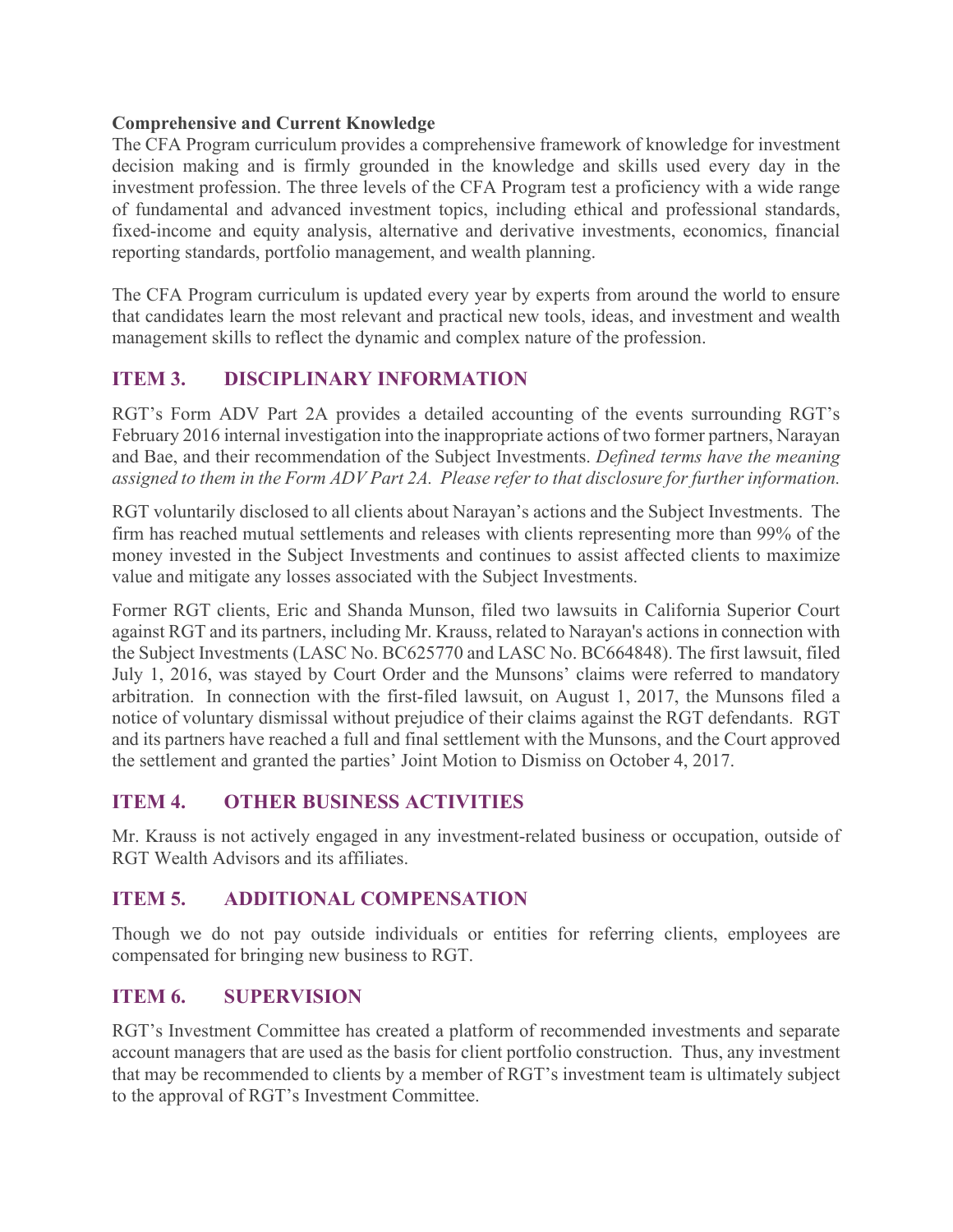Mark Griege, a Managing Director and RGT's Chief Executive Officer, is responsible for supervising the advisory activities of Mr. Krauss. In addition, Mr. Krauss must comply with RGT's compliance policies and procedures. The compliance policies and procedures are designed to detect and prevent violations of the Investment Advisers Act of 1940, the Securities Act of 1933, and other laws as applicable to RGT. All personnel are required to comply with applicable securities laws. Appropriate disciplinary action will be taken for failure to comply with the requirements of RGT's compliance policies and procedures, as well as applicable federal, state, and local securities laws and regulations. Heather Pesikoff serves as RGT's Chief Compliance Officer and is responsible for supervising each of RGT's personnel (including, without limitation, Mr. Krauss), in accordance with RGT's policies and procedures. Ms. Pesikoff may be reached at 214.360.7000.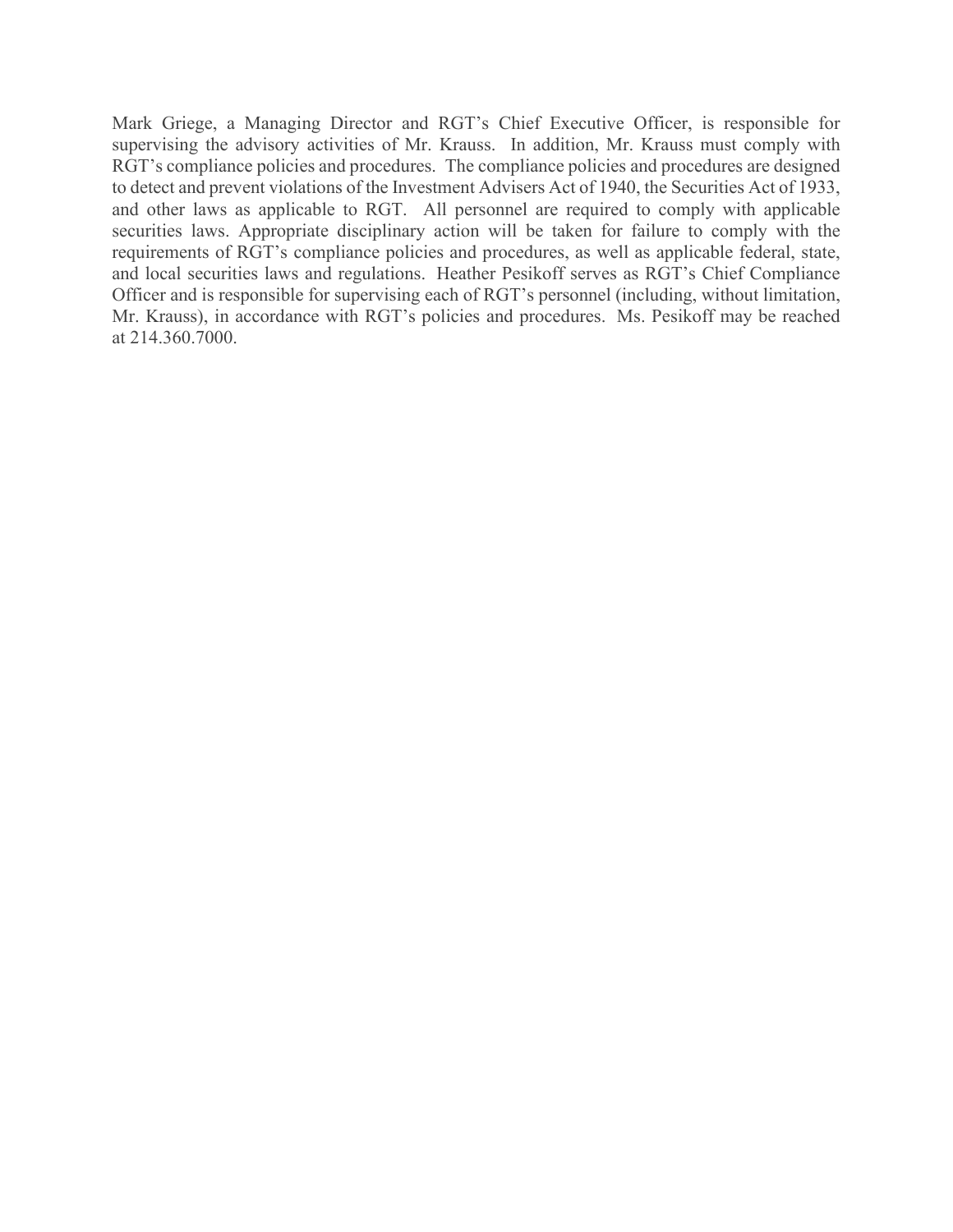#### **BRENT W. LITTLE**

Managing Director RGT Wealth Advisors 5950 Sherry Lane, Suite 600 Dallas, Texas 75225 214.360.7000 blittle@rgtadvisors.com

#### **ITEM 2. EDUCATIONAL BACKGROUND AND BUSINESS EXPERIENCE**

Mr. Little was born in 1973. He joined RGT Wealth Advisors in 2021 and is a Managing Director. He was previously employed by Odyssey Wealth Management, LLC (2006–2021). Mr. Little holds Bachelor of Arts degrees in Management (1997) and Accounting/Finance (2000) as well as a Master of Accounting degree (2000) from Texas Christian University. Currently, Mr. Little is employed by CIPW Service Co. with a service agreement.

Mr. Little is certified for financial planning services in the United States by Certified Financial Planner Board of Standards, Inc. ("CFP Board"). Therefore, he may refer to himself as a CERTIFIED FINANCIAL PLANNER™ professional or a CFP® professional, and he may use these and CFP Board's other certification marks (the "CFP Board Certification Marks"). The CFP® certification is voluntary. No federal or state law or regulation requires financial planners to hold the CFP® certification. You may find more information about the CFP® certification at [www.cfp.net.](https://protect-us.mimecast.com/s/1HBOCqxoRqf1V6k3tXIH3k?domain=nam04.safelinks.protection.outlook.com)

CFP® professionals have met CFP Board's high standards for education, examination, experience, and ethics. To become a CFP® professional, an individual must fulfill the following requirements:

- **Education** Earn a bachelor's degree or higher from an accredited college or university and complete CFP Board-approved coursework at a college or university through a CFP Board Registered Program. The coursework covers the financial planning subject areas CFP Board has determined are necessary for the competent and professional delivery of financial planning services, as well as a comprehensive financial plan development capstone course. A candidate may satisfy some of the coursework requirement through other qualifying credentials.
- **Examination** Pass the comprehensive CFP® Certification Examination. The examination is designed to assess an individual's ability to integrate and apply a broad base of financial planning knowledge in the context of real-life financial planning situations.
- **Experience**  Complete 6,000 hours of professional experience related to the personal financial planning process, or 4,000 hours of apprenticeship experience that meets additional requirements.
- **Ethics** Satisfy the Fitness Standards for Candidates for CFP® Certification and Former CFP® Professionals Seeking Reinstatement and agree to be bound by CFP Board's Code of Ethics and Standards of Conduct ("Code and Standards"), which sets forth the ethical and practice standards for CFP® professionals.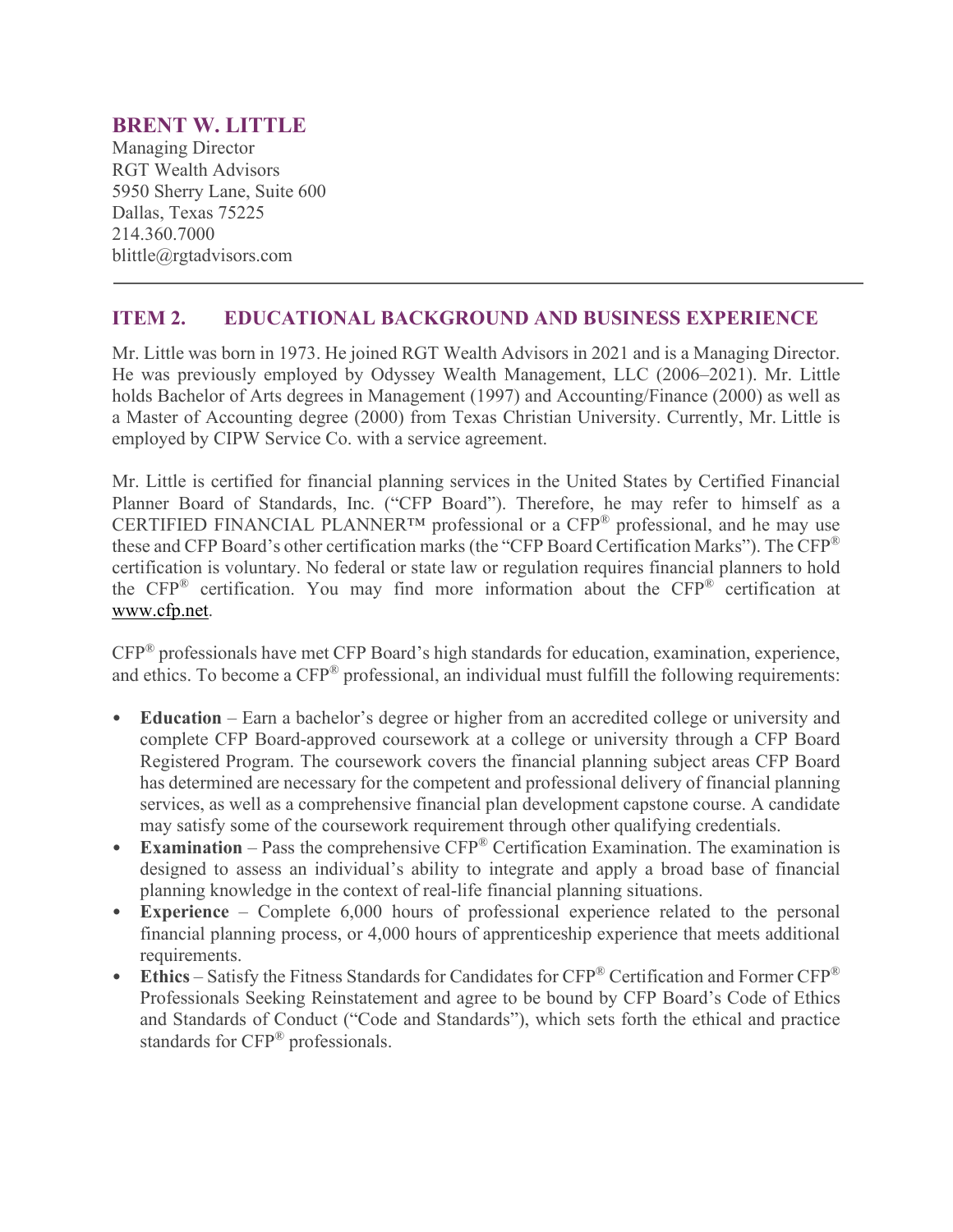Individuals who become certified must complete the following ongoing education and ethics requirements to remain certified and maintain the right to continue to use the CFP Board Certification Marks:

- **Ethics** Commit to complying with CFP Board's Code and Standards. This includes a commitment to CFP Board, as part of the certification, to act as a fiduciary, and therefore, act in the best interests of the client, at all times when providing financial advice and financial planning. CFP Board may sanction a CFP® professional who does not abide by this commitment, but CFP Board does not guarantee a CFP<sup>®</sup> professional's services. A client who seeks a similar commitment should obtain a written engagement that includes a fiduciary obligation to the client.
- **Continuing Education** Complete 30 hours of continuing education every two years to maintain competence, demonstrate specified levels of knowledge, skills, and abilities, and keep up with developments in financial planning. Two of the hours must address the Code and Standards.

Mr. Little has held the designation of Personal Financial Specialist ("PFS") since 2004. The PFS credential demonstrates that an individual has met the minimum education, experience and testing required of a CPA in addition to a minimum level of expertise in personal financial planning. To attain the PFS credential, a candidate must hold an unrevoked CPA license, certificate, or permit, none of which are in inactive status; fulfill 3,000 hours of personal financial planning business experience; complete 75 hours of personal financial planning CPE credits; pass a comprehensive financial planning exam and be an active member of the AICPA. A PFS credential holder is required to adhere to AICPA's *Code of Professional Conduct* and the *Statement on Standards in Personal Financial Planning Services,* when providing personal financial planning services. To maintain their PFS credential, the recipient must complete 60 hours of financial planning CPE credits every three years. The PFS credential is administered through the AICPA.

Mr. Little has held the designation of Certified Public Accountant ("CPA") since 2001. CPAs are licensed and regulated by their state boards of accountancy. While state laws and regulations vary, the education, experience and testing requirements for licensure as a CPA generally include minimum college [education](http://www.aicpa.org/Advocacy/State/Pages/150-HourEducationRequirement.aspx) (typically 150 credit hours with at least a baccalaureate degree and a concentration in accounting), minimum [experience](http://www.aicpa.org/Advocacy/State/Pages/ExperienceRequirement.aspx) levels (most states require at least one year of experience providing services that involve the use of accounting, attest, compilation, management advisory, financial advisory, tax or consulting skills, all of which must be achieved under the supervision of or verification by a CPA), and successful passage of the Uniform CPA Examination. In order to maintain a CPA license, states generally require the completion of 40 hours of continuing professional education (CPE) each year (or 80 hours over a two-year period or 120 hours over a three-year period). Additionally, all American Institute of Certified Public Accountants (AICPA) members are required to follow a rigorous *Code of Professional Conduct* which requires that they act with integrity, objectivity, due care, competence, fully disclose any conflicts of interest (and obtain client consent if a conflict exists), maintain client confidentiality, disclose to the client any commission or referral fees, and serve the public interest when providing financial services. The vast majority of state boards of accountancy have adopted the AICPA's *Code of Professional Conduct* within their state accountancy laws or have created their own. In addition to the *Code of Professional Conduct*, AICPA members who provide personal financial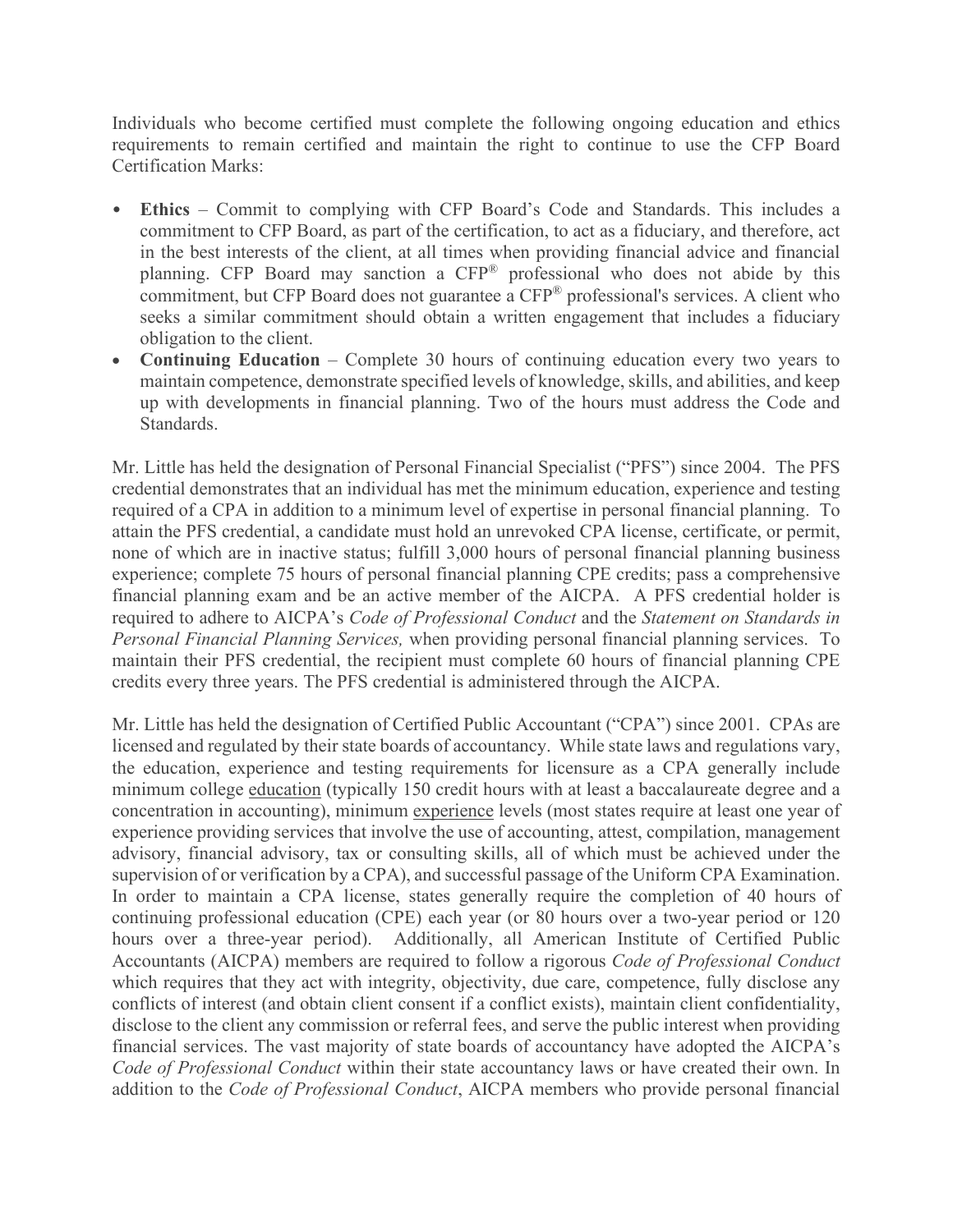planning services are required to follow the *Statement on Standards in Personal Financial Planning Services* (SSPFPS).

## **ITEM 3. DISCIPLINARY INFORMATION**

Not applicable.

#### **ITEM 4. OTHER BUSINESS ACTIVITIES**

Mr. Little is not actively engaged in any investment-related business or occupation, outside of RGT Wealth Advisors and its affiliates.

#### **ITEM 5. ADDITIONAL COMPENSATION**

Though we do not pay outside individuals or entities for referring clients, employees are compensated for bringing new business to RGT.

#### **ITEM 6. SUPERVISION**

RGT's Investment Committee has created a platform of recommended investments and separate account managers that are used as the basis for client portfolio construction. Thus, any investment that may be recommended to clients by a member of RGT's investment team is ultimately subject to the approval of RGT's Investment Committee.

Jeremy Hudson, the Managing Director overseeing financial planning, is responsible for supervising the advisory activities of all financial planning personnel, including Mr. Little. In addition, Mr. Little must comply with RGT's compliance policies and procedures. The compliance policies and procedures are designed to detect and prevent violations of the Investment Advisers Act of 1940, the Securities Act of 1933, and other laws as applicable to RGT. All personnel are required to comply with applicable securities laws. Appropriate disciplinary action will be taken for failure to comply with the requirements of RGT's compliance policies and procedures, as well as applicable federal, state, and local securities laws and regulations. Heather Pesikoff serves as RGT's Chief Compliance Officer and is responsible for supervising each of RGT's personnel (including, without limitation, Mr. Little), in accordance with RGT's policies and procedures. Ms. Pesikoff may be reached at 214.360.7000.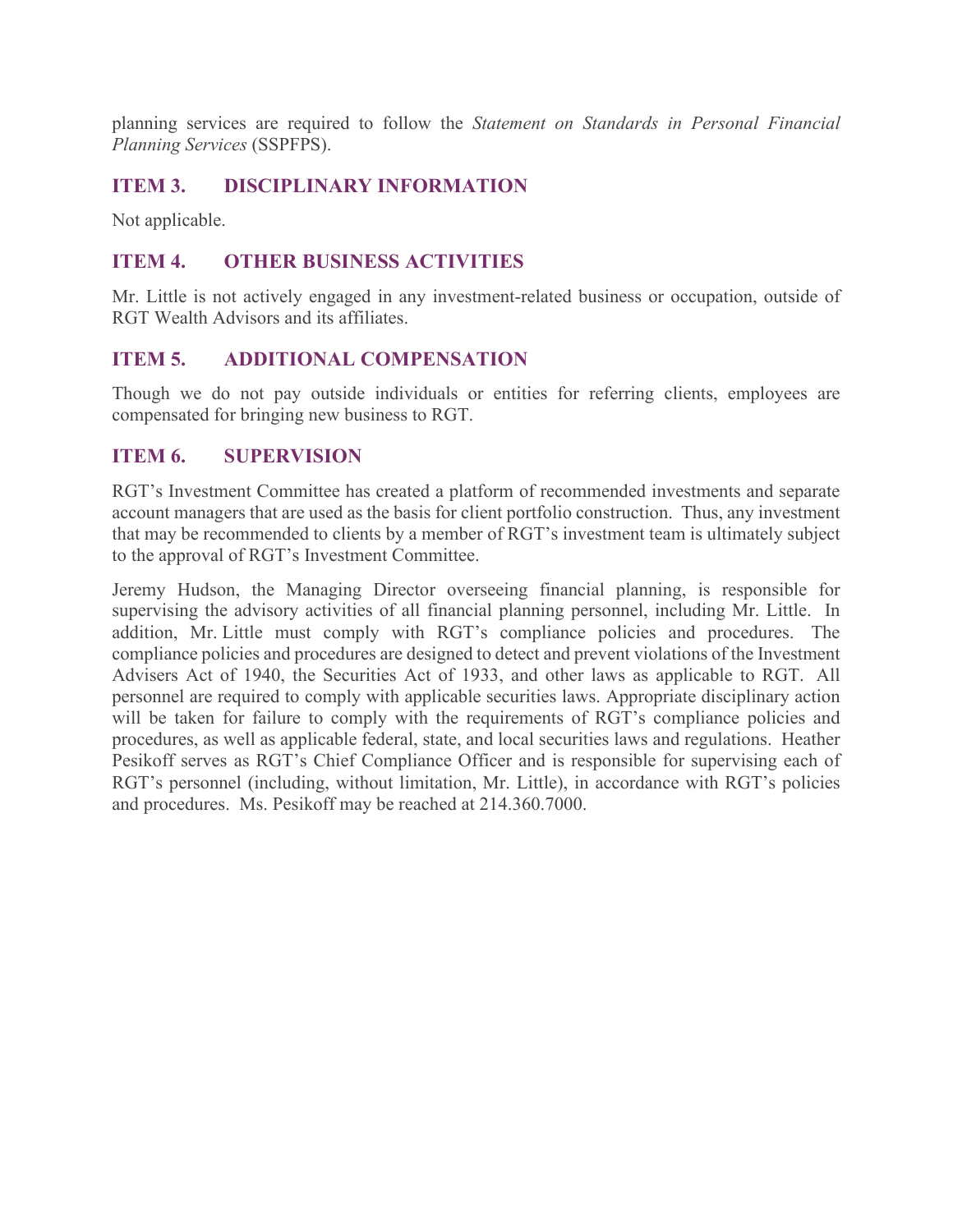# **LAURA MAXFIELD**

**Director** RGT Wealth Advisors 5950 Sherry Lane, Suite 600 Dallas, Texas 75225 214.360.7000 [lmaxfield@rgtadvisors.com](mailto:lmaxfield@rgtadvisors.com)



## **ITEM 2. EDUCATIONAL BACKGROUND AND BUSINESS EXPERIENCE**

Ms. Maxfield was born in 1985. She joined RGT Wealth Advisors in 2019 and is a director and a member of the financial planning team. She was previously employed, in various capacities, by Lee Financial. Ms. Maxfield holds a Bachelor of Business Administration from Baylor University.

Ms. Maxfield is certified for financial planning services in the United States by Certified Financial Planner Board of Standards, Inc. ("CFP Board"). Therefore, she may refer to herself as a CERTIFIED FINANCIAL PLANNER<sup>TM</sup> professional or a CFP<sup>®</sup> professional, and she may use these and CFP Board's other certification marks (the "CFP Board Certification Marks"). The CFP® certification is voluntary. No federal or state law or regulation requires financial planners to hold the  $CFP^®$  certification. You may find more information about the  $CFP^®$  certification at [www.cfp.net.](https://protect-us.mimecast.com/s/1HBOCqxoRqf1V6k3tXIH3k?domain=nam04.safelinks.protection.outlook.com)

CFP® professionals have met CFP Board's high standards for education, examination, experience, and ethics. To become a CFP® professional, an individual must fulfill the following requirements:

- **Education** Earn a bachelor's degree or higher from an accredited college or university and complete CFP Board-approved coursework at a college or university through a CFP Board Registered Program. The coursework covers the financial planning subject areas CFP Board has determined are necessary for the competent and professional delivery of financial planning services, as well as a comprehensive financial plan development capstone course. A candidate may satisfy some of the coursework requirement through other qualifying credentials.
- **Examination** Pass the comprehensive CFP® Certification Examination. The examination is designed to assess an individual's ability to integrate and apply a broad base of financial planning knowledge in the context of real-life financial planning situations.
- **Experience** Complete 6,000 hours of professional experience related to the personal financial planning process, or 4,000 hours of apprenticeship experience that meets additional requirements.
- **Ethics** Satisfy the Fitness Standards for Candidates for CFP® Certification and Former CFP® Professionals Seeking Reinstatement and agree to be bound by CFP Board's Code of Ethics and Standards of Conduct ("Code and Standards"), which sets forth the ethical and practice standards for CFP® professionals.

Individuals who become certified must complete the following ongoing education and ethics requirements to remain certified and maintain the right to continue to use the CFP Board Certification Marks: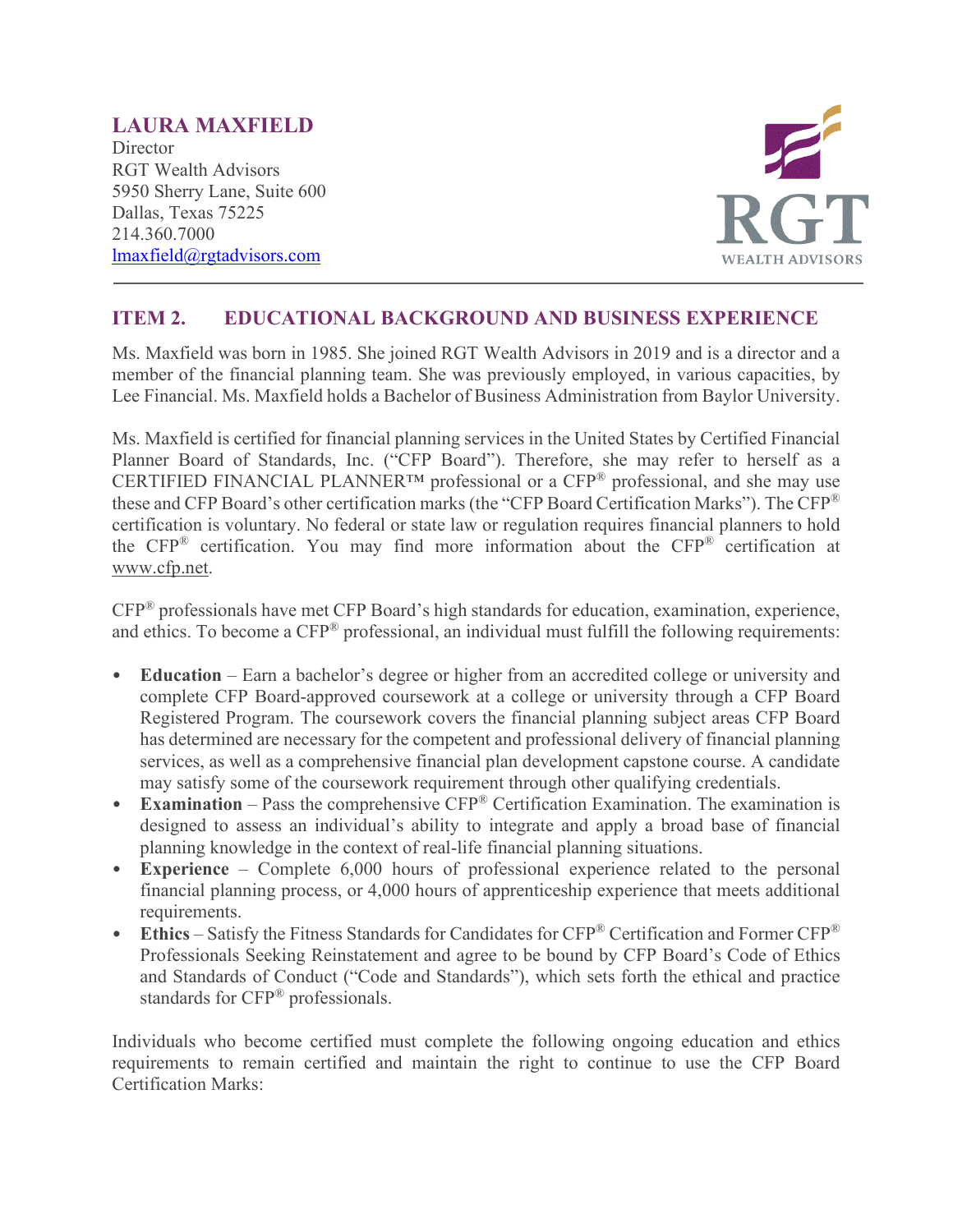- **Ethics** Commit to complying with CFP Board's Code and Standards. This includes a commitment to CFP Board, as part of the certification, to act as a fiduciary, and therefore, act in the best interests of the client, at all times when providing financial advice and financial planning. CFP Board may sanction a CFP® professional who does not abide by this commitment, but CFP Board does not guarantee a CFP® professional's services. A client who seeks a similar commitment should obtain a written engagement that includes a fiduciary obligation to the client.
- **Continuing Education** Complete 30 hours of continuing education every two years to maintain competence, demonstrate specified levels of knowledge, skills, and abilities, and keep up with developments in financial planning. Two of the hours must address the Code and Standards.

## **ITEM 3. DISCIPLINARY INFORMATION**

Not applicable.

## **ITEM 4. OTHER BUSINESS ACTIVITIES**

Ms. Maxfield is not actively engaged in any investment-related business or occupation, outside of RGT Wealth Advisors and its affiliates.

## **ITEM 5. ADDITIONAL COMPENSATION**

Though we do not pay outside individuals or entities for referring clients, employees are compensated for bringing new business to RGT.

## **ITEM 6. SUPERVISION**

RGT's Investment Committee has created a platform of recommended investments and separate account managers that are used as the basis for client portfolio construction. Thus, any investment that may be recommended to clients by a member of RGT's investment team is ultimately subject to the approval of RGT's Investment Committee.

Jeremy Hudson, the Managing Director overseeing financial planning, is responsible for supervising the advisory activities of all financial planning personnel, including Ms. Maxfield. In addition, Ms. Maxfield must comply with RGT's compliance policies and procedures. The compliance policies and procedures are designed to detect and prevent violations of the Investment Advisers Act of 1940, the Securities Act of 1933, and other laws as applicable to RGT. All personnel are required to comply with applicable securities laws. Appropriate disciplinary action will be taken for failure to comply with the requirements of RGT's compliance policies and procedures, as well as applicable federal, state, and local securities laws and regulations. Heather Pesikoff serves as RGT's Chief Compliance Officer and is responsible for supervising each of RGT's personnel (including, without limitation, Ms. Maxfield), in accordance with RGT's policies and procedures. Ms. Pesikoff may be reached at 214.360.7000.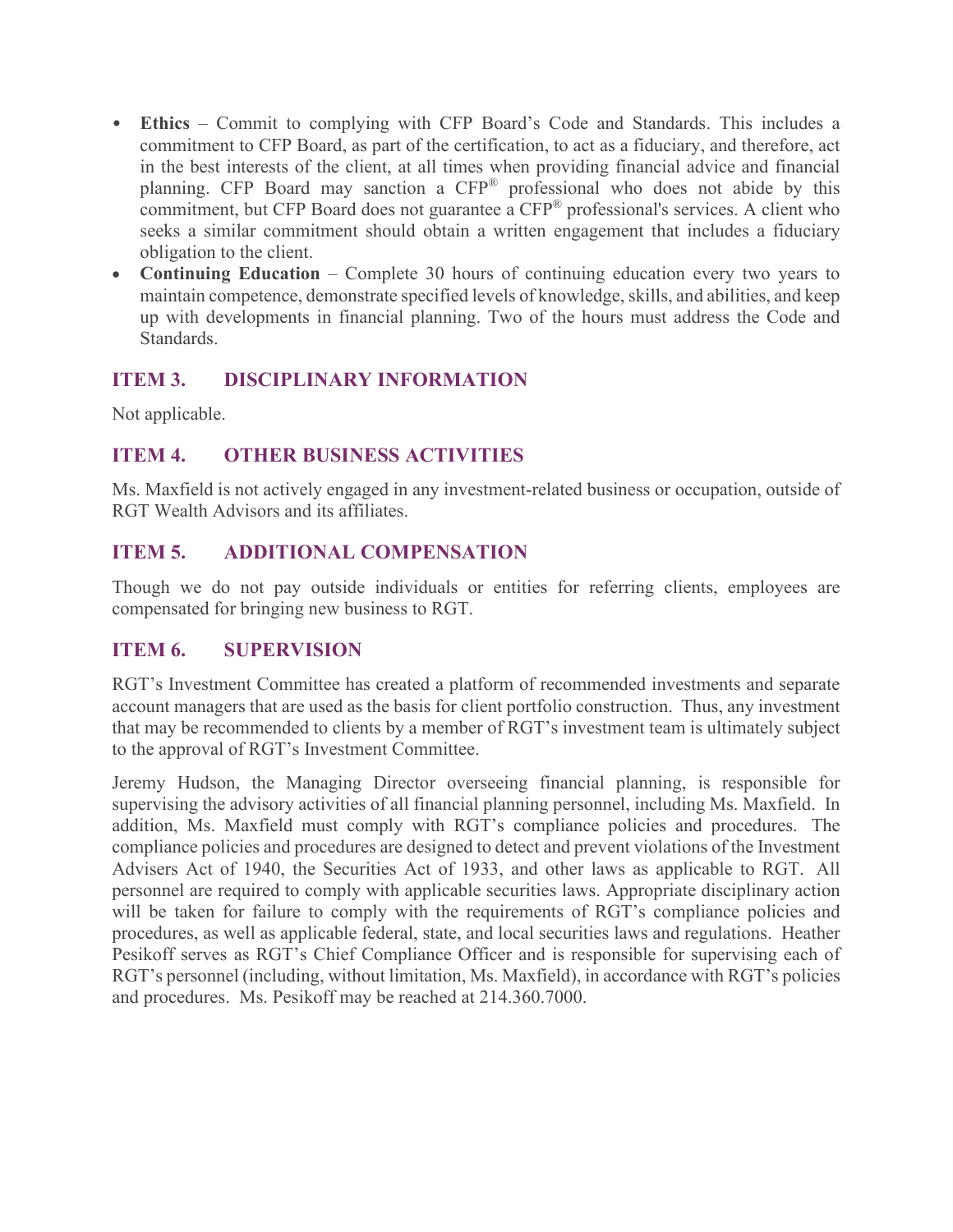# **K. MARK McCLANAHAN**

Managing Director RGT Wealth Advisors 5950 Sherry Lane, Suite 600 Dallas, Texas 75225 214.360.7000 [mmcclanahan@rgtadvisors.com](mailto:tamacher@rgtnet.com)



## **ITEM 2. EDUCATIONAL BACKGROUND AND BUSINESS EXPERIENCE**

Mr. McClanahan was born in 1960. He joined RGT Wealth Advisors in 2008 as a director and a member of the financial planning team. Mr. McClanahan has been a managing director since 2013. He holds a Bachelor of Science from the University of Kansas (1982). Currently, Mr. McClanahan is employed by CIPW Service Co. with a service agreement.

Mr. McClanahan is certified for financial planning services in the United States by Certified Financial Planner Board of Standards, Inc. ("CFP Board"). Therefore, he may refer to himself as a CERTIFIED FINANCIAL PLANNER<sup>TM</sup> professional or a CFP<sup>®</sup> professional, and he may use these and CFP Board's other certification marks (the "CFP Board Certification Marks"). The CFP® certification is voluntary. No federal or state law or regulation requires financial planners to hold the CFP® certification. You may find more information about the CFP® certification at [www.cfp.net.](https://protect-us.mimecast.com/s/1HBOCqxoRqf1V6k3tXIH3k?domain=nam04.safelinks.protection.outlook.com)

CFP® professionals have met CFP Board's high standards for education, examination, experience, and ethics. To become a CFP® professional, an individual must fulfill the following requirements:

- **Education** Earn a bachelor's degree or higher from an accredited college or university and complete CFP Board-approved coursework at a college or university through a CFP Board Registered Program. The coursework covers the financial planning subject areas CFP Board has determined are necessary for the competent and professional delivery of financial planning services, as well as a comprehensive financial plan development capstone course. A candidate may satisfy some of the coursework requirement through other qualifying credentials.
- **Examination** Pass the comprehensive CFP® Certification Examination. The examination is designed to assess an individual's ability to integrate and apply a broad base of financial planning knowledge in the context of real-life financial planning situations.
- **Experience**  Complete 6,000 hours of professional experience related to the personal financial planning process, or 4,000 hours of apprenticeship experience that meets additional requirements.
- **Ethics** Satisfy the Fitness Standards for Candidates for CFP® Certification and Former CFP® Professionals Seeking Reinstatement and agree to be bound by CFP Board's Code of Ethics and Standards of Conduct ("Code and Standards"), which sets forth the ethical and practice standards for CFP® professionals.

Individuals who become certified must complete the following ongoing education and ethics requirements to remain certified and maintain the right to continue to use the CFP Board Certification Marks: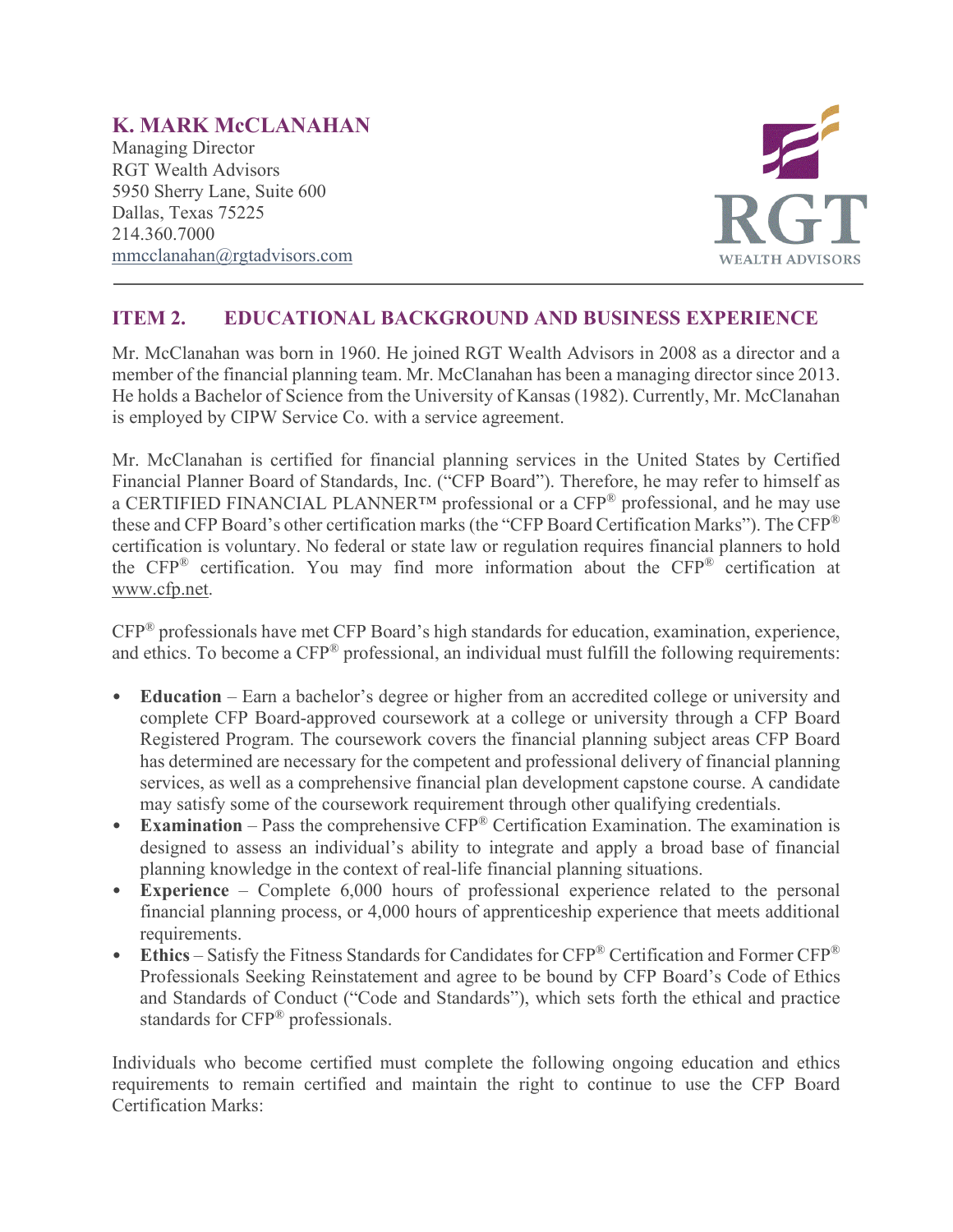- **Ethics** Commit to complying with CFP Board's Code and Standards. This includes a commitment to CFP Board, as part of the certification, to act as a fiduciary, and therefore, act in the best interests of the client, at all times when providing financial advice and financial planning. CFP Board may sanction a CFP® professional who does not abide by this commitment, but CFP Board does not guarantee a CFP® professional's services. A client who seeks a similar commitment should obtain a written engagement that includes a fiduciary obligation to the client.
- **Continuing Education** Complete 30 hours of continuing education every two years to maintain competence, demonstrate specified levels of knowledge, skills, and abilities, and keep up with developments in financial planning. Two of the hours must address the Code and Standards.

Mr. McClanahan holds the designation of Chartered Financial Consultant (ChFC®). The ChFC® designation has been a mark of excellence for forty years and currently requires nine college-level courses, the most of any financial planning credential. Average study time to earn the  $ChFC^{\mathcal{R}}$ exceeds 450 hours. Required courses cover extensive education and application training in financial planning, income taxation, investments, and estate and retirement planning. Additional electives are chosen from such topics as macroeconomics, financial decisions for retirement, and executive compensation. ChFC<sup>®</sup> designees must meet experience requirements and adhere to continuing education and ethical standards. The credential is awarded by The American College, a non-profit educator founded in 1927 and the highest level of academic accreditation.

## **ITEM 3. DISCIPLINARY INFORMATION**

RGT's Form ADV Part 2A provides a detailed accounting of the events surrounding RGT's February 2016 internal investigation into the inappropriate actions of two former partners, Narayan and Bae, and their recommendation of the Subject Investments. *Defined terms have the meaning assigned to them in the Form ADV Part 2A. Please refer to that disclosure for further information.*

RGT voluntarily disclosed to all clients about Narayan's actions and the Subject Investments. The firm has reached mutual settlements and releases with clients representing more than 99% of the money invested in the Subject Investments and continues to assist affected clients to maximize value and mitigate any losses associated with the Subject Investments.

Former RGT clients, Eric and Shanda Munson, filed two lawsuits in California Superior Court against RGT and its partners, including Mr. McClanahan, related to Narayan's actions in connection with the Subject Investments (LASC No. BC625770 and LASC No. BC664848). The first lawsuit, filed July 1, 2016, was stayed by Court Order and the Munsons' claims were referred to mandatory arbitration. In connection with the first-filed lawsuit, on August 1, 2017, the Munsons filed a notice of voluntary dismissal without prejudice of their claims against the RGT defendants. The second lawsuit, filed June 13, 2017, is based on the same set of facts. RGT and its partners have reached a full and final settlement with the Munsons, and the Court approved the settlement and granted the parties' Joint Motion to Dismiss on October 4, 2017.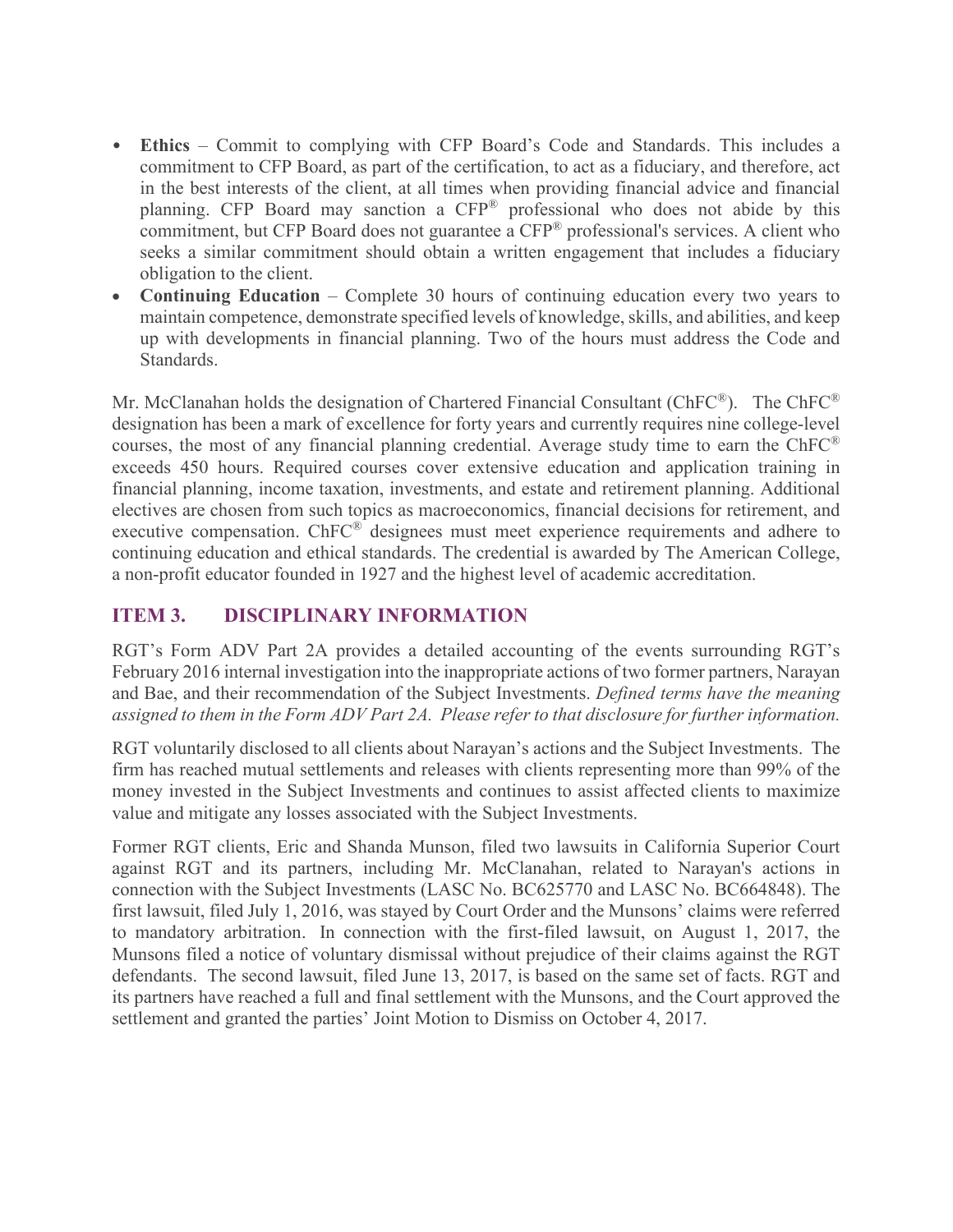## **ITEM 4. OTHER BUSINESS ACTIVITIES**

Mr. McClanahan is not actively engaged in any investment-related business or occupation, outside of RGT Wealth Advisors and its affiliates.

## **ITEM 5. ADDITIONAL COMPENSATION**

Though we do not pay outside individuals or entities for referring clients, employees are compensated for bringing new business to RGT.

## **ITEM 6. SUPERVISION**

RGT's Investment Committee has created a platform of recommended investments and separate account managers that are used as the basis for client portfolio construction. Thus, any investment that may be recommended to clients by a member of RGT's investment team is ultimately subject to the approval of RGT's Investment Committee.

Jeremy Hudson, the Managing Director overseeing financial planning, is responsible for supervising the advisory activities of all financial planning personnel, including Mr. McClanahan. In addition, Mr. McClanahan must comply with RGT's compliance policies and procedures. The compliance policies and procedures are designed to detect and prevent violations of the Investment Advisers Act of 1940, the Securities Act of 1933, and other laws as applicable to RGT. All personnel are required to comply with applicable securities laws. Appropriate disciplinary action will be taken for failure to comply with the requirements of RGT's compliance policies and procedures, as well as applicable federal, state, and local securities laws and regulations. Heather Pesikoff serves as RGT's Chief Compliance Officer and is responsible for supervising each of RGT's personnel (including, without limitation, Mr. McClanahan), in accordance with RGT's policies and procedures. Ms. Pesikoff may be reached at 214.360.7000.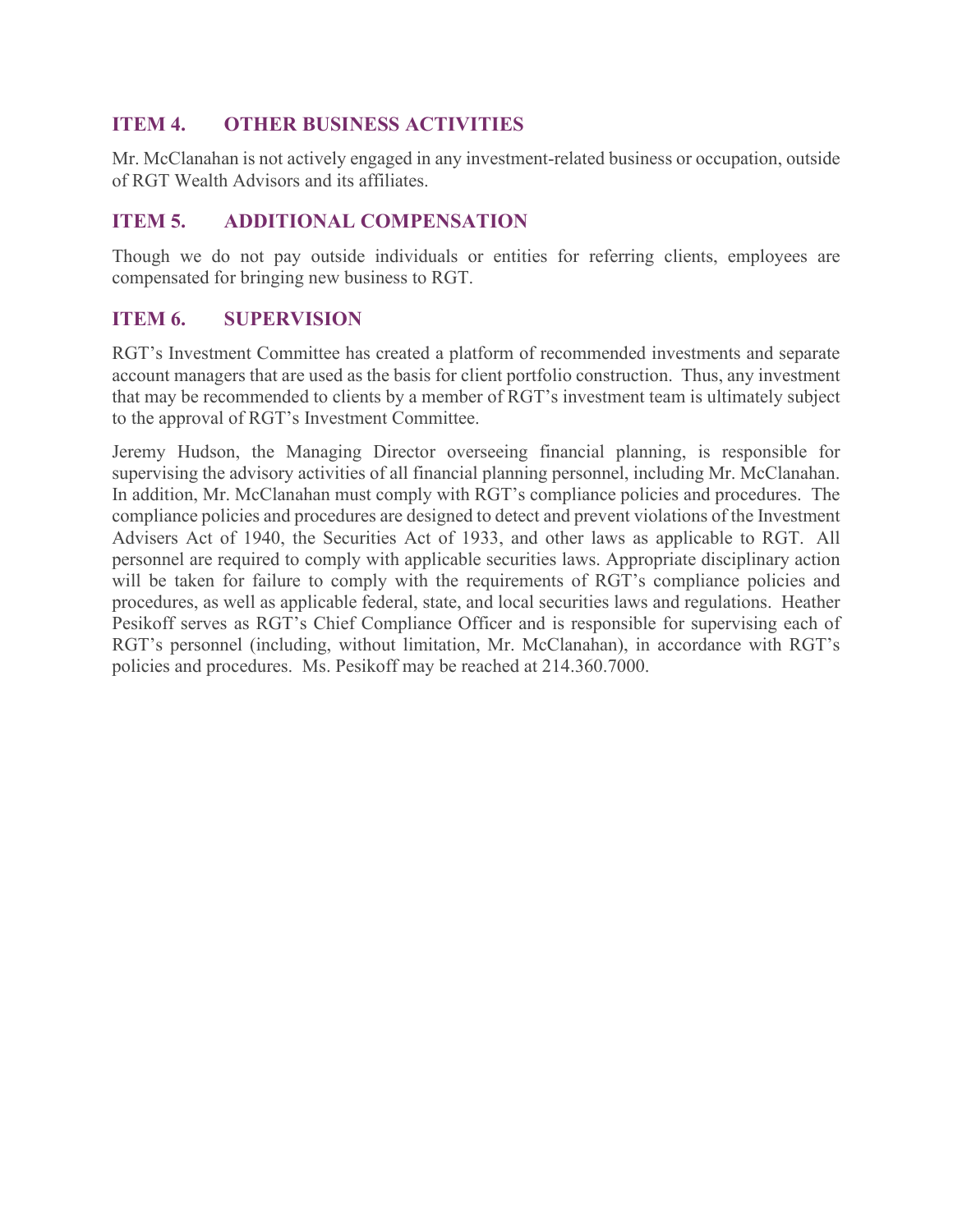## **KELLY G. MILLS**

Senior Financial Planner RGT Wealth Advisors 5950 Sherry Lane, Suite 600 Dallas, Texas 75225 214.360.7000 kmills@rgtadvisors.com



## **ITEM 2. EDUCATIONAL BACKGROUND AND BUSINESS EXPERIENCE**

Ms. Mills was born in 1982. She joined RGT Wealth Advisors in 2017 and is currently a Senior Financial Planner. Ms. Mills graduated from Wake Forest University with a Bachelor of Arts degree (2004).

Ms. Mills is certified for financial planning services in the United States by Certified Financial Planner Board of Standards, Inc. ("CFP Board"). Therefore, she may refer to herself as a CERTIFIED FINANCIAL PLANNER<sup>TM</sup> professional or a CFP<sup>®</sup> professional, and she may use these and CFP Board's other certification marks (the "CFP Board Certification Marks"). The CFP® certification is voluntary. No federal or state law or regulation requires financial planners to hold the  $CFP^®$  certification. You may find more information about the  $CFP^®$  certification at [www.cfp.net.](https://protect-us.mimecast.com/s/1HBOCqxoRqf1V6k3tXIH3k?domain=nam04.safelinks.protection.outlook.com)

CFP® professionals have met CFP Board's high standards for education, examination, experience, and ethics. To become a CFP® professional, an individual must fulfill the following requirements:

- **Education** Earn a bachelor's degree or higher from an accredited college or university and complete CFP Board-approved coursework at a college or university through a CFP Board Registered Program. The coursework covers the financial planning subject areas CFP Board has determined are necessary for the competent and professional delivery of financial planning services, as well as a comprehensive financial plan development capstone course. A candidate may satisfy some of the coursework requirement through other qualifying credentials.
- **Examination** Pass the comprehensive CFP® Certification Examination. The examination is designed to assess an individual's ability to integrate and apply a broad base of financial planning knowledge in the context of real-life financial planning situations.
- **Experience** Complete 6,000 hours of professional experience related to the personal financial planning process, or 4,000 hours of apprenticeship experience that meets additional requirements.
- **Ethics** Satisfy the Fitness Standards for Candidates for CFP® Certification and Former CFP® Professionals Seeking Reinstatement and agree to be bound by CFP Board's Code of Ethics and Standards of Conduct ("Code and Standards"), which sets forth the ethical and practice standards for CFP® professionals.

Individuals who become certified must complete the following ongoing education and ethics requirements to remain certified and maintain the right to continue to use the CFP Board Certification Marks: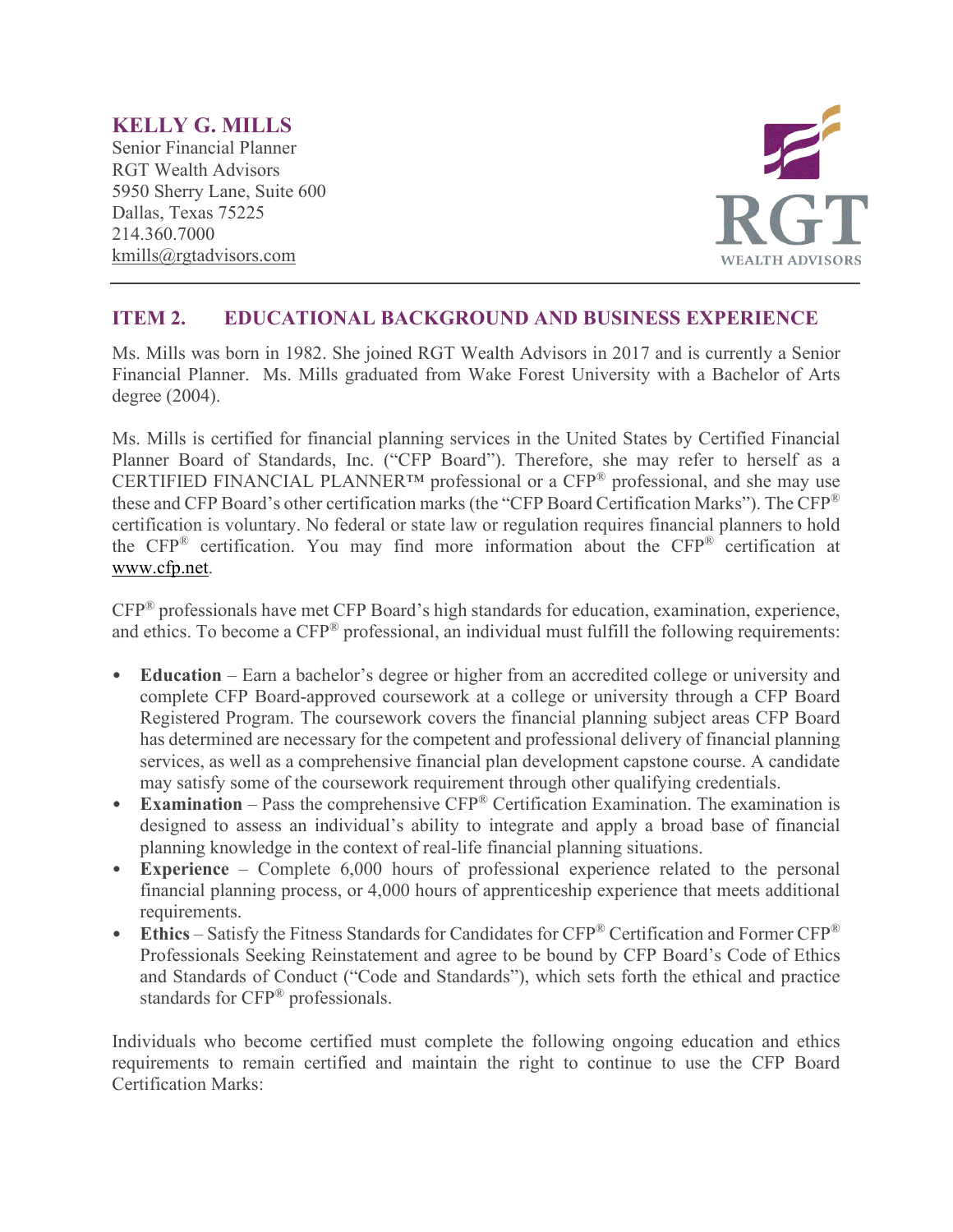- **Ethics** Commit to complying with CFP Board's Code and Standards. This includes a commitment to CFP Board, as part of the certification, to act as a fiduciary, and therefore, act in the best interests of the client, at all times when providing financial advice and financial planning. CFP Board may sanction a CFP® professional who does not abide by this commitment, but CFP Board does not guarantee a CFP® professional's services. A client who seeks a similar commitment should obtain a written engagement that includes a fiduciary obligation to the client.
- **Continuing Education** Complete 30 hours of continuing education every two years to maintain competence, demonstrate specified levels of knowledge, skills, and abilities, and keep up with developments in financial planning. Two of the hours must address the Code and Standards.

## **ITEM 3. DISCIPLINARY INFORMATION**

Not applicable.

## **ITEM 4. OTHER BUSINESS ACTIVITIES**

Ms. Mills is not actively engaged in any investment-related business or occupation, outside of RGT Wealth Advisors and its affiliates.

## **ITEM 5. ADDITIONAL COMPENSATION**

Though we do not pay outside individuals or entities for referring clients, employees are compensated for bringing new business to RGT.

## **ITEM 6. SUPERVISION**

RGT's Investment Committee has created a platform of recommended investments and separate account managers that are used as the basis for client portfolio construction. Thus, any investment that may be recommended to clients by a member of RGT's investment team is ultimately subject to the approval of RGT's Investment Committee.

Jeremy Hudson, the Managing Director overseeing financial planning, is responsible for supervising the advisory activities of all financial planning personnel, including Ms. Mills. In addition, Ms. Mills must comply with RGT's compliance policies and procedures. The compliance policies and procedures are designed to detect and prevent violations of the Investment Advisers Act of 1940, the Securities Act of 1933, and other laws as applicable to RGT. All personnel are required to comply with applicable securities laws. Appropriate disciplinary action will be taken for failure to comply with the requirements of RGT's compliance policies and procedures, as well as applicable federal, state, and local securities laws and regulations. Heather Pesikoff serves as RGT's Chief Compliance Officer and is responsible for supervising each of RGT's personnel (including, without limitation, Ms. Mills), in accordance with RGT's policies and procedures. Ms. Pesikoff may be reached at 214.360.7000.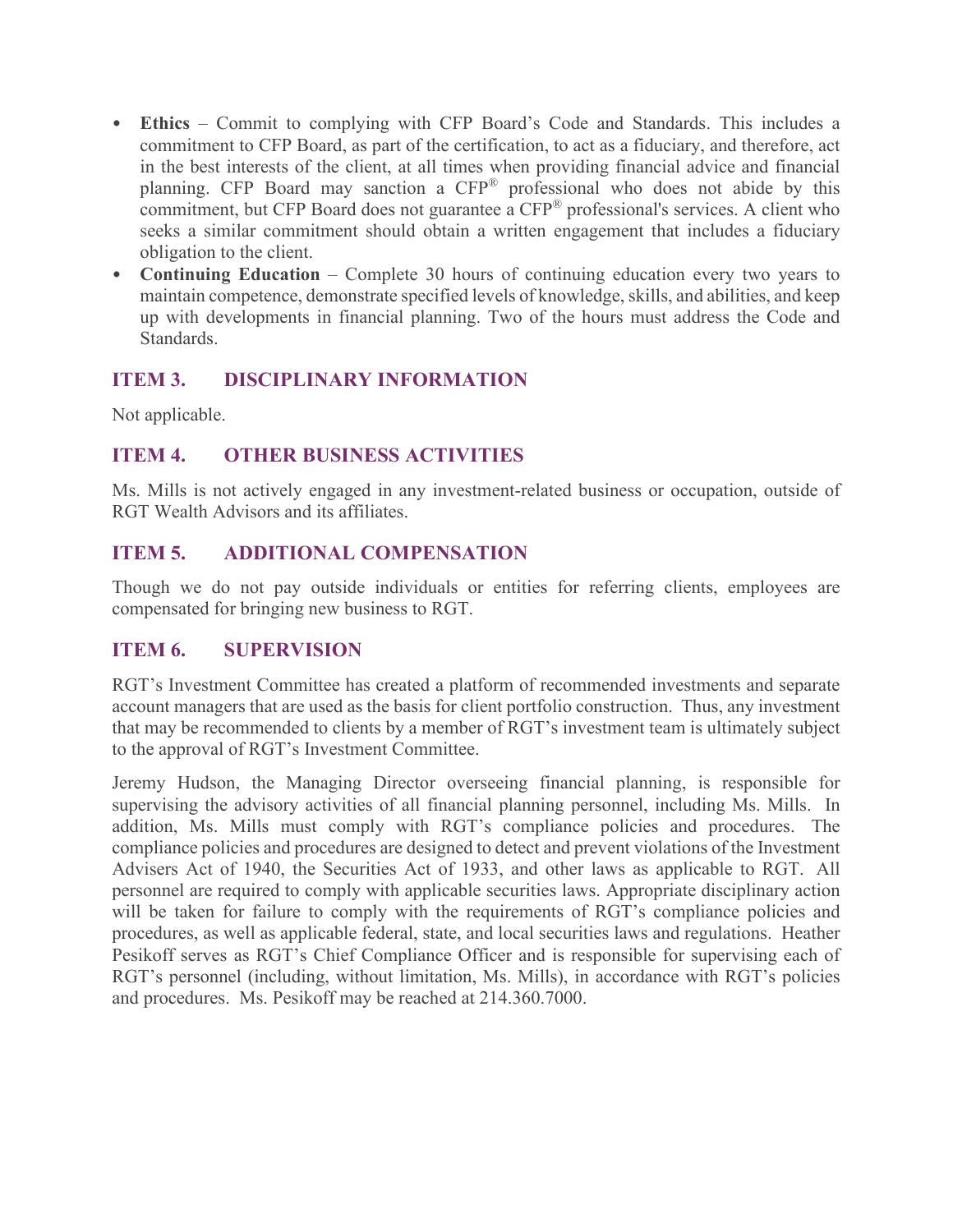# **KELVIN M. MURPHY, JR.**

**Director** RGT Wealth Advisors 5950 Sherry Lane, Suite 600 Dallas, Texas 75225 214.360.7000 kmurphy@rgtadvisors.com



## **ITEM 2. EDUCATIONAL BACKGROUND AND BUSINESS EXPERIENCE**

Mr. Murphy was born in 1989. He joined RGT Wealth Advisors in 2015 and is currently a Director. Mr. Murphy graduated from Campbell University with a Bachelor of Business Administration degree (2012) and a Master of Business Administration degree (2012).

Mr. Murphy is certified for financial planning services in the United States by Certified Financial Planner Board of Standards, Inc. ("CFP Board"). Therefore, he may refer to himself as a CERTIFIED FINANCIAL PLANNER<sup>TM</sup> professional or a CFP<sup>®</sup> professional, and he may use these and CFP Board's other certification marks (the "CFP Board Certification Marks"). The CFP® certification is voluntary. No federal or state law or regulation requires financial planners to hold the  $CFP^®$  certification. You may find more information about the  $CFP^®$  certification at [www.cfp.net.](https://protect-us.mimecast.com/s/1HBOCqxoRqf1V6k3tXIH3k?domain=nam04.safelinks.protection.outlook.com)

CFP® professionals have met CFP Board's high standards for education, examination, experience, and ethics. To become a CFP® professional, an individual must fulfill the following requirements:

- **Education** Earn a bachelor's degree or higher from an accredited college or university and complete CFP Board-approved coursework at a college or university through a CFP Board Registered Program. The coursework covers the financial planning subject areas CFP Board has determined are necessary for the competent and professional delivery of financial planning services, as well as a comprehensive financial plan development capstone course. A candidate may satisfy some of the coursework requirement through other qualifying credentials.
- **Examination** Pass the comprehensive CFP<sup>®</sup> Certification Examination. The examination is designed to assess an individual's ability to integrate and apply a broad base of financial planning knowledge in the context of real-life financial planning situations.
- **Experience** Complete 6,000 hours of professional experience related to the personal financial planning process, or 4,000 hours of apprenticeship experience that meets additional requirements.
- **Ethics** Satisfy the Fitness Standards for Candidates for CFP® Certification and Former CFP® Professionals Seeking Reinstatement and agree to be bound by CFP Board's Code of Ethics and Standards of Conduct ("Code and Standards"), which sets forth the ethical and practice standards for CFP® professionals.

Individuals who become certified must complete the following ongoing education and ethics requirements to remain certified and maintain the right to continue to use the CFP Board Certification Marks: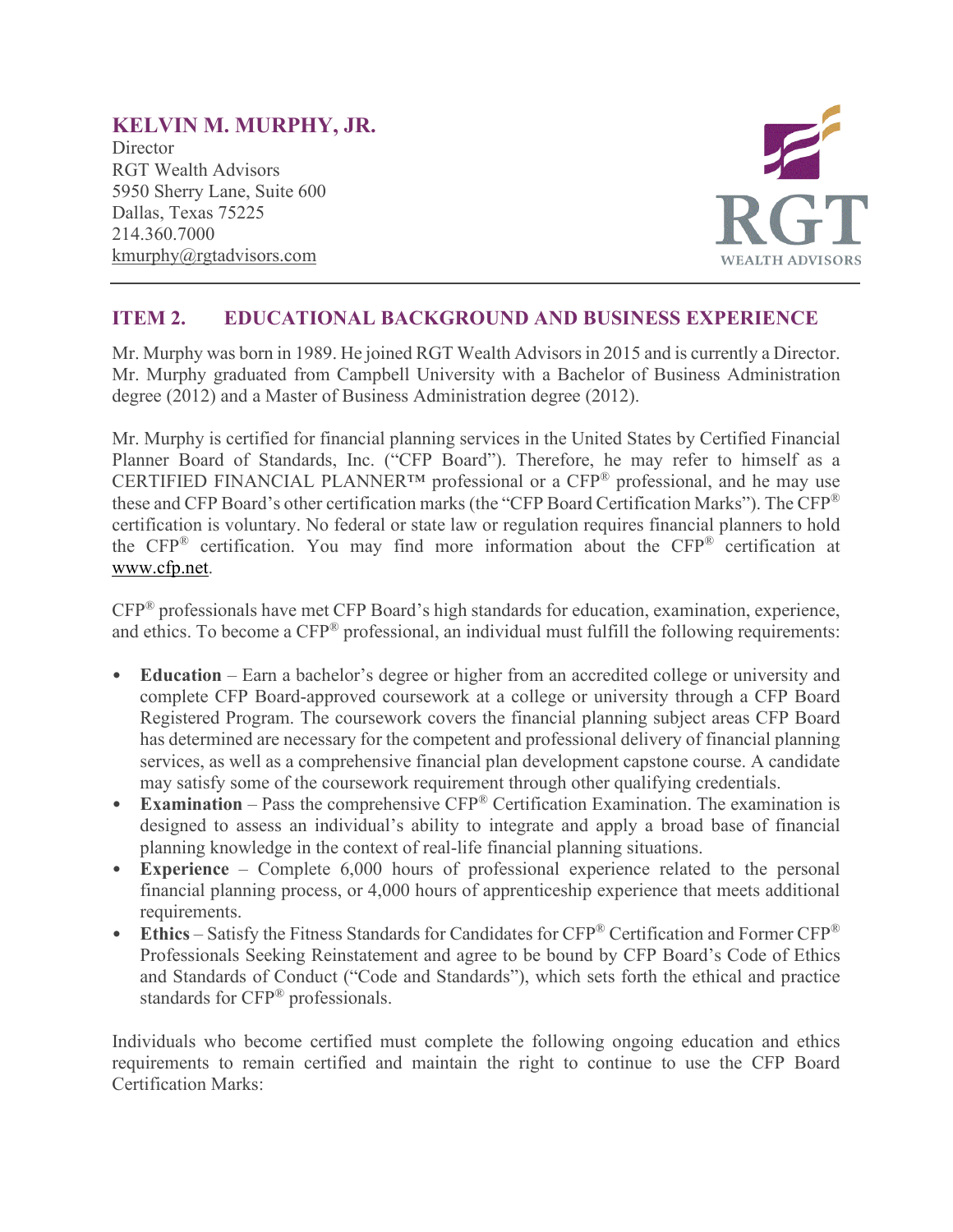- **Ethics** Commit to complying with CFP Board's Code and Standards. This includes a commitment to CFP Board, as part of the certification, to act as a fiduciary, and therefore, act in the best interests of the client, at all times when providing financial advice and financial planning. CFP Board may sanction a CFP® professional who does not abide by this commitment, but CFP Board does not guarantee a CFP® professional's services. A client who seeks a similar commitment should obtain a written engagement that includes a fiduciary obligation to the client.
- **Continuing Education** Complete 30 hours of continuing education every two years to maintain competence, demonstrate specified levels of knowledge, skills, and abilities, and keep up with developments in financial planning. Two of the hours must address the Code and Standards.

## **ITEM 3. DISCIPLINARY INFORMATION**

Not applicable.

## **ITEM 4. OTHER BUSINESS ACTIVITIES**

Mr. Murphy is not actively engaged in any investment-related business or occupation, outside of RGT Wealth Advisors and its affiliates.

## **ITEM 5. ADDITIONAL COMPENSATION**

Though we do not pay outside individuals or entities for referring clients, employees are compensated for bringing new business to RGT.

## **ITEM 6. SUPERVISION**

RGT's Investment Committee has created a platform of recommended investments and separate account managers that are used as the basis for client portfolio construction. Thus, any investment that may be recommended to clients by a member of RGT's investment team is ultimately subject to the approval of RGT's Investment Committee.

Jeremy Hudson, the Managing Director overseeing financial planning, is responsible for supervising the advisory activities of all financial planning personnel, including Mr. Murphy. In addition, Mr. Murphy must comply with RGT's compliance policies and procedures. The compliance policies and procedures are designed to detect and prevent violations of the Investment Advisers Act of 1940, the Securities Act of 1933, and other laws as applicable to RGT. All personnel are required to comply with applicable securities laws. Appropriate disciplinary action will be taken for failure to comply with the requirements of RGT's compliance policies and procedures, as well as applicable federal, state, and local securities laws and regulations. Heather Pesikoff serves as RGT's Chief Compliance Officer and is responsible for supervising each of RGT's personnel (including, without limitation, Mr. Murphy), in accordance with RGT's policies and procedures. Ms. Pesikoff may be reached at 214.360.7000.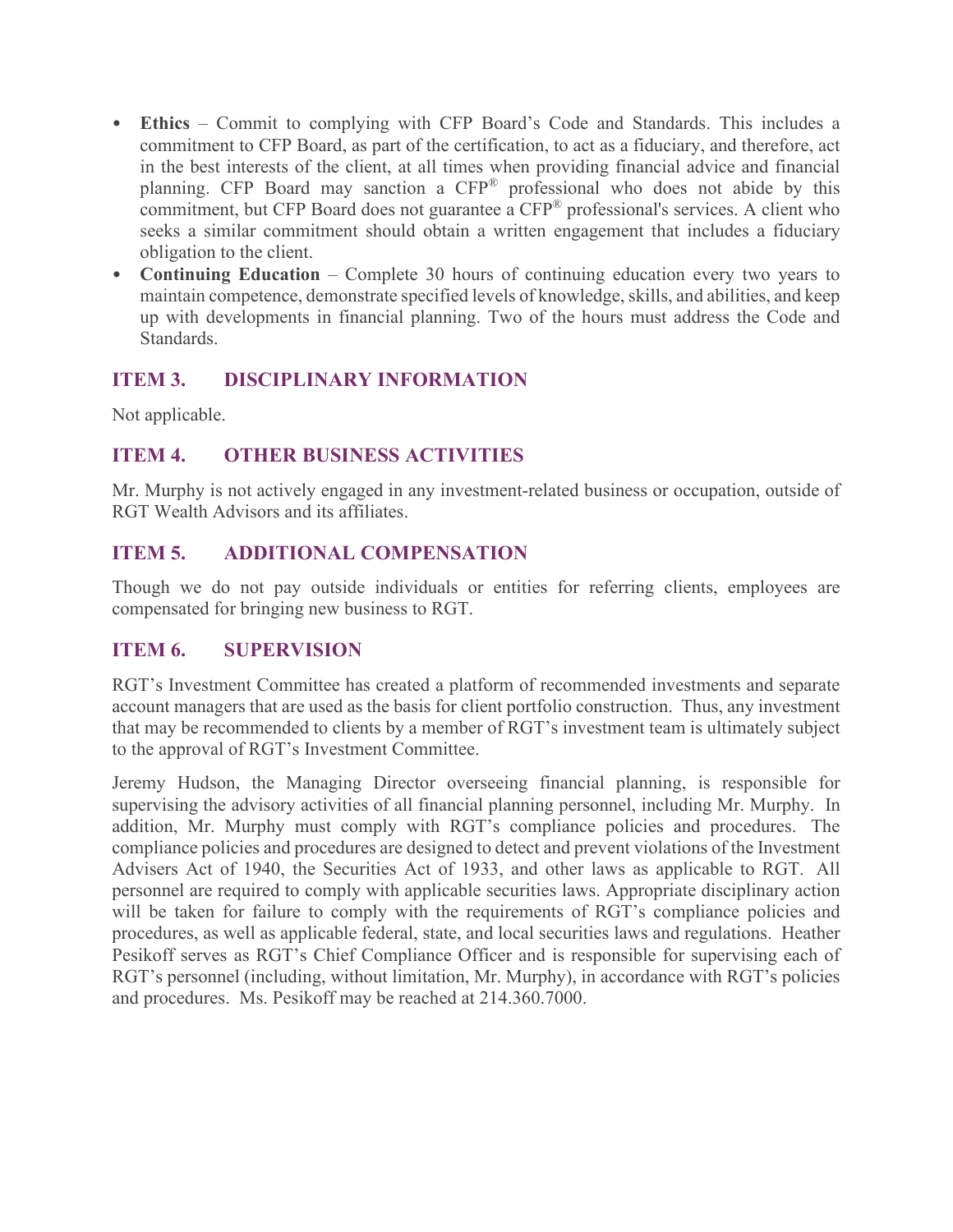#### **STEVE NOVAK**

Managing Director RGT Wealth Advisors 5950 Sherry Lane, Suite 600 Dallas, Texas 75225 214.360.7000 [snovak@rgtadvisors.com](mailto:snovak@rgtadvisors.com)



## **ITEM 2. EDUCATIONAL BACKGROUND AND BUSINESS EXPERIENCE**

Mr. Novak was born in 1973. He joined RGT Wealth Advisors in 2021 and is a managing director and a member of the financial planning team. Prior to joining RGT, he served as an Executive Director with Morgan Stanley's Family Office Resources (2019-2021) and as a Managing Partner of The Blum Firm, PC in Dallas, Texas (2006-2018). Mr. Novak holds a Bachelor of General Studies in Political Science (1997) and a Juris Doctor (2001) from the University of Kansas. Currently, Mr. Novak is employed by CIPW Service Co. with a service agreement.

## **ITEM 3. DISCIPLINARY INFORMATION**

Not applicable.

## **ITEM 4. OTHER BUSINESS ACTIVITIES**

Mr. Novak is not actively engaged in any investment-related business or occupation, outside of RGT Wealth Advisors and its affiliates.

## **ITEM 5. ADDITIONAL COMPENSATION**

Though we do not pay outside individuals or entities for referring clients, employees are compensated for bringing new business to RGT.

## **ITEM 6. SUPERVISION**

RGT's Investment Committee has created a platform of recommended investments and separate account managers that are used as the basis for client portfolio construction. Thus, any investment that may be recommended to clients by a member of RGT's investment team is ultimately subject to the approval of RGT's Investment Committee.

Jeremy Hudson, the Managing Director overseeing financial planning, is responsible for supervising the advisory activities of all financial planning personnel, including Mr. Novak. In addition, Mr. Novak must comply with RGT's compliance policies and procedures. The compliance policies and procedures are designed to detect and prevent violations of the Investment Advisers Act of 1940, the Securities Act of 1933, and other laws as applicable to RGT. All personnel are required to comply with applicable securities laws. Appropriate disciplinary action will be taken for failure to comply with the requirements of RGT's compliance policies and procedures, as well as applicable federal, state, and local securities laws and regulations. Heather Pesikoff serves as RGT's Chief Compliance Officer and is responsible for supervising each of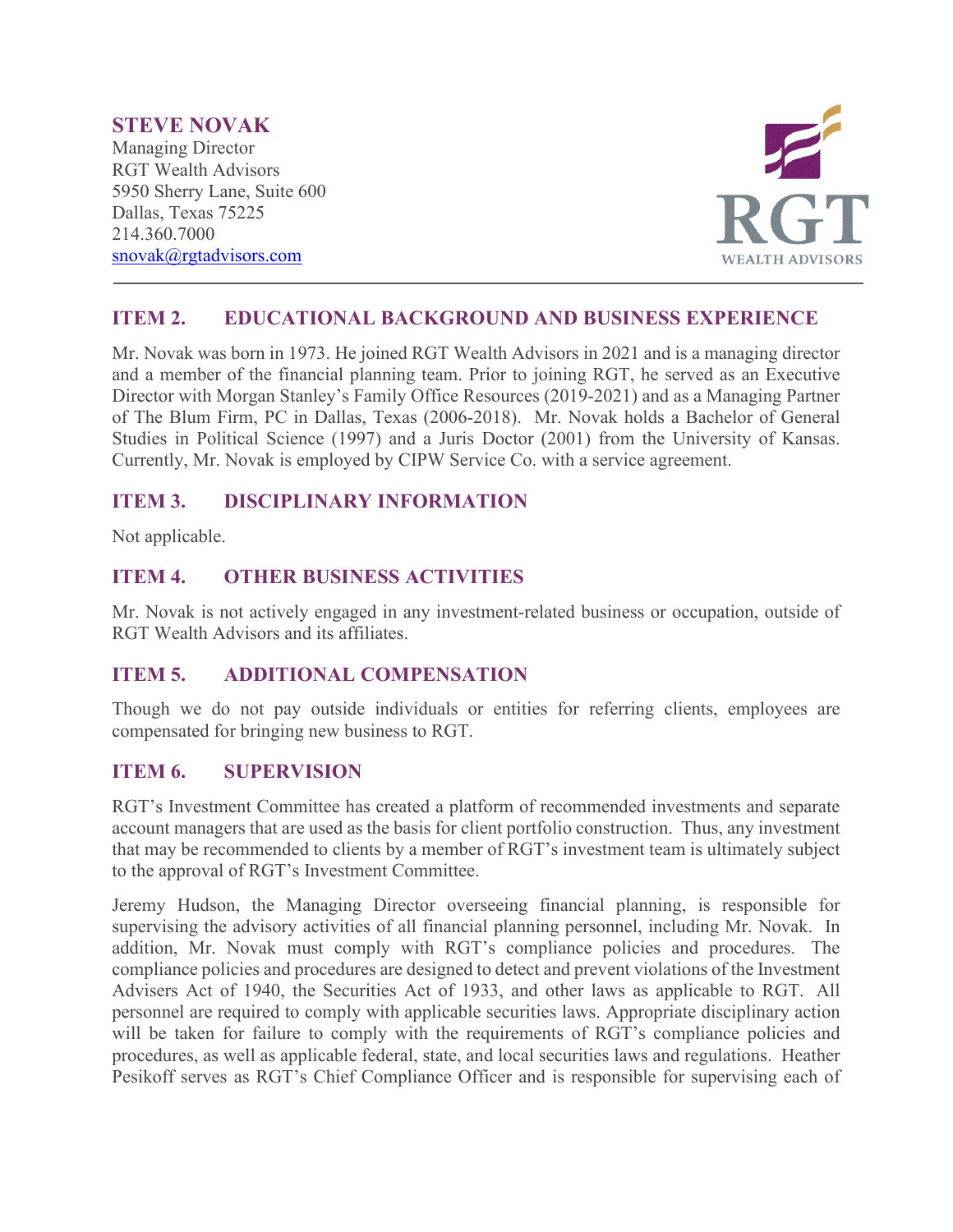RGT's personnel (including, without limitation, Mr. Novak), in accordance with RGT's policies and procedures. Ms. Pesikoff may be reached at 214.360.7000.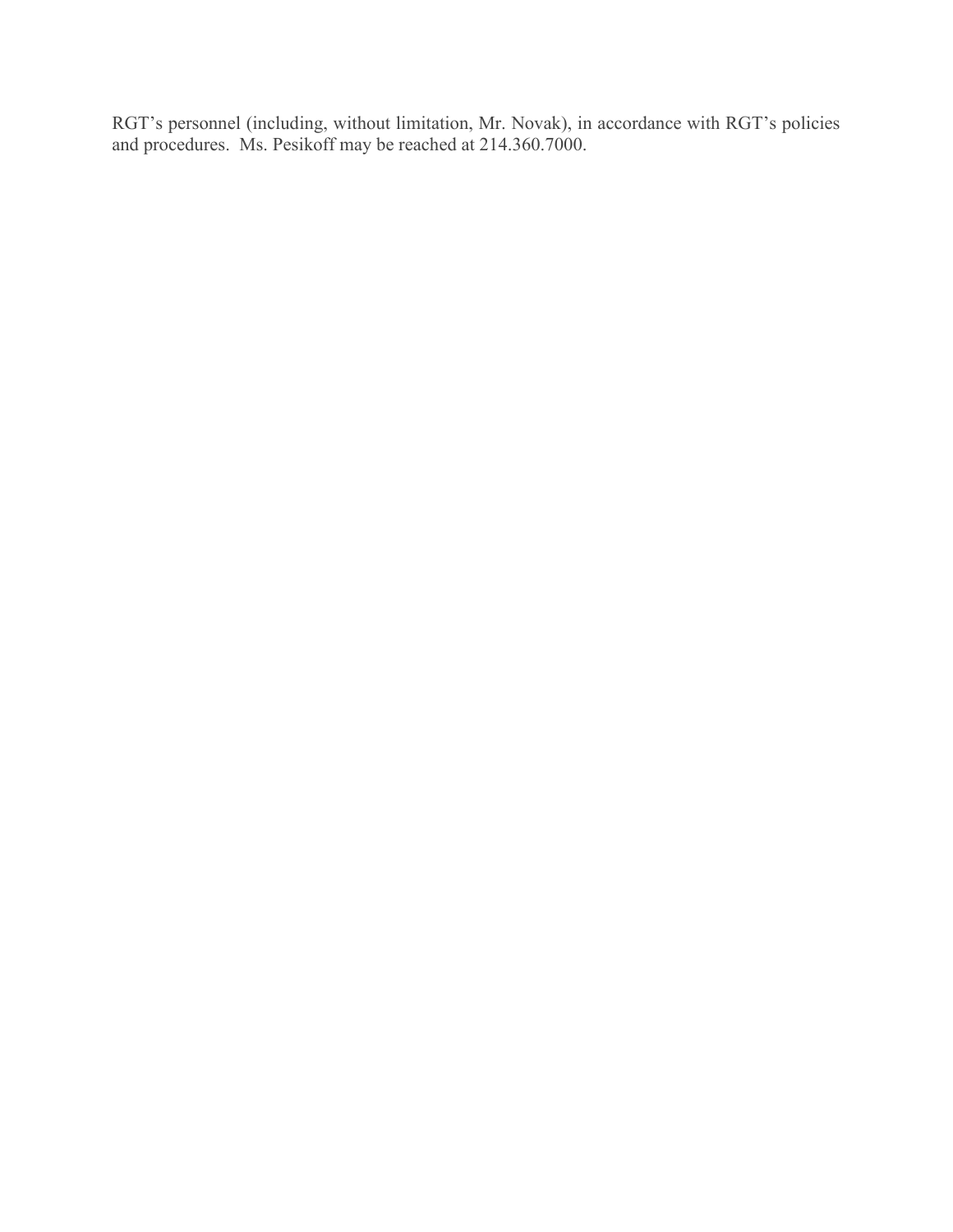#### **DANA PINGENOT** Managing Director RGT Wealth Advisors 5950 Sherry Lane, Suite 600 Dallas, Texas 75225 214.360.7000 [dpingenot@rgtadvisors.com](mailto:dpingenot@rgtadvisors.com)



## **ITEM 2. EDUCATIONAL BACKGROUND AND BUSINESS EXPERIENCE**

Ms. Pingenot was born in 1965. She joined RGT Wealth Advisors in 2020 and is a managing director and a member of the financial planning team. She was previously employed, in various capacities, by Lee Financial (1991–2020). Ms. Pingenot holds a Bachelor of Business Administration in Finance (1987) from Baylor University. Currently, Ms. Pingenot is employed by CIPW Service Co. with a service agreement.

Ms. Pingenot is certified for financial planning services in the United States by Certified Financial Planner Board of Standards, Inc. ("CFP Board"). Therefore, she may refer to herself as a CERTIFIED FINANCIAL PLANNER™ professional or a CFP® professional, and she may use these and CFP Board's other certification marks (the "CFP Board Certification Marks"). The CFP® certification is voluntary. No federal or state law or regulation requires financial planners to hold the CFP® certification. You may find more information about the CFP® certification at [www.cfp.net.](https://protect-us.mimecast.com/s/1HBOCqxoRqf1V6k3tXIH3k?domain=nam04.safelinks.protection.outlook.com)

CFP® professionals have met CFP Board's high standards for education, examination, experience, and ethics. To become a CFP® professional, an individual must fulfill the following requirements:

- **Education** Earn a bachelor's degree or higher from an accredited college or university and complete CFP Board-approved coursework at a college or university through a CFP Board Registered Program. The coursework covers the financial planning subject areas CFP Board has determined are necessary for the competent and professional delivery of financial planning services, as well as a comprehensive financial plan development capstone course. A candidate may satisfy some of the coursework requirement through other qualifying credentials.
- **Examination** Pass the comprehensive CFP® Certification Examination. The examination is designed to assess an individual's ability to integrate and apply a broad base of financial planning knowledge in the context of real-life financial planning situations.
- **Experience**  Complete 6,000 hours of professional experience related to the personal financial planning process, or 4,000 hours of apprenticeship experience that meets additional requirements.
- **Ethics** Satisfy the Fitness Standards for Candidates for CFP® Certification and Former CFP® Professionals Seeking Reinstatement and agree to be bound by CFP Board's Code of Ethics and Standards of Conduct ("Code and Standards"), which sets forth the ethical and practice standards for CFP® professionals.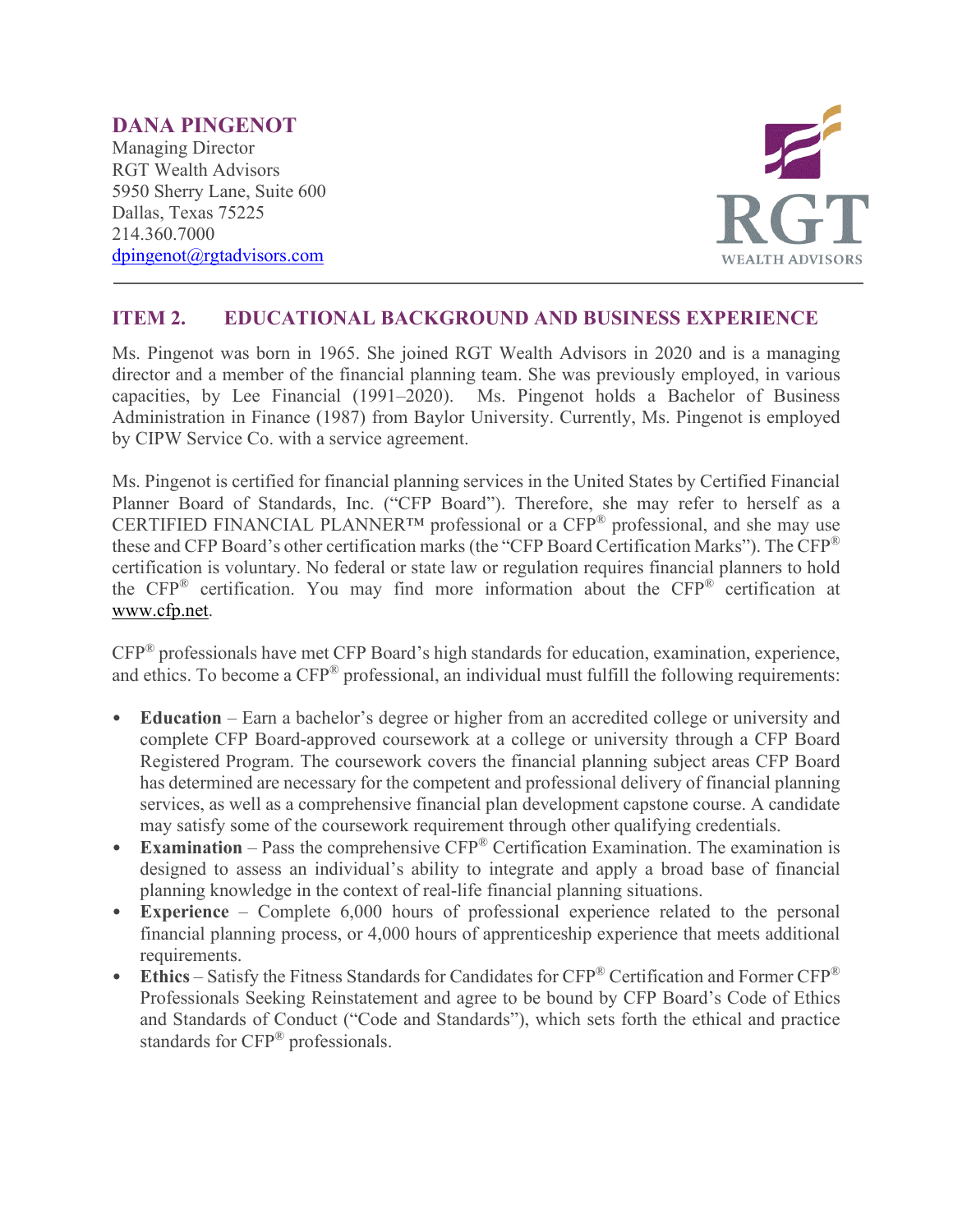Individuals who become certified must complete the following ongoing education and ethics requirements to remain certified and maintain the right to continue to use the CFP Board Certification Marks:

- **Ethics** Commit to complying with CFP Board's Code and Standards. This includes a commitment to CFP Board, as part of the certification, to act as a fiduciary, and therefore, act in the best interests of the client, at all times when providing financial advice and financial planning. CFP Board may sanction a CFP® professional who does not abide by this commitment, but CFP Board does not guarantee a CFP<sup>®</sup> professional's services. A client who seeks a similar commitment should obtain a written engagement that includes a fiduciary obligation to the client.
- **Continuing Education** Complete 30 hours of continuing education every two years to maintain competence, demonstrate specified levels of knowledge, skills, and abilities, and keep up with developments in financial planning. Two of the hours must address the Code and Standards.

# **ITEM 3. DISCIPLINARY INFORMATION**

Not applicable.

# **ITEM 4. OTHER BUSINESS ACTIVITIES**

Ms. Pingenot is not actively engaged in any investment-related business or occupation, outside of RGT Wealth Advisors and its affiliates.

## **ITEM 5. ADDITIONAL COMPENSATION**

Though we do not pay outside individuals or entities for referring clients, employees are compensated for bringing new business to RGT.

## **ITEM 6. SUPERVISION**

RGT's Investment Committee has created a platform of recommended investments and separate account managers that are used as the basis for client portfolio construction. Thus, any investment that may be recommended to clients by a member of RGT's investment team is ultimately subject to the approval of RGT's Investment Committee.

Jeremy Hudson, the Managing Director overseeing financial planning, is responsible for supervising the advisory activities of all financial planning personnel, including Ms. Pingenot. In addition, Ms. Pingenot must comply with RGT's compliance policies and procedures. The compliance policies and procedures are designed to detect and prevent violations of the Investment Advisers Act of 1940, the Securities Act of 1933, and other laws as applicable to RGT. All personnel are required to comply with applicable securities laws. Appropriate disciplinary action will be taken for failure to comply with the requirements of RGT's compliance policies and procedures, as well as applicable federal, state, and local securities laws and regulations. Heather Pesikoff serves as RGT's Chief Compliance Officer and is responsible for supervising each of RGT's personnel (including, without limitation, Ms. Pingenot), in accordance with RGT's policies and procedures. Ms. Pesikoff may be reached at 214.360.7000.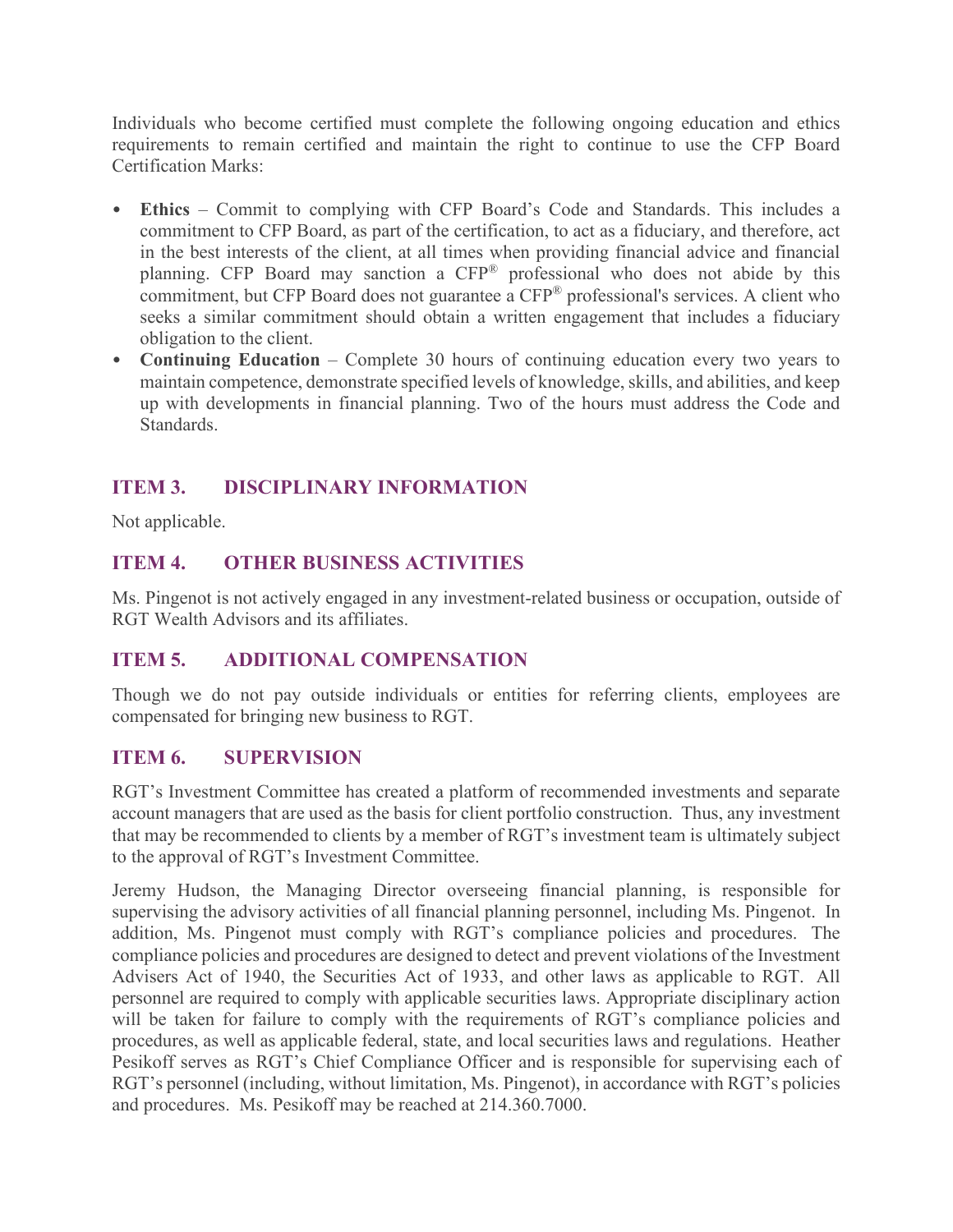# **MICHAEL J. SHOCKLEY**

Managing Director RGT Wealth Advisors 5950 Sherry Lane, Suite 600 Dallas, Texas 75225 214.360.7000 [mshockley@rgtadvisors.com](mailto:rbrizendine@rgtnet.com)



## **ITEM 2. EDUCATIONAL BACKGROUND AND BUSINESS EXPERIENCE**

Mr. Shockley was born in 1966. He joined RGT Wealth Advisors in 1999 as a director and a member of the financial planning team. Mr. Shockley has been a managing director since 2011. He holds a Bachelor of Business Administration (1988) and an MBA (1992), both from Loyola Marymount University, as well as a Juris Doctor from Loyola Law School (1996). Currently, Mr. Shockley is employed by CIPW Service Co. with a service agreement.

Mr. Shockley is certified for financial planning services in the United States by Certified Financial Planner Board of Standards, Inc. ("CFP Board"). Therefore, he may refer to himself as a CERTIFIED FINANCIAL PLANNER™ professional or a CFP® professional, and he may use these and CFP Board's other certification marks (the "CFP Board Certification Marks"). The CFP® certification is voluntary. No federal or state law or regulation requires financial planners to hold the CFP® certification. You may find more information about the CFP® certification at [www.cfp.net.](https://protect-us.mimecast.com/s/1HBOCqxoRqf1V6k3tXIH3k?domain=nam04.safelinks.protection.outlook.com)

CFP® professionals have met CFP Board's high standards for education, examination, experience, and ethics. To become a CFP® professional, an individual must fulfill the following requirements:

- **Education** Earn a bachelor's degree or higher from an accredited college or university and complete CFP Board-approved coursework at a college or university through a CFP Board Registered Program. The coursework covers the financial planning subject areas CFP Board has determined are necessary for the competent and professional delivery of financial planning services, as well as a comprehensive financial plan development capstone course. A candidate may satisfy some of the coursework requirement through other qualifying credentials.
- **Examination** Pass the comprehensive CFP® Certification Examination. The examination is designed to assess an individual's ability to integrate and apply a broad base of financial planning knowledge in the context of real-life financial planning situations.
- **Experience**  Complete 6,000 hours of professional experience related to the personal financial planning process, or 4,000 hours of apprenticeship experience that meets additional requirements.
- **Ethics** Satisfy the Fitness Standards for Candidates for CFP® Certification and Former CFP® Professionals Seeking Reinstatement and agree to be bound by CFP Board's Code of Ethics and Standards of Conduct ("Code and Standards"), which sets forth the ethical and practice standards for CFP® professionals.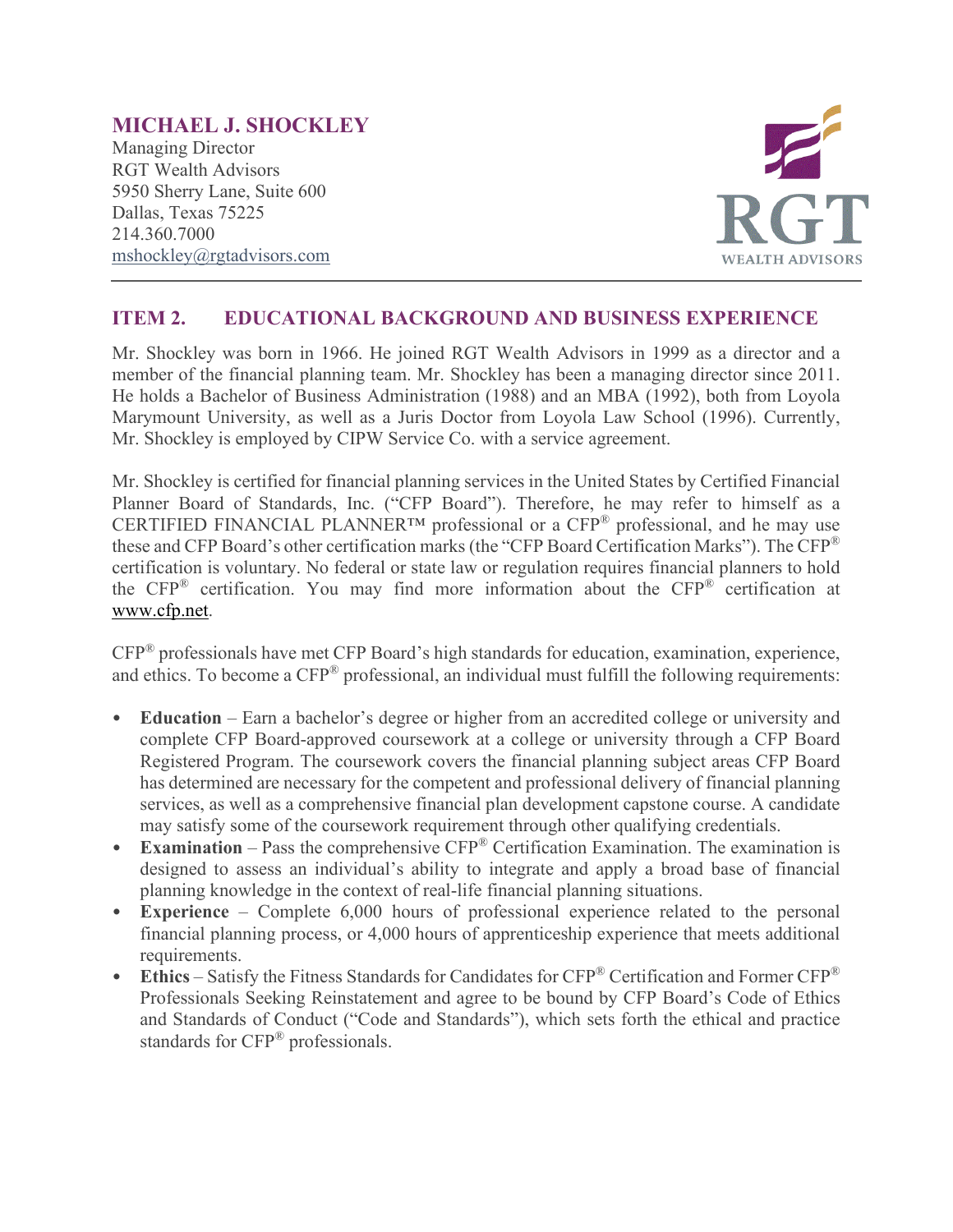Individuals who become certified must complete the following ongoing education and ethics requirements to remain certified and maintain the right to continue to use the CFP Board Certification Marks:

- **Ethics** Commit to complying with CFP Board's Code and Standards. This includes a commitment to CFP Board, as part of the certification, to act as a fiduciary, and therefore, act in the best interests of the client, at all times when providing financial advice and financial planning. CFP Board may sanction a CFP® professional who does not abide by this commitment, but CFP Board does not guarantee a CFP<sup>®</sup> professional's services. A client who seeks a similar commitment should obtain a written engagement that includes a fiduciary obligation to the client.
- **Continuing Education** Complete 30 hours of continuing education every two years to maintain competence, demonstrate specified levels of knowledge, skills, and abilities, and keep up with developments in financial planning. Two of the hours must address the Code and Standards.

# **ITEM 3. DISCIPLINARY INFORMATION**

RGT's Form ADV Part 2A provides a detailed accounting of the events surrounding RGT's February 2016 internal investigation into the inappropriate actions of two former partners, Narayan and Bae, and their recommendation of the Subject Investments. *Defined terms have the meaning assigned to them in the Form ADV Part 2A. Please refer to that disclosure for further information.*

RGT voluntarily disclosed to all clients about Narayan's actions and the Subject Investments. The firm has reached mutual settlements and releases with clients representing more than 99% of the money invested in the Subject Investments and continues to assist affected clients to maximize value and mitigate any losses associated with the Subject Investments.

Former RGT clients, Eric and Shanda Munson, filed two lawsuits in California Superior Court against RGT and its partners, including Mr. Shockley, related to Narayan's actions in connection with the Subject Investments (LASC No. BC625770 and LASC No. BC664848). The first lawsuit, filed July 1, 2016, was stayed by Court Order and the Munsons' claims were referred to mandatory arbitration. In connection with the first-filed lawsuit, on August 1, 2017, the Munsons filed a notice of voluntary dismissal without prejudice of their claims against the RGT defendants. The second lawsuit, filed June 13, 2017, is based on the same set of facts. RGT and its partners have reached a full and final settlement with the Munsons, and the Court approved the settlement and granted the parties' Joint Motion to Dismiss on October 4, 2017.

## **ITEM 4. OTHER BUSINESS ACTIVITIES**

Mr. Shockley is not actively engaged in any investment-related business or occupation, outside of RGT Wealth Advisors and its affiliates, other than those listed below:

## NATIONAL ADVISORS TRUST COMPANY, FSB

*Advisory Council Member*

RGT has established a relationship with National Advisors Trust Company, FSB (NAT) to provide trust services to RGT's clients. Though our clients are under no obligation to utilize the services of NAT, we recommend their services to clients in need of trust services. RGT purchased less than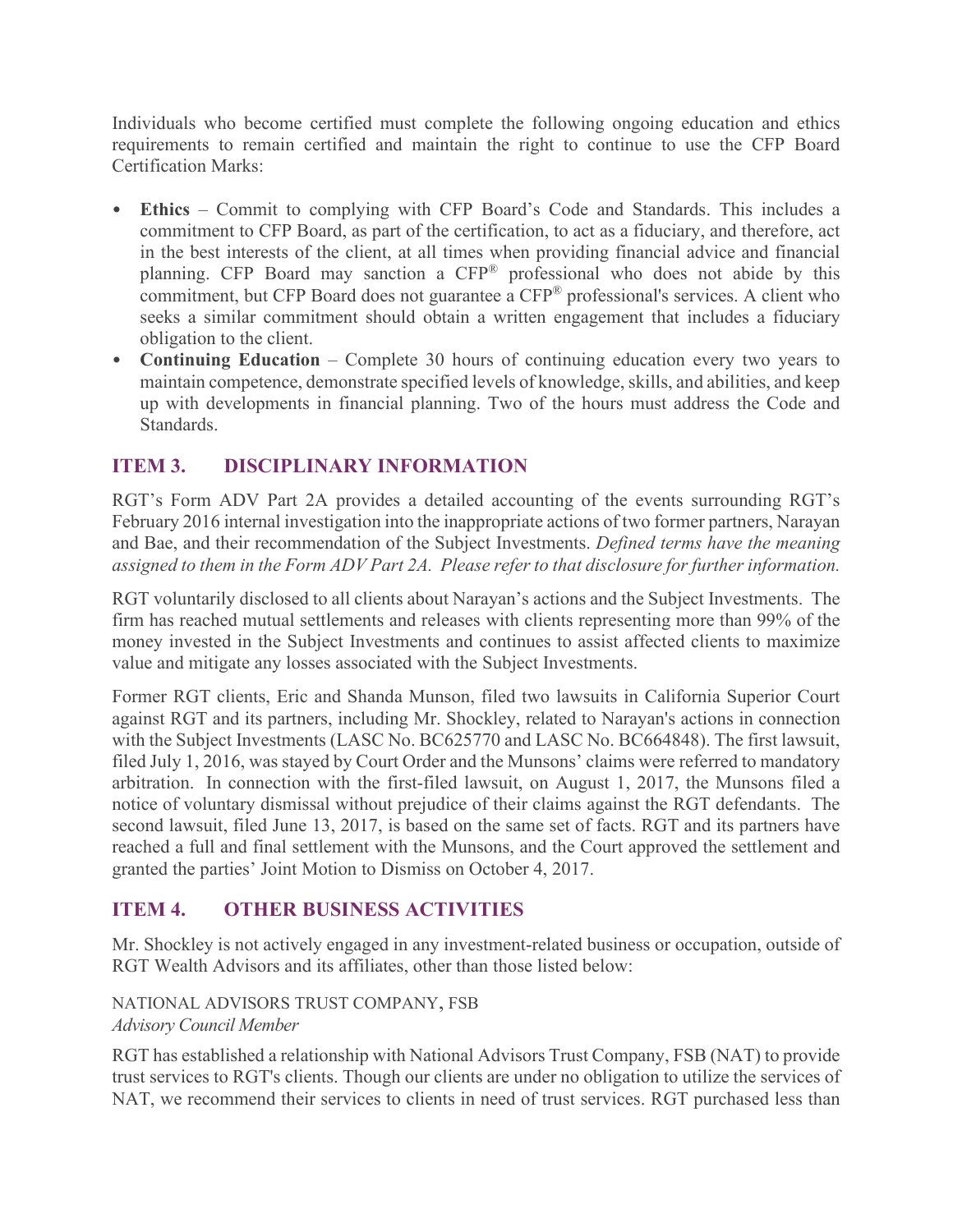one percent (1%) ownership interest in National Advisors Holdings, Inc. (NAH), the parent of NAT. Though to date RGT has not received any compensation from NAH or NAT, as a shareholder of NAH, RGT may benefit by realizing a profit in the form of dividends or other corporate distributions from NAH, in addition to any investment management fees already paid to RGT. Such affiliation and potential conflict of interest are disclosed to clients in any trust agreement between a client and NAT.

Mr. Shockley receives no compensation for his service as an advisory council member of NAT.

## **ITEM 5. ADDITIONAL COMPENSATION**

Though we do not pay outside individuals or entities for referring clients, employees are compensated for bringing new business to RGT.

#### **ITEM 6. SUPERVISION**

RGT's Investment Committee has created a platform of recommended investments and separate account managers that are used as the basis for client portfolio construction. Thus, any investment that may be recommended to clients by a member of RGT's investment team is ultimately subject to the approval of RGT's Investment Committee.

Jeremy Hudson, the Managing Director overseeing financial planning, is responsible for supervising the advisory activities of all financial planning personnel, including Mr. Shockley. In addition, Mr. Shockley must comply with RGT's compliance policies and procedures. The compliance policies and procedures are designed to detect and prevent violations of the Investment Advisers Act of 1940, the Securities Act of 1933, and other laws as applicable to RGT. All personnel are required to comply with applicable securities laws. Appropriate disciplinary action will be taken for failure to comply with the requirements of RGT's compliance policies and procedures, as well as applicable federal, state, and local securities laws and regulations. Heather Pesikoff serves as RGT's Chief Compliance Officer and is responsible for supervising each of RGT's personnel (including, without limitation, Mr. Shockley), in accordance with RGT's policies and procedures. Ms. Pesikoff may be reached at 214.360.7000.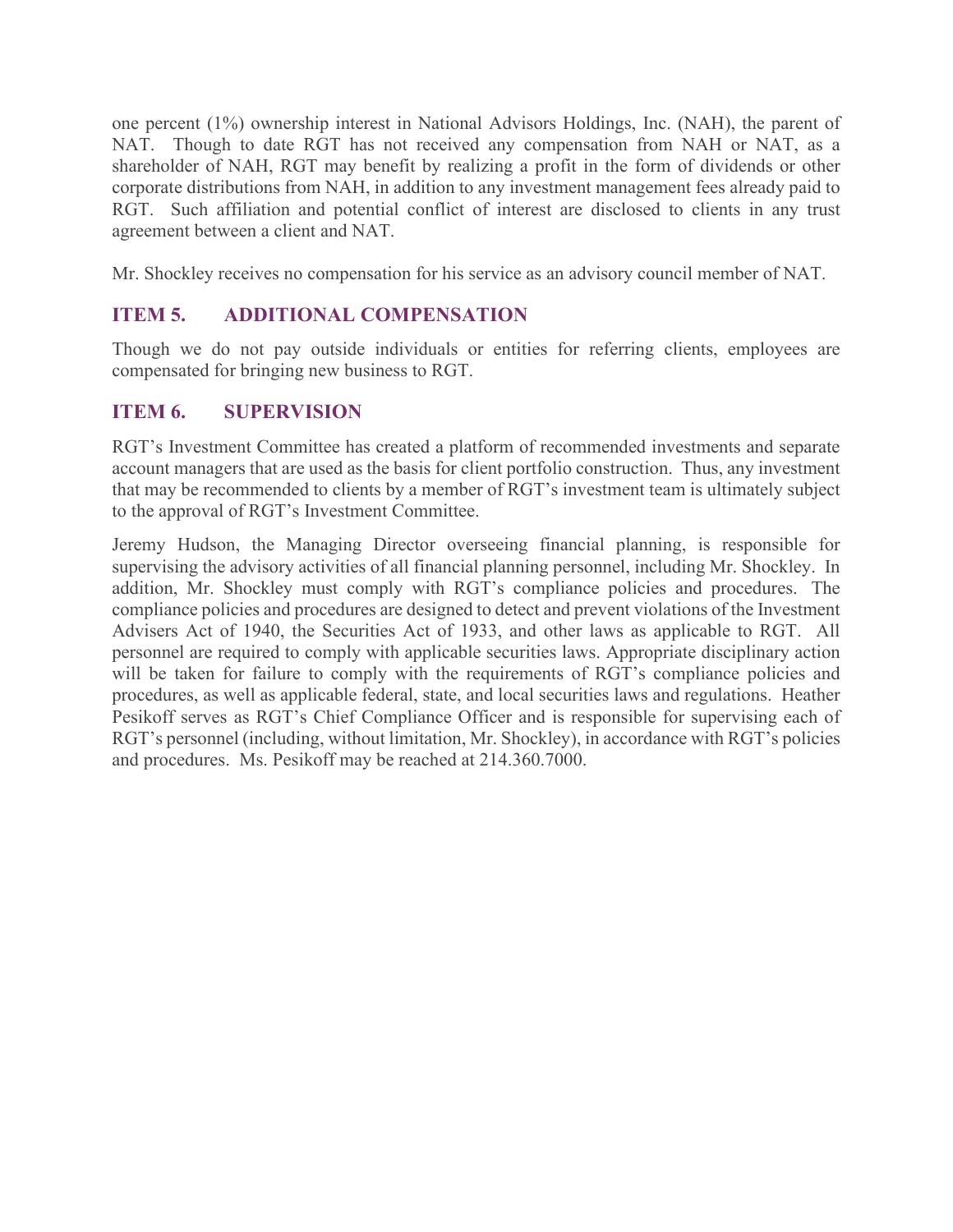# **JAMES S. (CHIP) TARDY, JR.**

Managing Director RGT Wealth Advisors 5950 Sherry Lane, Suite 600 Dallas, Texas 75225 214.360.7000 [ctardy@rgtadvisors.com](mailto:ctardy@rgtadvisors.com)



## **ITEM 2. EDUCATIONAL BACKGROUND AND BUSINESS EXPERIENCE**

Mr. Tardy was born in 1962. He joined RGT Wealth Advisors in 2016 as a managing director. Prior to joining RGT, Mr. Tardy served as director of private banking with Credit Suisse Securities, LLC (2000–2016). Previously, he was a vice president with Donaldson, Lufkin & Jenrette Securities Corporation (1994–2000). Mr. Tardy holds a Bachelor of Business Administration from the University of Georgia (1985) and an MBA from Northwestern University Kellogg School of Management (1994). Currently, Mr. Tardy is employed by CIPW Service Co. with a service agreement.

## **ITEM 3. DISCIPLINARY INFORMATION**

RGT's Form ADV Part 2A provides a detailed accounting of the events surrounding RGT's February 2016 internal investigation into the inappropriate actions of two former partners, Narayan and Bae, and their recommendation of the Subject Investments. *Defined terms have the meaning assigned to them in the Form ADV Part 2A. Please refer to that disclosure for further information.*

RGT voluntarily disclosed to all clients about Narayan's actions and the Subject Investments. The firm has reached mutual settlements and releases with clients representing more than 99% of the money invested in the Subject Investments and continues to assist affected clients to maximize value and mitigate any losses associated with the Subject Investments.

Former RGT clients, Eric and Shanda Munson, filed two lawsuits in California Superior Court against RGT and its partners, including Mr. Tardy, related to Narayan's actions in connection with the Subject Investments (LASC No. BC625770 and LASC No. BC664848). The first lawsuit, filed July 1, 2016, was stayed by Court Order and the Munsons' claims were referred to mandatory arbitration. In connection with the first-filed lawsuit, on August 1, 2017, the Munsons filed a notice of voluntary dismissal without prejudice of their claims against the RGT defendants. The second lawsuit, filed June 13, 2017, is based on the same set of facts. RGT and its partners have reached a full and final settlement with the Munsons, and the Court approved the settlement and granted the parties' Joint Motion to Dismiss on October 4, 2017.

## **ITEM 4. OTHER BUSINESS ACTIVITIES**

Mr. Tardy is not actively engaged in any investment-related business or occupation, outside of RGT Wealth Advisors and its affiliates.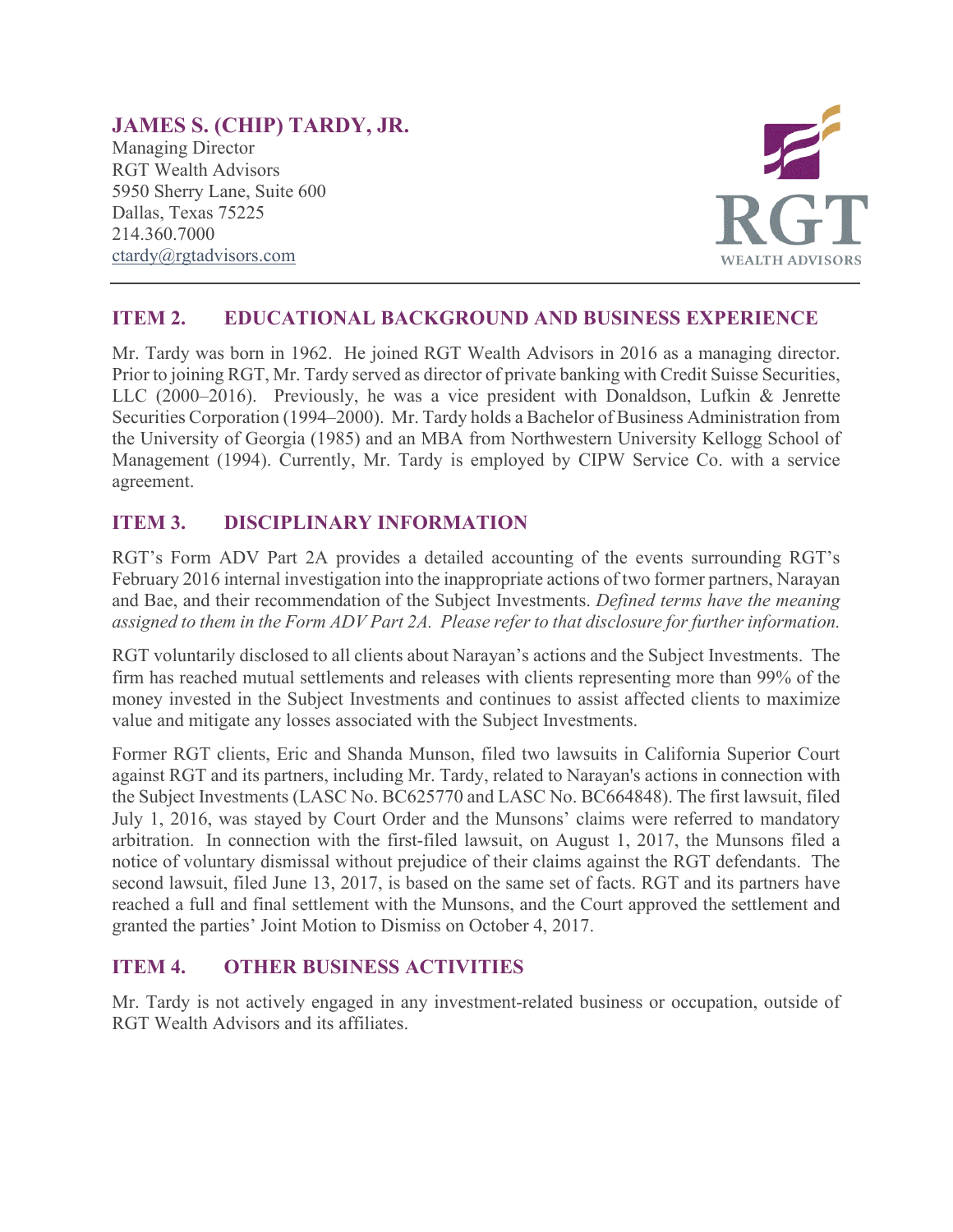## **ITEM 5. ADDITIONAL COMPENSATION**

Though we do not pay outside individuals or entities for referring clients, employees are compensated for bringing new business to RGT.

## **ITEM 6. SUPERVISION**

RGT's Investment Committee has created a platform of recommended investments and separate account managers that are used as the basis for client portfolio construction. Thus, any investment that may be recommended to clients by a member of RGT's investment team is ultimately subject to the approval of RGT's Investment Committee.

Jeremy Hudson, the Managing Director overseeing financial planning, is responsible for supervising the advisory activities of all financial planning personnel, including Mr. Tardy. In addition, Mr. Tardy must comply with RGT's compliance policies and procedures. The compliance policies and procedures are designed to detect and prevent violations of the Investment Advisers Act of 1940, the Securities Act of 1933, and other laws as applicable to RGT. All personnel are required to comply with applicable securities laws. Appropriate disciplinary action will be taken for failure to comply with the requirements of RGT's compliance policies and procedures, as well as applicable federal, state, and local securities laws and regulations. Heather Pesikoff serves as RGT's Chief Compliance Officer and is responsible for supervising each of RGT's personnel (including, without limitation, Mr. Tardy), in accordance with RGT's policies and procedures. Ms. Pesikoff may be reached at 214.360.7000.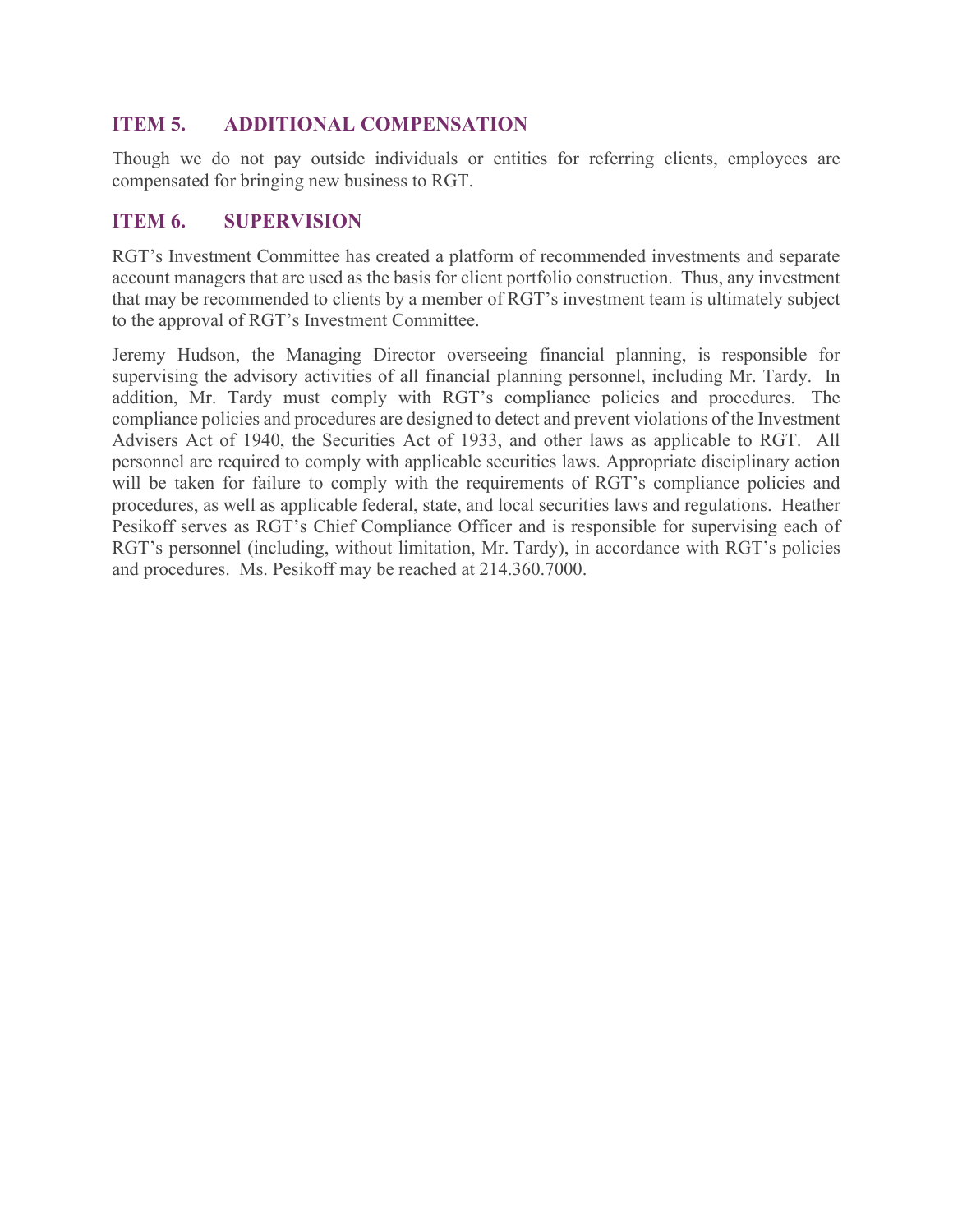# **CHARLES E. THOELE**

Managing Director RGT Wealth Advisors 5950 Sherry Lane, Suite 600 Dallas, Texas 75225 214.360.7000 [cthoele@rgtadvisors.com](mailto:rbrizendine@rgtnet.com)



## **ITEM 2. EDUCATIONAL BACKGROUND AND BUSINESS EXPERIENCE**

Mr. Thoele was born in 1958. He joined RGT Wealth Advisors in 1991 and is a managing director and member of the investment team. Mr. Thoele holds a Bachelor of Science from Indiana University (1980) and a Master of Science from the University of Texas at Arlington (1988). Currently, Mr. Thoele is employed by CIPW Service Co. with a service agreement.

Mr. Thoele is certified for financial planning services in the United States by Certified Financial Planner Board of Standards, Inc. ("CFP Board"). Therefore, he may refer to himself as a CERTIFIED FINANCIAL PLANNER™ professional or a CFP® professional, and he may use these and CFP Board's other certification marks (the "CFP Board Certification Marks"). The CFP® certification is voluntary. No federal or state law or regulation requires financial planners to hold the CFP® certification. You may find more information about the CFP® certification at [www.cfp.net.](https://protect-us.mimecast.com/s/1HBOCqxoRqf1V6k3tXIH3k?domain=nam04.safelinks.protection.outlook.com)

CFP® professionals have met CFP Board's high standards for education, examination, experience, and ethics. To become a CFP® professional, an individual must fulfill the following requirements:

- **Education** Earn a bachelor's degree or higher from an accredited college or university and complete CFP Board-approved coursework at a college or university through a CFP Board Registered Program. The coursework covers the financial planning subject areas CFP Board has determined are necessary for the competent and professional delivery of financial planning services, as well as a comprehensive financial plan development capstone course. A candidate may satisfy some of the coursework requirement through other qualifying credentials.
- **Examination** Pass the comprehensive CFP® Certification Examination. The examination is designed to assess an individual's ability to integrate and apply a broad base of financial planning knowledge in the context of real-life financial planning situations.
- **Experience**  Complete 6,000 hours of professional experience related to the personal financial planning process, or 4,000 hours of apprenticeship experience that meets additional requirements.
- **Ethics** Satisfy the Fitness Standards for Candidates for CFP® Certification and Former CFP® Professionals Seeking Reinstatement and agree to be bound by CFP Board's Code of Ethics and Standards of Conduct ("Code and Standards"), which sets forth the ethical and practice standards for CFP® professionals.

Individuals who become certified must complete the following ongoing education and ethics requirements to remain certified and maintain the right to continue to use the CFP Board Certification Marks: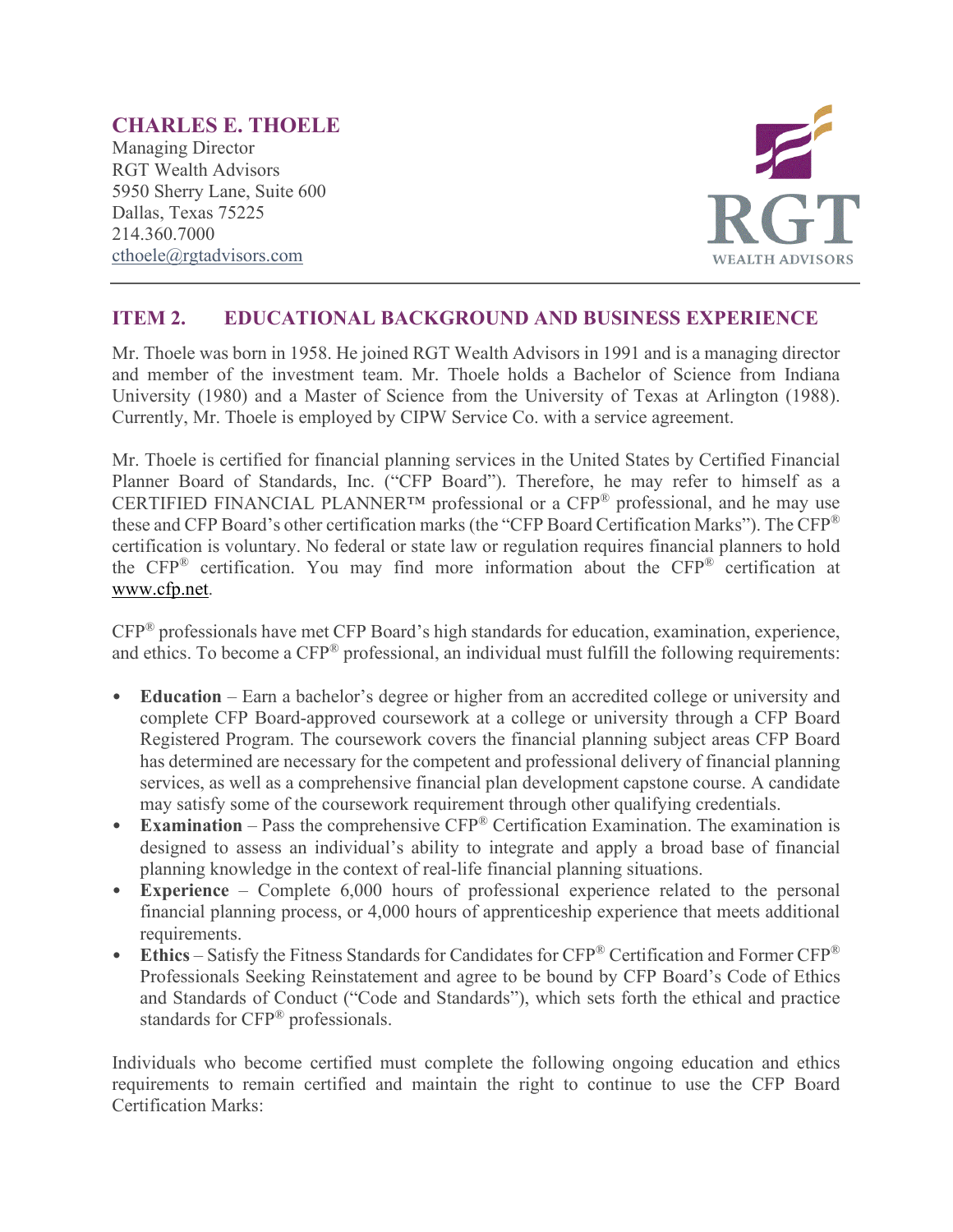- **Ethics** Commit to complying with CFP Board's Code and Standards. This includes a commitment to CFP Board, as part of the certification, to act as a fiduciary, and therefore, act in the best interests of the client, at all times when providing financial advice and financial planning. CFP Board may sanction a CFP® professional who does not abide by this commitment, but CFP Board does not guarantee a CFP® professional's services. A client who seeks a similar commitment should obtain a written engagement that includes a fiduciary obligation to the client.
- **Continuing Education** Complete 30 hours of continuing education every two years to maintain competence, demonstrate specified levels of knowledge, skills, and abilities, and keep up with developments in financial planning. Two of the hours must address the Code and Standards.

Mr. Thoele is a CFA<sup>®</sup> Charterholder. CFA<sup>®</sup> designates an international professional certificate that is offered by the CFA Institute. The Chartered Financial Analyst<sup>®</sup> (CFA<sup>®</sup>) charter is a globally respected, graduate-level investment credential established in 1962 and awarded by CFA Institute — the largest global association of investment professionals.

There are currently more than 178,000 CFA<sup>®</sup> Charterholders working in over 170 countries and regions. To earn the CFA® charter, candidates must: (1) pass three sequential, six-hour examinations; (2) have at least four years of qualified professional investment experience; (3) join CFA Institute as members; and (4) commit to abide by, and annually reaffirm, their adherence to the CFA Institute Code of Ethics and Standards of Professional Conduct.

#### **High Ethical Standards**

The CFA Institute Code of Ethics and Standards of Professional Conduct, enforced through an active professional conduct program, require CFA® Charterholders to:

- Place their clients' interests ahead of their own
- Maintain independence and objectivity
- Act with integrity
- Maintain and improve their professional competence
- Disclose conflicts of interest and legal matters

#### **Global Recognition**

Passing the three CFA exams is a difficult feat that requires extensive study (successful candidates report spending an average of 300 hours of study per level). Earning the CFA® charter demonstrates mastery of many of the advanced skills needed for investment analysis and decision making in today's quickly evolving global financial industry. As a result, employers and clients are increasingly seeking CFA® Charterholders —often making the charter a prerequisite for employment. Additionally, regulatory bodies in 38 countries/territories recognize the CFA<sup>®</sup> charter as a proxy for meeting certain licensing requirements, and more than 466 colleges and universities around the world have incorporated a majority of the CFA Program curriculum into their own finance courses.

#### **Comprehensive and Current Knowledge**

The CFA Program curriculum provides a comprehensive framework of knowledge for investment decision making and is firmly grounded in the knowledge and skills used every day in the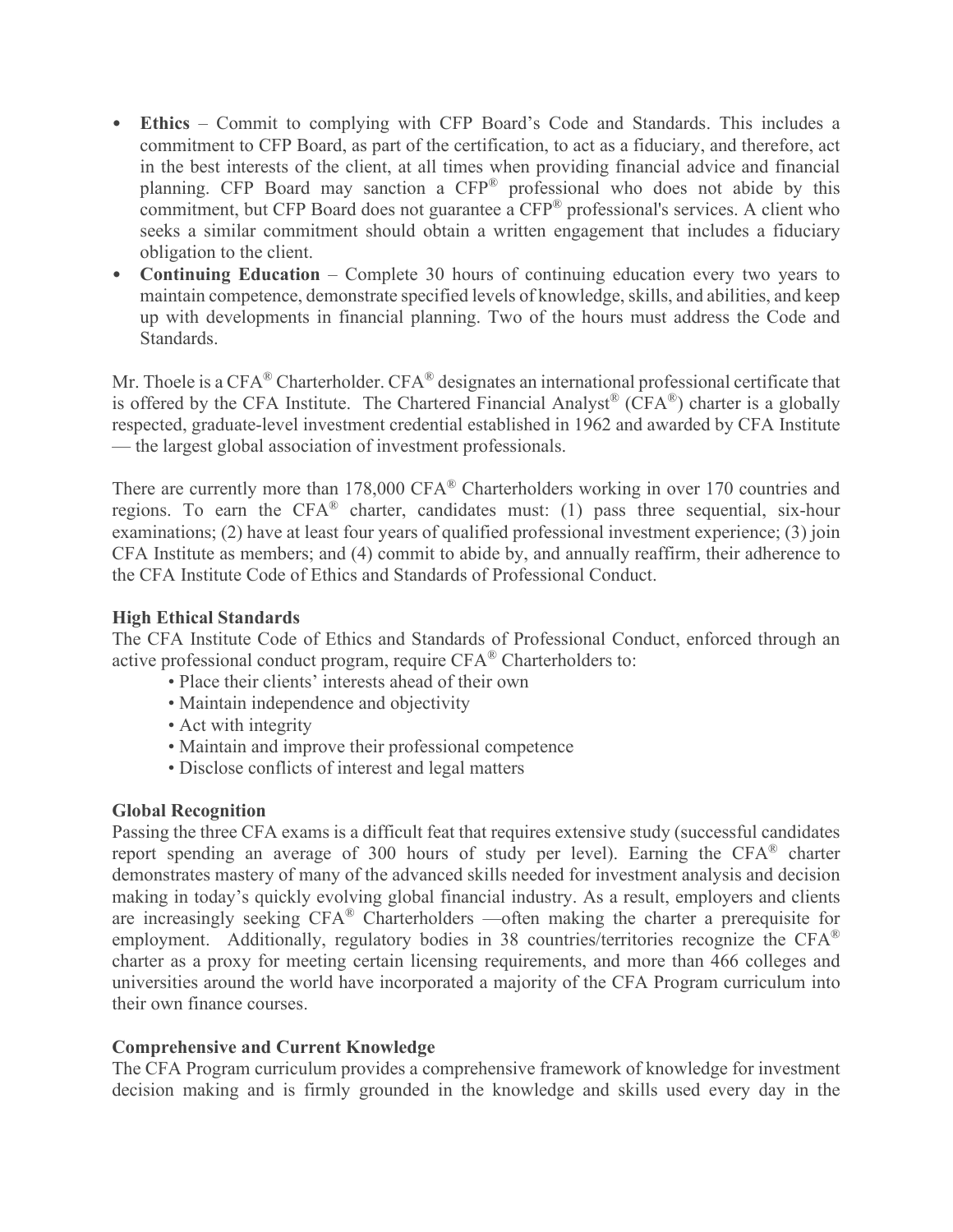investment profession. The three levels of the CFA Program test a proficiency with a wide range of fundamental and advanced investment topics, including ethical and professional standards, fixed-income and equity analysis, alternative and derivative investments, economics, financial reporting standards, portfolio management, and wealth planning.

The CFA Program curriculum is updated every year by experts from around the world to ensure that candidates learn the most relevant and practical new tools, ideas, and investment and wealth management skills to reflect the dynamic and complex nature of the profession.

# **ITEM 3. DISCIPLINARY INFORMATION**

RGT's Form ADV Part 2A provides a detailed accounting of the events surrounding RGT's February 2016 internal investigation into the inappropriate actions of two former partners, Narayan and Bae, and their recommendation of the Subject Investments. *Defined terms have the meaning assigned to them in the Form ADV Part 2A. Please refer to that disclosure for further information.*

RGT voluntarily disclosed to all clients about Narayan's actions and the Subject Investments. The firm has reached mutual settlements and releases with clients representing more than 99% of the money invested in the Subject Investments and continues to assist affected clients to maximize value and mitigate any losses associated with the Subject Investments.

On June 30, 2016, former RGT clients, David Rosenblatt and Shari Gersten, initiated an arbitration proceeding against RGT and certain of its partners and officers, including Mr. Thoele, with the Financial Industry Regulatory Agency related to Narayan's and Bae's actions in connection with the Subject Investments (FINRA# 16-01915). On March 29, 2017, RGT reached a full settlement with the Rosenblatts for the dismissal with prejudice of all claims asserted in this arbitration.

Former RGT clients, Eric and Shanda Munson, filed two lawsuits in California Superior Court against RGT and its partners, including Mr. Thoele, related to Narayan's actions in connection with the Subject Investments (LASC No. BC625770 and LASC No. BC664848). The first lawsuit, filed July 1, 2016, was stayed by Court Order and the Munsons' claims were referred to mandatory arbitration. In connection with the first-filed lawsuit, on August 1, 2017, the Munsons filed a notice of voluntary dismissal without prejudice of their claims against the RGT defendants. The second lawsuit, filed June 13, 2017, is based on the same set of facts. RGT and its partners have reached a full and final settlement with the Munsons, and the Court approved the settlement and granted the parties' Joint Motion to Dismiss on October 4, 2017.

## **ITEM 4. OTHER BUSINESS ACTIVITIES**

Mr. Thoele is not actively engaged in any investment-related business or occupation, outside of RGT Wealth Advisors and its affiliates.

## **ITEM 5. ADDITIONAL COMPENSATION**

Though we do not pay outside individuals or entities for referring clients, employees are compensated for bringing new business to RGT.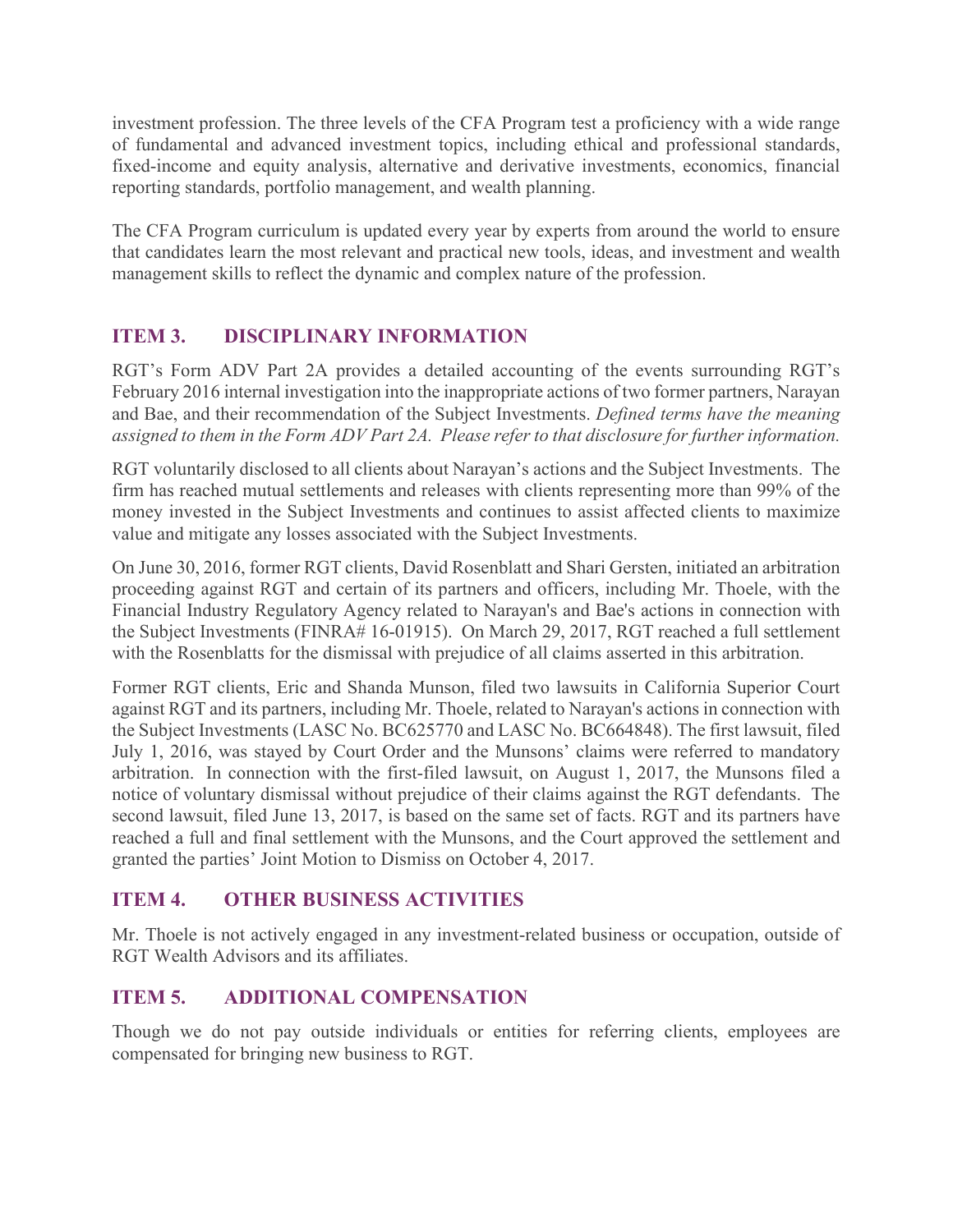## **ITEM 6. SUPERVISION**

RGT's Investment Committee has created a platform of recommended investments and separate account managers that are used as the basis for client portfolio construction. Thus, any investment that may be recommended to clients by a member of RGT's investment team is ultimately subject to the approval of RGT's Investment Committee.

Matt Krauss, a Managing Director and the Chief Investment Officer, is responsible for supervising the advisory activities of all investment personnel, including Mr. Thoele. In addition, Mr. Thoele must comply with RGT's compliance policies and procedures. The compliance policies and procedures are designed to detect and prevent violations of the Investment Advisers Act of 1940, the Securities Act of 1933, and other laws as applicable to RGT. All personnel are required to comply with applicable securities laws. Appropriate disciplinary action will be taken for failure to comply with the requirements of RGT's compliance policies and procedures, as well as applicable federal, state, and local securities laws and regulations. Heather Pesikoff also serves as RGT's Chief Compliance Officer and is responsible for supervising each of RGT's personnel (including, without limitation, Mr. Thoele), in accordance with RGT's policies and procedures. Ms. Pesikoff may be reached at 214.360.7000.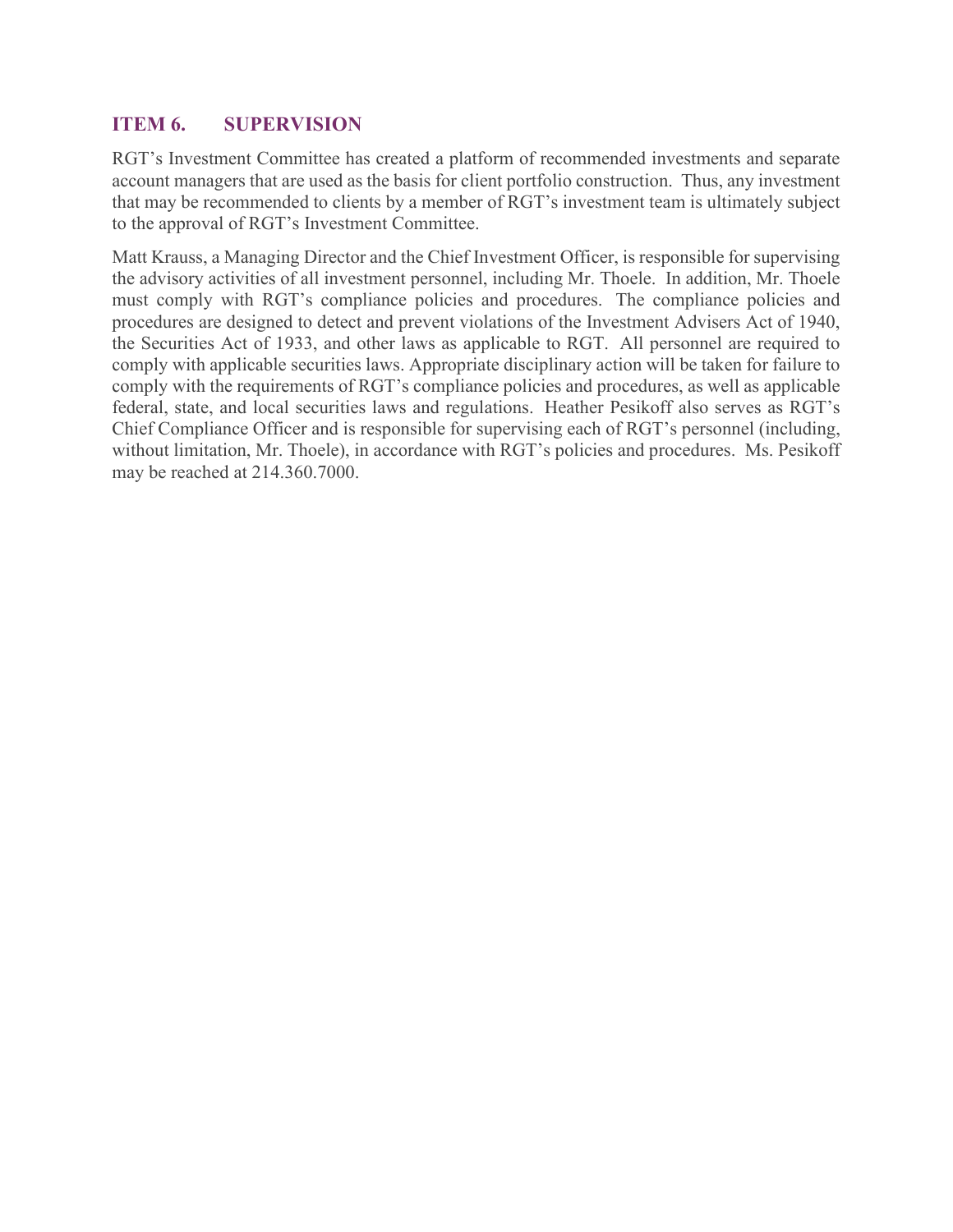# **C. PRICE WAGNER**

Managing Director RGT Wealth Advisors 5950 Sherry Lane, Suite 600 Dallas, Texas 75225 214.360.7000 pwagner@rgtadvisors.com

## **ITEM 2. EDUCATIONAL BACKGROUND AND BUSINESS EXPERIENCE**

Mr. Wagner was born in 1969. He joined RGT Wealth Advisors in 2021 and is a Managing Director. He was previously employed by Lincoln Property Company (2005–2021) as Senior Vice President. Mr. Wagner holds a Bachelor of Science degree in Economics (1992) from Texas A&M University and a Master of Business Administration degree (1996) from The University of Texas at Austin. Currently, Mr. Wagner is employed by CIPW Service Co. with a service agreement.

## **ITEM 3. DISCIPLINARY INFORMATION**

Not applicable.

## **ITEM 4. OTHER BUSINESS ACTIVITIES**

Mr. Wagner is not actively engaged in any investment-related business or occupation, outside of RGT Wealth Advisors and its affiliates.

## **ITEM 5. ADDITIONAL COMPENSATION**

Though we do not pay outside individuals or entities for referring clients, employees are compensated for bringing new business to RGT.

## **ITEM 6. SUPERVISION**

RGT's Investment Committee has created a platform of recommended investments and separate account managers that are used as the basis for client portfolio construction. Thus, any investment that may be recommended to clients by a member of RGT's investment team is ultimately subject to the approval of RGT's Investment Committee.

Jeremy Hudson, the Managing Director overseeing financial planning, is responsible for supervising the advisory activities of all financial planning personnel, including Mr. Wagner. In addition, Mr. Wagner must comply with RGT's compliance policies and procedures. The compliance policies and procedures are designed to detect and prevent violations of the Investment Advisers Act of 1940, the Securities Act of 1933, and other laws as applicable to RGT. All personnel are required to comply with applicable securities laws. Appropriate disciplinary action will be taken for failure to comply with the requirements of RGT's compliance policies and procedures, as well as applicable federal, state, and local securities laws and regulations. Heather Pesikoff serves as RGT's Chief Compliance Officer and is responsible for supervising each of RGT's personnel (including, without limitation, Mr. Wagner), in accordance with RGT's policies and procedures. Ms. Pesikoff may be reached at 214.360.7000.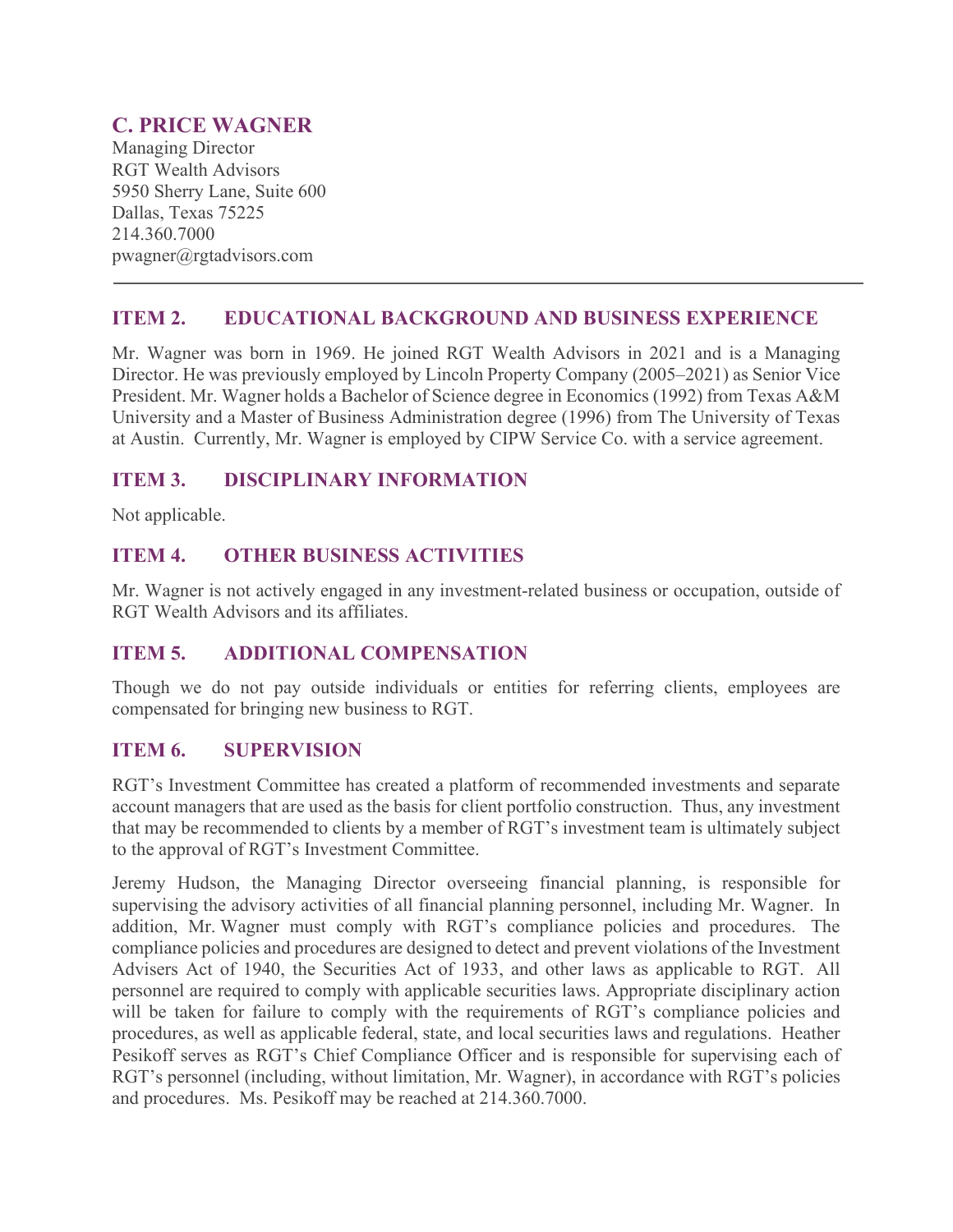# **TIMOTHY M. WEBER**

Managing Director RGT Wealth Advisors 5950 Sherry Lane, Suite 600 Dallas, Texas 75225 214.360.7000 [tweber@rgtadvisors.com](mailto:rbrizendine@rgtnet.com)



## **ITEM 2. EDUCATIONAL BACKGROUND AND BUSINESS EXPERIENCE**

Mr. Weber was born in 1964. He joined RGT Wealth Advisors in 2012 and is a managing director. Prior to joining RGT, Mr. Weber served as a private wealth advisor with Goldman Sachs (1992– 2011). He holds a Bachelor of Arts from Yale University (1982) and an MBA from Duke University (1992). Currently, Mr. Weber is employed by CIPW Service Co. with a service agreement.

## **ITEM 3. DISCIPLINARY INFORMATION**

RGT's Form ADV Part 2A provides a detailed accounting of the events surrounding RGT's February 2016 internal investigation into the inappropriate actions of two former partners, Narayan and Bae, and their recommendation of the Subject Investments. *Defined terms have the meaning assigned to them in the Form ADV Part 2A. Please refer to that disclosure for further information.*

RGT voluntarily disclosed to all clients about Narayan's actions and the Subject Investments. The firm has reached mutual settlements and releases with clients representing more than 99% of the money invested in the Subject Investments and continues to assist affected clients to maximize value and mitigate any losses associated with the Subject Investments.

Former RGT clients, Eric and Shanda Munson, filed two lawsuits in California Superior Court against RGT and its partners, including Mr. Weber, related to Narayan's actions in connection with the Subject Investments (LASC No. BC625770 and LASC No. BC664848). The first lawsuit, filed July 1, 2016, was stayed by Court Order and the Munsons' claims were referred to mandatory arbitration. In connection with the first-filed lawsuit, on August 1, 2017, the Munsons filed a notice of voluntary dismissal without prejudice of their claims against the RGT defendants. The second lawsuit, filed June 13, 2017, is based on the same set of facts. RGT and its partners have reached a full and final settlement with the Munsons, and the Court approved the settlement and granted the parties' Joint Motion to Dismiss on October 4, 2017.

## **ITEM 4. OTHER BUSINESS ACTIVITIES**

Mr. Weber is not actively engaged in any investment-related business or occupation, outside of RGT Wealth Advisors and its affiliates.

## **ITEM 5. ADDITIONAL COMPENSATION**

Though we do not pay outside individuals or entities for referring clients, employees are compensated for bringing new business to RGT.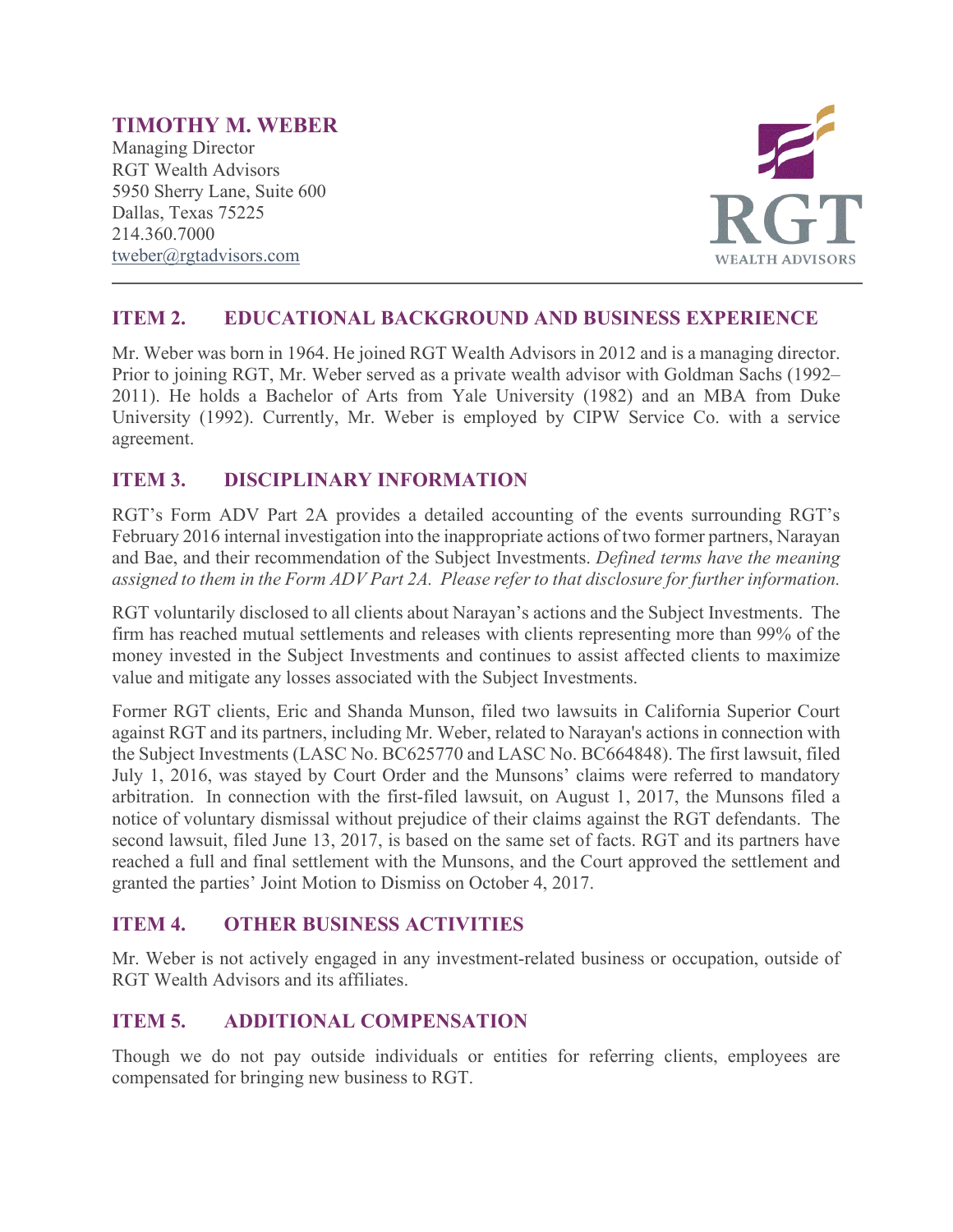## **ITEM 6. SUPERVISION**

RGT's Investment Committee has created a platform of recommended investments and separate account managers that are used as the basis for client portfolio construction. Thus, any investment that may be recommended to clients by a member of RGT's investment team is ultimately subject to the approval of RGT's Investment Committee.

Mark Griege, a Managing Director and RGT's Chief Executive Officer, is responsible for supervising the advisory activities of Mr. Weber. In addition, Mr. Weber must comply with RGT's compliance policies and procedures. The compliance policies and procedures are designed to detect and prevent violations of the Investment Advisers Act of 1940, the Securities Act of 1933, and other laws as applicable to RGT. All personnel are required to comply with applicable securities laws. Appropriate disciplinary action will be taken for failure to comply with the requirements of RGT's compliance policies and procedures, as well as applicable federal, state, and local securities laws and regulations. Heather Pesikoff also serves as RGT's Chief Compliance Officer and is responsible for supervising each of RGT's personnel (including, without limitation, Mr. Weber), in accordance with RGT's policies and procedures. Ms. Pesikoff may be reached at 214.360.7000.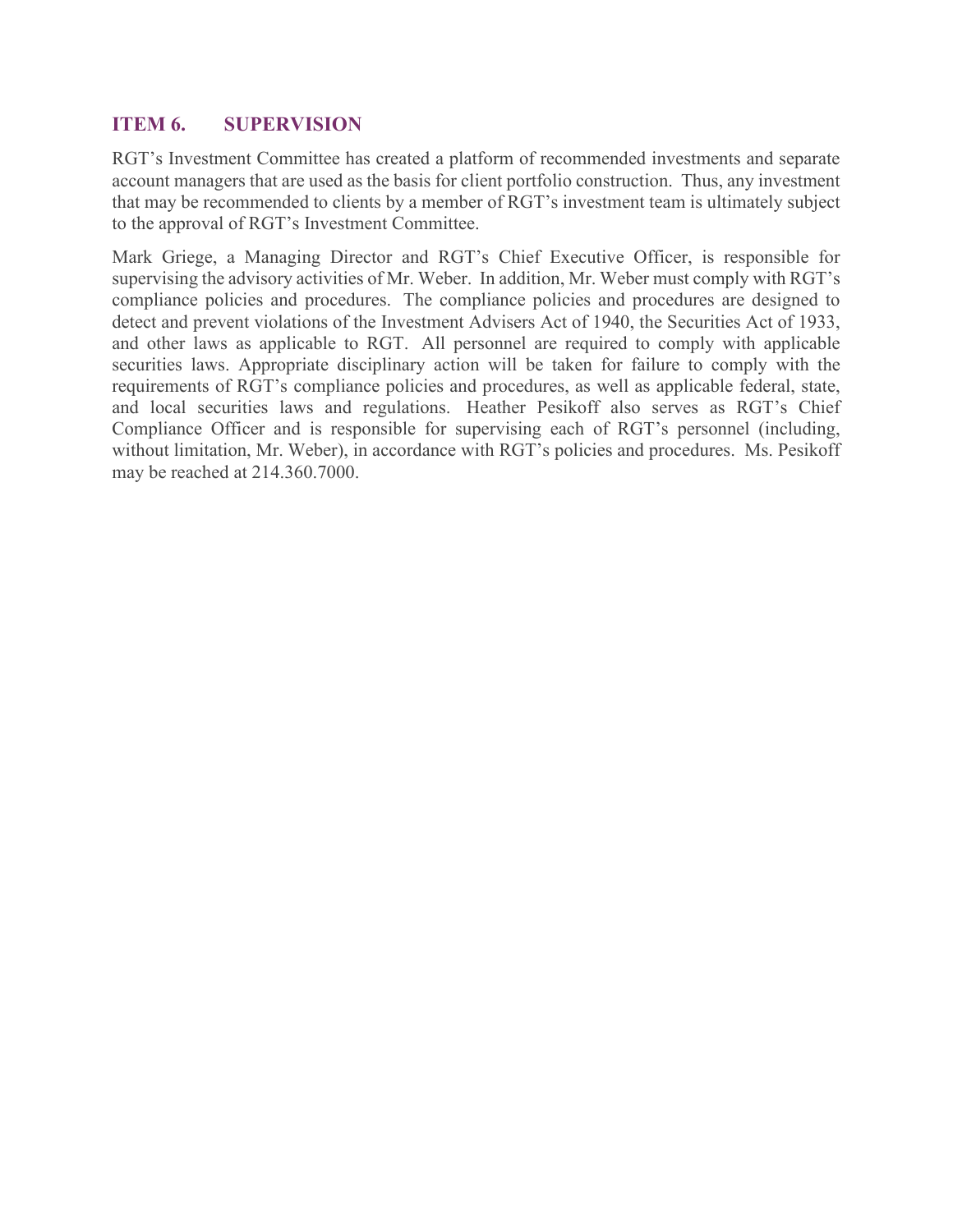# **TYLER J. YOUNG**

Senior Financial Planner RGT Wealth Advisors 5950 Sherry Lane, Suite 600 Dallas, Texas 75225 214.360.7000 tyoung@rgtadvisors.com

## **ITEM 2. EDUCATIONAL BACKGROUND AND BUSINESS EXPERIENCE**

Mr. Young was born in 1993. He re-joined RGT Wealth Advisors in 2021 and is a Senior Financial Planner. He was previously employed by Odyssey Wealth Management, LLC (2006–2021), RGT Wealth Advisors (2018-2020), and Happy State Bank & Trust Company (2016-2018). Mr. Young holds a Bachelor of Arts degree in Finance & Economics (2014), a Master of Science degree in Finance & Economics (2015), and a Master of Public Administration degree in Accounting (2017) from West Texas A&M University.

Mr. Young is certified for financial planning services in the United States by Certified Financial Planner Board of Standards, Inc. ("CFP Board"). Therefore, he may refer to himself as a CERTIFIED FINANCIAL PLANNER<sup>TM</sup> professional or a CFP<sup>®</sup> professional, and he may use these and CFP Board's other certification marks (the "CFP Board Certification Marks"). The CFP® certification is voluntary. No federal or state law or regulation requires financial planners to hold the CFP® certification. You may find more information about the CFP® certification at [www.cfp.net.](https://protect-us.mimecast.com/s/1HBOCqxoRqf1V6k3tXIH3k?domain=nam04.safelinks.protection.outlook.com)

CFP® professionals have met CFP Board's high standards for education, examination, experience, and ethics. To become a CFP® professional, an individual must fulfill the following requirements:

- **Education** Earn a bachelor's degree or higher from an accredited college or university and complete CFP Board-approved coursework at a college or university through a CFP Board Registered Program. The coursework covers the financial planning subject areas CFP Board has determined are necessary for the competent and professional delivery of financial planning services, as well as a comprehensive financial plan development capstone course. A candidate may satisfy some of the coursework requirement through other qualifying credentials.
- **Examination** Pass the comprehensive CFP<sup>®</sup> Certification Examination. The examination is designed to assess an individual's ability to integrate and apply a broad base of financial planning knowledge in the context of real-life financial planning situations.
- **Experience**  Complete 6,000 hours of professional experience related to the personal financial planning process, or 4,000 hours of apprenticeship experience that meets additional requirements.
- **Ethics** Satisfy the Fitness Standards for Candidates for CFP® Certification and Former CFP® Professionals Seeking Reinstatement and agree to be bound by CFP Board's Code of Ethics and Standards of Conduct ("Code and Standards"), which sets forth the ethical and practice standards for CFP® professionals.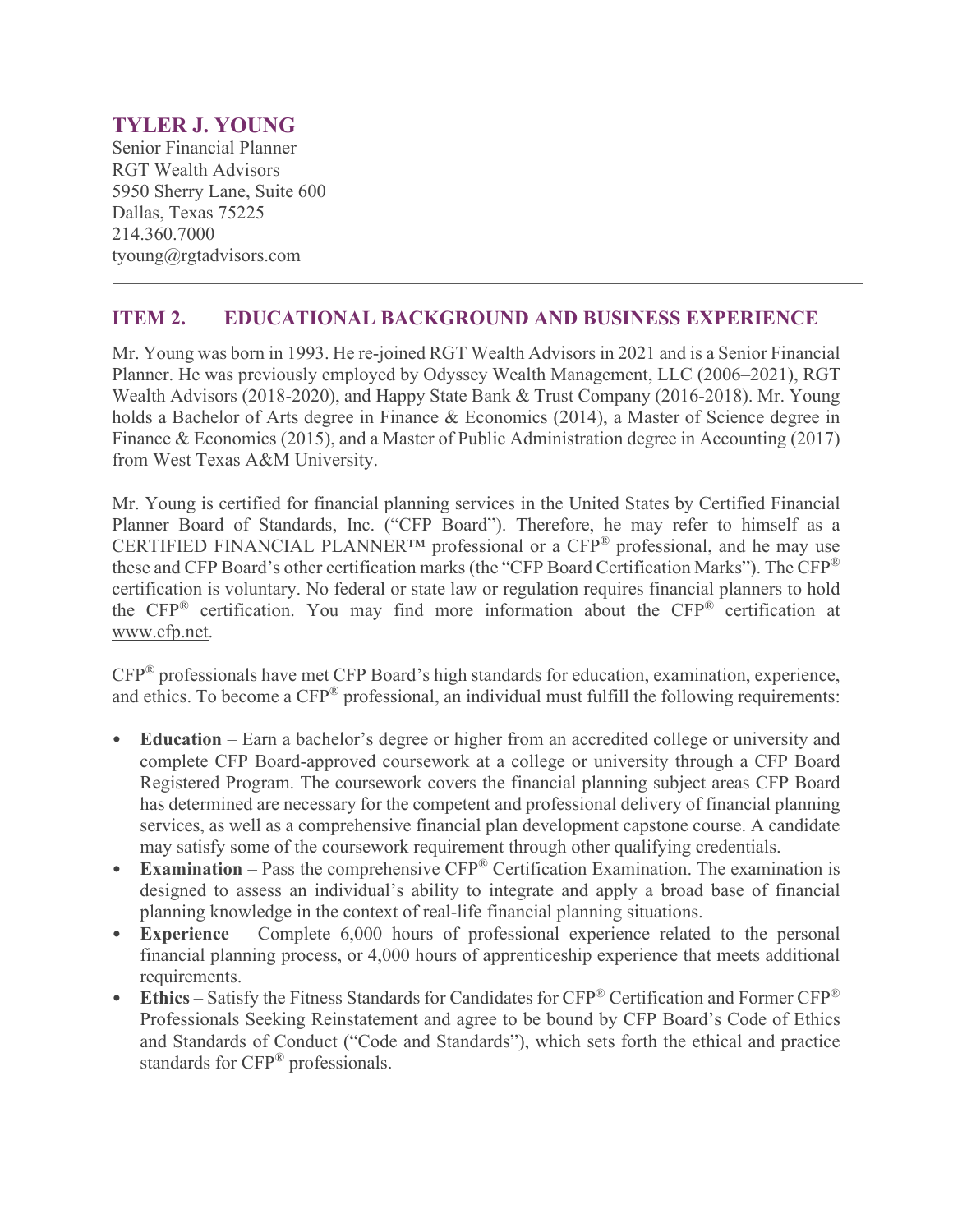Individuals who become certified must complete the following ongoing education and ethics requirements to remain certified and maintain the right to continue to use the CFP Board Certification Marks:

- **Ethics** Commit to complying with CFP Board's Code and Standards. This includes a commitment to CFP Board, as part of the certification, to act as a fiduciary, and therefore, act in the best interests of the client, at all times when providing financial advice and financial planning. CFP Board may sanction a CFP® professional who does not abide by this commitment, but CFP Board does not guarantee a CFP<sup>®</sup> professional's services. A client who seeks a similar commitment should obtain a written engagement that includes a fiduciary obligation to the client.
- **Continuing Education** Complete 30 hours of continuing education every two years to maintain competence, demonstrate specified levels of knowledge, skills, and abilities, and keep up with developments in financial planning. Two of the hours must address the Code and Standards.

Mr. Young has held the designation of Certified Public Accountant ("CPA") since 2019. CPAs are licensed and regulated by their state boards of accountancy. While state laws and regulations vary, the education, experience and testing requirements for licensure as a CPA generally include minimum college [education](http://www.aicpa.org/Advocacy/State/Pages/150-HourEducationRequirement.aspx) (typically 150 credit hours with at least a baccalaureate degree and a concentration in accounting), minimum [experience](http://www.aicpa.org/Advocacy/State/Pages/ExperienceRequirement.aspx) levels (most states require at least one year of experience providing services that involve the use of accounting, attest, compilation, management advisory, financial advisory, tax or consulting skills, all of which must be achieved under the supervision of or verification by a CPA), and successful passage of the Uniform CPA Examination. In order to maintain a CPA license, states generally require the completion of 40 hours of continuing professional education (CPE) each year (or 80 hours over a two-year period or 120 hours over a three-year period). Additionally, all American Institute of Certified Public Accountants (AICPA) members are required to follow a rigorous *Code of Professional Conduct* which requires that they act with integrity, objectivity, due care, competence, fully disclose any conflicts of interest (and obtain client consent if a conflict exists), maintain client confidentiality, disclose to the client any commission or referral fees, and serve the public interest when providing financial services. The vast majority of state boards of accountancy have adopted the AICPA's *Code of Professional Conduct* within their state accountancy laws or have created their own. In addition to the *Code of Professional Conduct*, AICPA members who provide personal financial planning services are required to follow the *Statement on Standards in Personal Financial Planning Services* (SSPFPS).

Mr. Young has been a CFA® Charterholder since 2019. CFA® designates an international professional certificate that is offered by the CFA Institute. The Chartered Financial Analyst® (CFA®) charter is a globally respected, graduate-level investment credential established in 1962 and awarded by CFA Institute — the largest global association of investment professionals.

There are currently more than 178,000 CFA® Charterholders working in over 170 countries and regions. To earn the CFA® charter, candidates must: (1) pass three sequential, six-hour examinations; (2) have at least four years of qualified professional investment experience; (3) join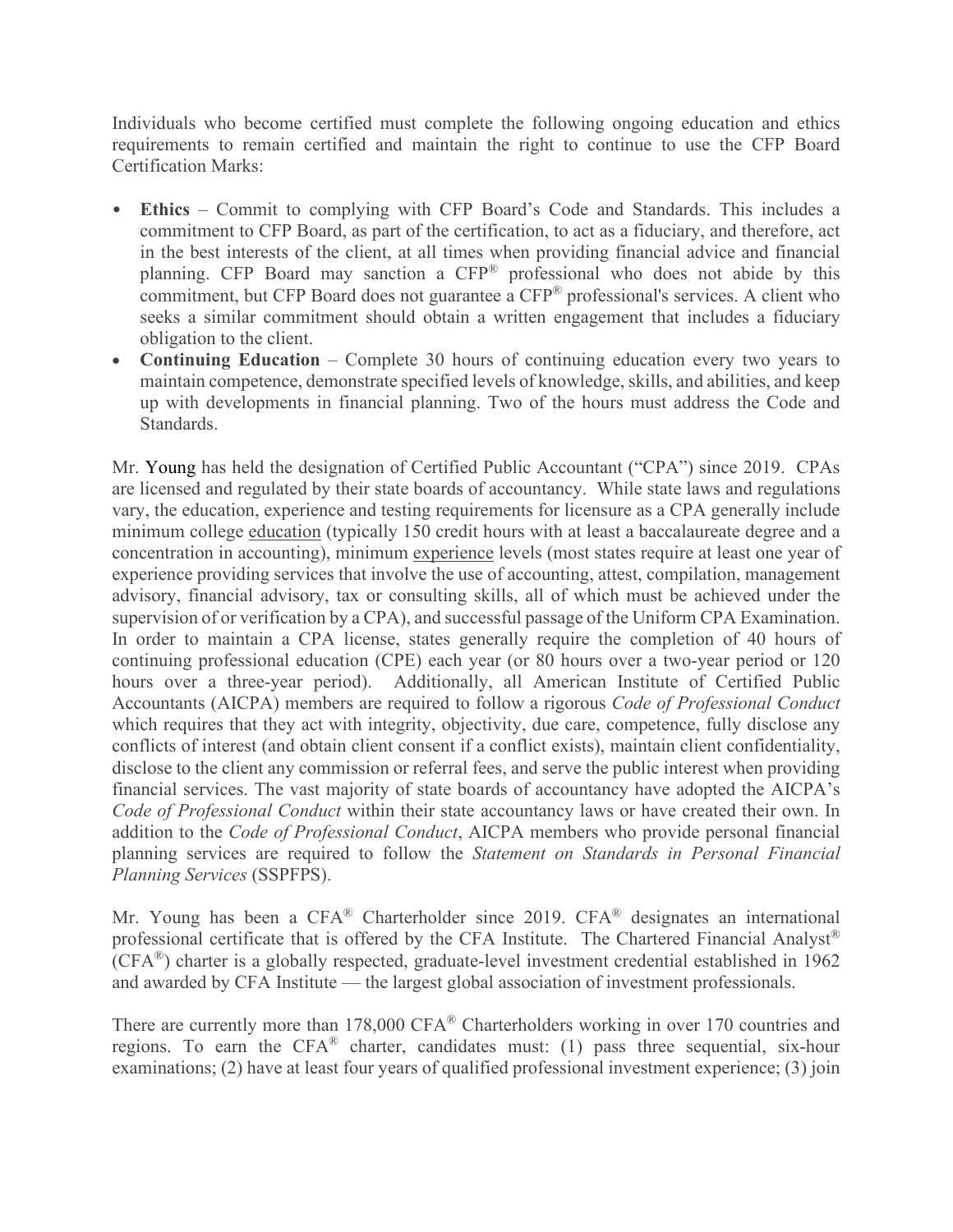CFA Institute as members; and (4) commit to abide by, and annually reaffirm, their adherence to the CFA Institute Code of Ethics and Standards of Professional Conduct.

#### **High Ethical Standards**

The CFA Institute Code of Ethics and Standards of Professional Conduct, enforced through an active professional conduct program, require CFA® Charterholders to:

- Place their clients' interests ahead of their own
- Maintain independence and objectivity
- Act with integrity
- Maintain and improve their professional competence
- Disclose conflicts of interest and legal matters

#### **Global Recognition**

Passing the three CFA exams is a difficult feat that requires extensive study (successful candidates report spending an average of 300 hours of study per level). Earning the CFA® charter demonstrates mastery of many of the advanced skills needed for investment analysis and decision making in today's quickly evolving global financial industry. As a result, employers and clients are increasingly seeking CFA® Charterholders —often making the charter a prerequisite for employment. Additionally, regulatory bodies in 38 countries/territories recognize the CFA<sup>®</sup> charter as a proxy for meeting certain licensing requirements, and more than 466 colleges and universities around the world have incorporated a majority of the CFA Program curriculum into their own finance courses.

#### **Comprehensive and Current Knowledge**

The CFA Program curriculum provides a comprehensive framework of knowledge for investment decision making and is firmly grounded in the knowledge and skills used every day in the investment profession. The three levels of the CFA Program test a proficiency with a wide range of fundamental and advanced investment topics, including ethical and professional standards, fixed-income and equity analysis, alternative and derivative investments, economics, financial reporting standards, portfolio management, and wealth planning.

The CFA Program curriculum is updated every year by experts from around the world to ensure that candidates learn the most relevant and practical new tools, ideas, and investment and wealth management skills to reflect the dynamic and complex nature of the profession.

## **ITEM 3. DISCIPLINARY INFORMATION**

Not applicable.

## **ITEM 4. OTHER BUSINESS ACTIVITIES**

Mr. Young is not actively engaged in any investment-related business or occupation, outside of RGT Wealth Advisors and its affiliates.

## **ITEM 5. ADDITIONAL COMPENSATION**

Though we do not pay outside individuals or entities for referring clients, employees are compensated for bringing new business to RGT.